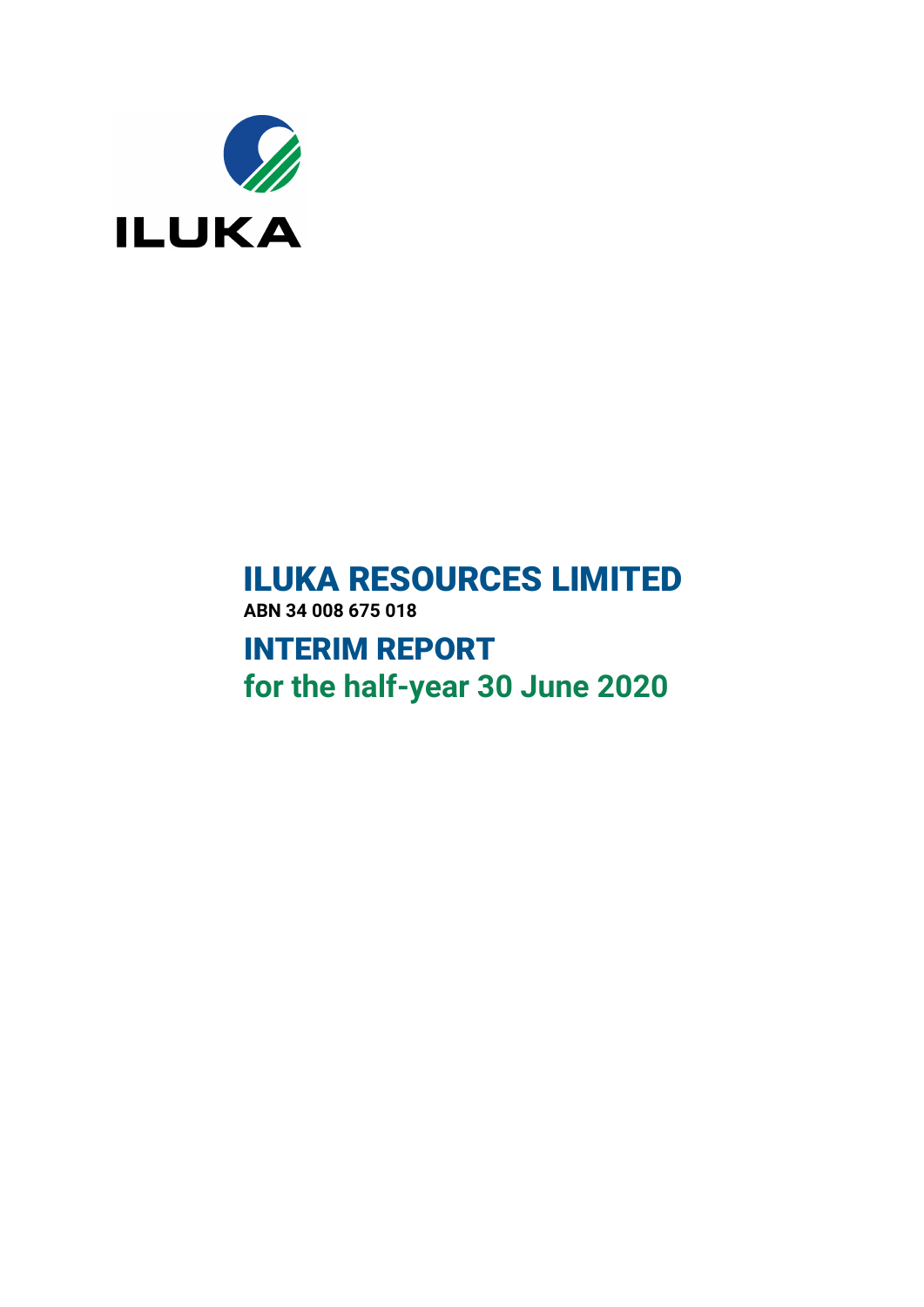# **ILUKA RESOURCES LIMITED**

ABN 34 008 675 018 **Interim Report for the half-year 30 June 2020**

## **CONTENTS**

| Results for announcement to the market                                            |    |
|-----------------------------------------------------------------------------------|----|
| Review of results and operations                                                  | 2  |
| Governance                                                                        | 13 |
| Financial information                                                             |    |
| Condensed consolidated statement of profit or loss and other comprehensive income | 16 |
| Condensed consolidated balance sheet                                              | 17 |
| Condensed consolidated statement of changes in equity                             | 18 |
| Condensed consolidated statement of cash flows                                    | 19 |
| Notes to the condensed consolidated financial statements                          | 20 |
| Directors' declaration                                                            | 34 |
| Independent auditor's review report to the members                                | 35 |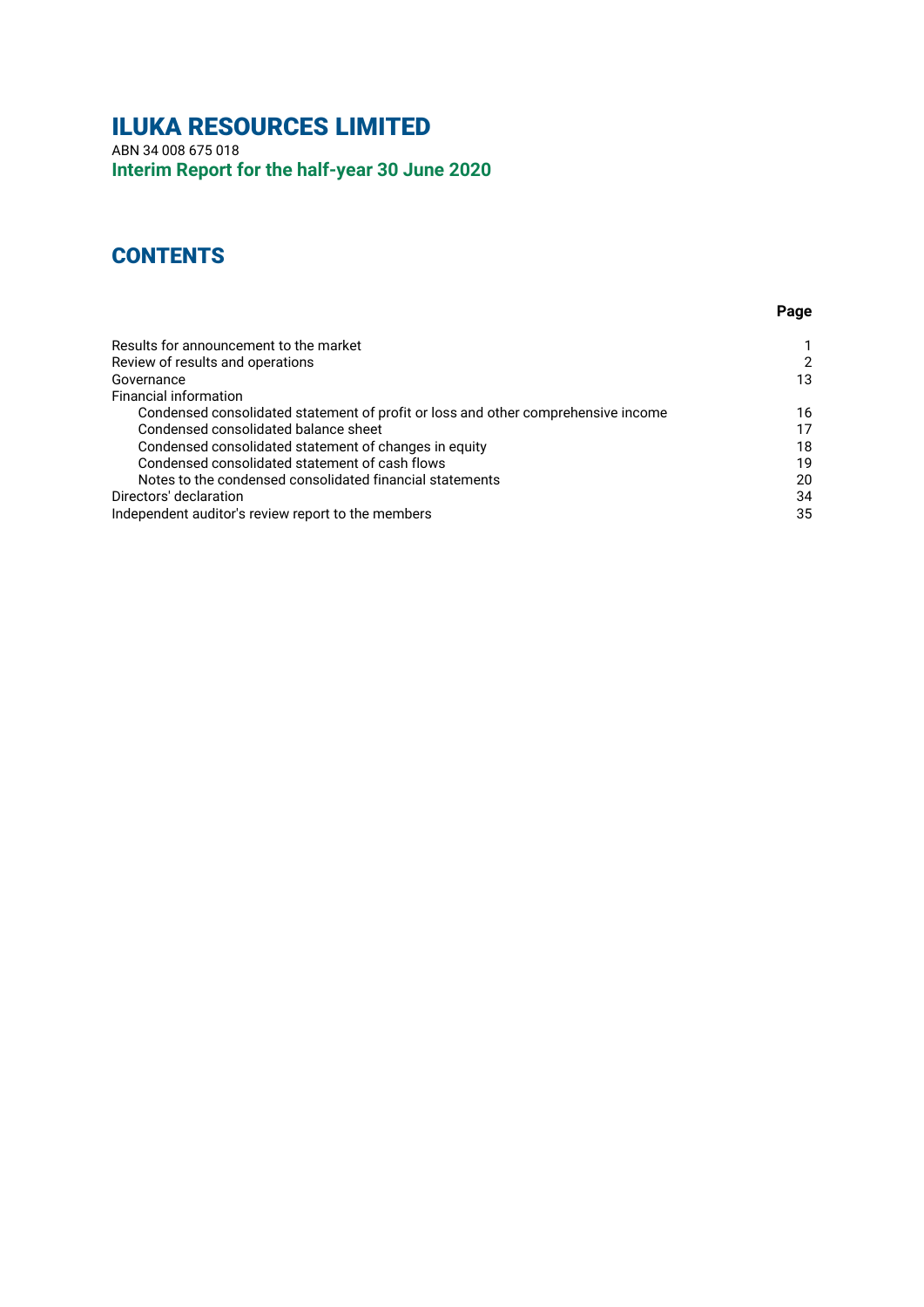## <span id="page-2-0"></span>**RESULTS FOR ANNOUNCEMENT TO THE MARKET**

Provided below are the results for announcement to the market in accordance with Australian Securities Exchange (ASX) Listing Rule 4.2A and Appendix 4D for the Consolidated Entity comprising Iluka Resources Limited (Iluka) and its controlled entities for the half year ended 30 June 2020 (the current period) compared with the half year ended 30 June 2019 (the previous corresponding period).

This report should be read in conjunction with the Annual Report for the year ended 31 December 2019, and public announcements made by Iluka during the half year ended 30 June 2020 in accordance with the continuous disclosure requirements of the *Corporations Act 2001* and the *ASX Listing Rules.*

All currencies shown in this report are Australian dollars unless otherwise indicated.

| Revenue from ordinary activities<br>Net profit after tax for the period from ordinary activities<br>Net profit after tax for the period attributable to equity holders of the parent                | Down 14.8% to \$519.4m<br>Down 17.5% to \$113.2m<br>Down 17.5% to \$113.2m |          |
|-----------------------------------------------------------------------------------------------------------------------------------------------------------------------------------------------------|----------------------------------------------------------------------------|----------|
| <b>Dividends</b><br>2020 interim: nil<br>2019 final: 8 cents per ordinary share (100% franked), paid in April 2020<br>2019 interim: 5 cents per ordinary share (100% franked), paid in October 2019 | 1st Half                                                                   | 1st Half |
| <b>Key ratios</b>                                                                                                                                                                                   | 2020                                                                       | 2019     |
| Basic profit per share (cents)                                                                                                                                                                      | 26.8                                                                       | 32.5     |
| Diluted profit per share (cents)                                                                                                                                                                    | 26.7                                                                       | 32.3     |
| Free cash flow per share <sup>1</sup> (cents)                                                                                                                                                       | 10.9                                                                       | (15.5)   |
| Net tangible assets per share $(\hat{\mathsf{S}})$                                                                                                                                                  | 1.82                                                                       | 2.27     |

1<br>Free cash flow is determined as cash flow before refinance costs, proceeds/repayment of borrowings and dividends paid in the year.

### **Dividend Reinvestment Plan (DRP)**

The current Dividend Reinvestment Plan (DRP) was approved by the Board of Directors, effective for all dividends from the 2017 final dividend onwards. Under the plan, eligible shareholders can reinvest either all or part of their dividend payments into additional fully paid Iluka shares.

### **Independent auditor's review report**

The Condensed Consolidated Financial Statements upon which this Appendix 4D is based have been reviewed.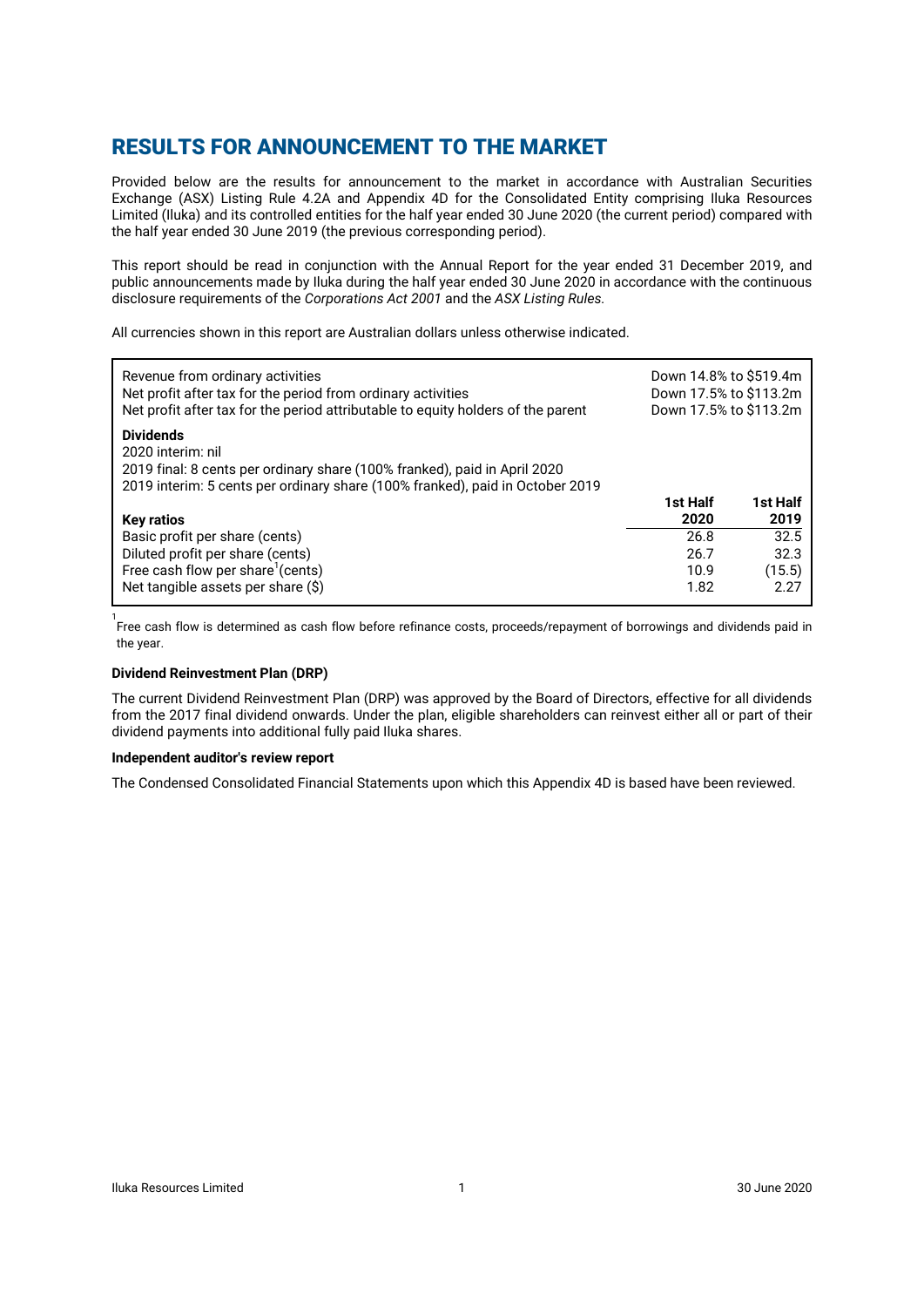# **REVIEW OF RESULTS AND OPERATIONS**

### **Review of Results**

- Net profit after tax of \$113.2 million
- Underlying Group EBITDA of \$225.1 million
- Free cash flow of \$46.2 million, bringing net cash to \$62.1 million

### **Revenue**

Mineral sands revenue decreased by 16% to \$456.6 million in the first half of 2020, reflecting a 20% reduction in zircon/rutile/synthetic rutile (Z/R/SR) sales volumes to 242 thousand tonnes from the previous corresponding period. Sales volumes in the first half of 2020 reflected the impact of COVID-19 on key markets across the product suite. Sales of high-grade titanium dioxide feedstock (rutile and synthetic rutile) were 163 thousand tonnes compared to production of 196 thousand tonnes, partially impacted by the failure to take or pay for 20 thousand tonnes of synthetic rutile volumes expected to be sold under off-take agreements, while zircon sales volumes lagged production by 27 thousand tonnes at 78 thousand tonnes in H1 2020.

Revenue per tonne Z/R/SR increased 1% to A\$1,689. Iluka's weighted average zircon premium and standard price received in the first half of 2020 was 11% lower than the first half of 2019. In contrast, rutile prices, excluding HyTi, rose 13% on average over the same period. Synthetic rutile sales are, in large part, underpinned by commercial offtake arrangements and the terms of these arrangements are commercial in confidence and as such cannot be disclosed.

|                                                        | 1st Half | 1st Half |          |
|--------------------------------------------------------|----------|----------|----------|
| Sales (kt)                                             | 2020     | 2019     | % change |
| Zircon                                                 | 78.4     | 133.3    | (41.2)   |
| Rutile                                                 | 74.7     | 82.9     | (9.9)    |
| Synthetic rutile                                       | 88.5     | 85.6     | 3.4      |
| <b>Total Z/R/SR sales</b>                              | 241.6    | 301.8    | (19.9)   |
| $Ilmente - saleable$                                   | 107.1    | 121.5    | (11.9)   |
| <b>Total sales volumes</b>                             | 348.7    | 423.3    | (17.6)   |
| Z/R/SR revenue (\$m)                                   | 408.1    | 507.2    | (19.5)   |
| Ilmenite and other revenue (\$m)                       | 48.5     | 38.4     | 26.3     |
| Total mineral sands revenue <sup>1</sup> (\$m)         | 456.6    | 545.6    | (16.3)   |
| Revenue per tonne of $Z/R/SR$ sold <sup>2</sup> (\$/t) | 1.689    | 1.681    | 0.5      |

1 Mineral sands revenue includes revenue derived from other materials not included in production volumes, including activated carbon products and iron concentrate.

2 Calculated as revenue from the sale of zircon, rutile and synthetic rutile (Z/R/SR) products divided by Z/R/SR sales volumes.

### **Earnings**

Iluka recorded a profit after tax for the half-year ended 30 June 2020 of \$113.2 million (2019: \$137.2 million), with the lower earnings largely a result of lower sales volumes due to the impact of COVID-19 on the broader economy. Profit benefited from the depreciation of the AUD:USD foreign exchange rate, which favourably impacts mainly USD denominated revenue.

Iluka's underlying Group EBITDA decreased relative to 2019, down by 18% to \$225.1 million, while cash production costs increased by \$41.4 million to \$293.2 million, primarily driven by a full six months of mining operations at Cataby as mining commenced in April 2019. Sierra Rutile cash costs increased US\$8.1 million, although variability in FX rates resulted in a translated A\$15.8 million increase. The half-year results included costs of \$15.0 million associated with the underground mining trial at Balranald (2019: \$nil).

Iluka's royalty income from MAC increased to \$48.0 million (2019: \$41.2 million), with iron ore prices up 9%, sales volumes up by 1%, and a \$1 million capacity payment in 2020 (2019: \$nil).

Earnings per share for the period were 26.8 cents compared to an earnings per share of 32.5 cents in the previous corresponding period. The number of shares on issue at 30 June 2020 of 422.8 million increased from 422.6 million in 2019 due to the activation of the dividend reinvestment plan (DRP) for the 2019 final dividend paid in April 2020.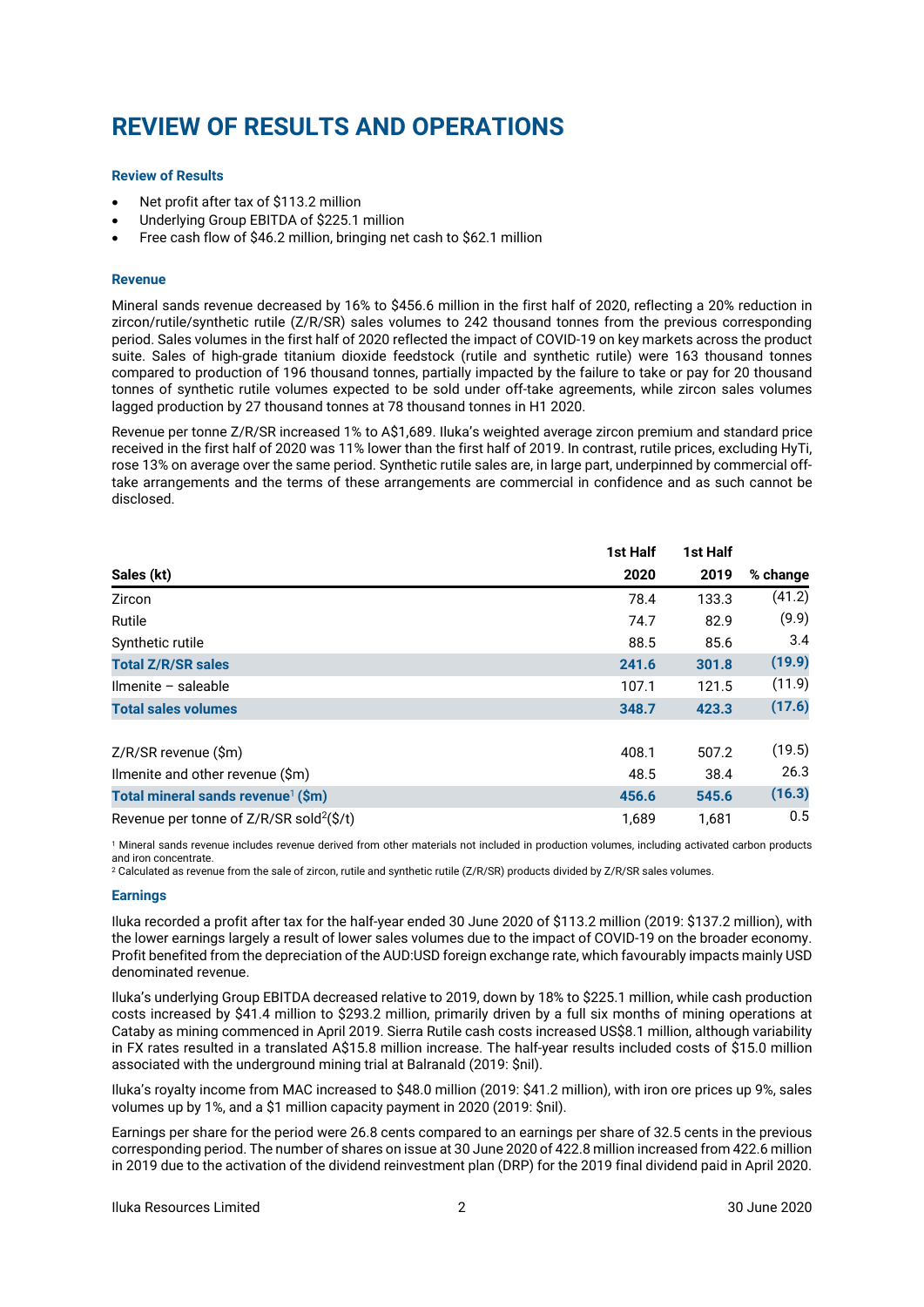| <b>Income statement analysis</b>               | 1st Half | 1st Half |          |
|------------------------------------------------|----------|----------|----------|
| \$ million                                     | 2020     | 2019     | % change |
| Z/R/SR revenue                                 | 408.1    | 507.2    | (19.5)   |
| Ilmenite and other revenue                     | 48.5     | 38.4     | 26.3     |
| <b>Mineral sands revenue</b>                   | 456.6    | 545.6    | (16.3)   |
| Cash costs of production                       | (283.0)  | (244.1)  | 15.9     |
| Ilmenite and by-product costs                  | (10.2)   | (7.7)    | 32.5     |
| Inventory movement - cash costs of production  | 98.1     | 36.8     | 166.6    |
| Restructure and idle capacity charges          | (8.2)    | (11.8)   | (30.5)   |
| Government royalties                           | (9.5)    | (21.5)   | (55.8)   |
| Marketing and selling costs <sup>1</sup>       | (15.7)   | (15.2)   | 3.3      |
| Asset sales and other income                   | 6.5      | (3.2)    | n/a      |
| Resource development                           | (31.2)   | (19.4)   | 60.8     |
| Corporate and other costs                      | (29.3)   | (25.9)   | 13.1     |
| Foreign exchange gain (loss)                   | 3.0      | (0.9)    | n/a      |
| Underlying mineral sands EBITDA <sup>2</sup>   | 177.1    | 232.7    | (23.9)   |
| Mining Area C EBITDA                           | 48.0     | 41.2     | 16.5     |
| <b>Underlying Group EBITDA</b>                 | 225.1    | 273.9    | (17.8)   |
| Depreciation and amortisation                  | (74.7)   | (64.7)   | 15.0     |
| Inventory movement - non-cash production costs | 24.5     | 8.0      | 206.3    |
| Rehabilitation costs for closed sites          | (0.4)    | (0.3)    | 33.3     |
| <b>Group EBIT</b>                              | 174.5    | 216.9    | (19.5)   |
| Net interest and bank charges                  | (4.0)    | (6.3)    | (36.5)   |
| Rehabilitation unwind and other finance costs  | (7.3)    | (9.8)    | (25.5)   |
| <b>Profit before tax</b>                       | 163.2    | 200.8    | (18.7)   |
| Tax expense                                    | (50.0)   | (63.6)   | (21.4)   |
| <b>Profit for the period (NPAT)</b>            | 113.2    | 137.2    | (17.5)   |
| Average AUD/USD rate for the period (cents)    | 65.8     | 70.6     | (6.8)    |

1 Freight revenue and expenses are included as a net number in marketing and selling costs.

2 Underlying Group EBITDA excludes non-recurring adjustments including impairments and changes to rehabilitation provisions for closed sites, which are non-cash in nature.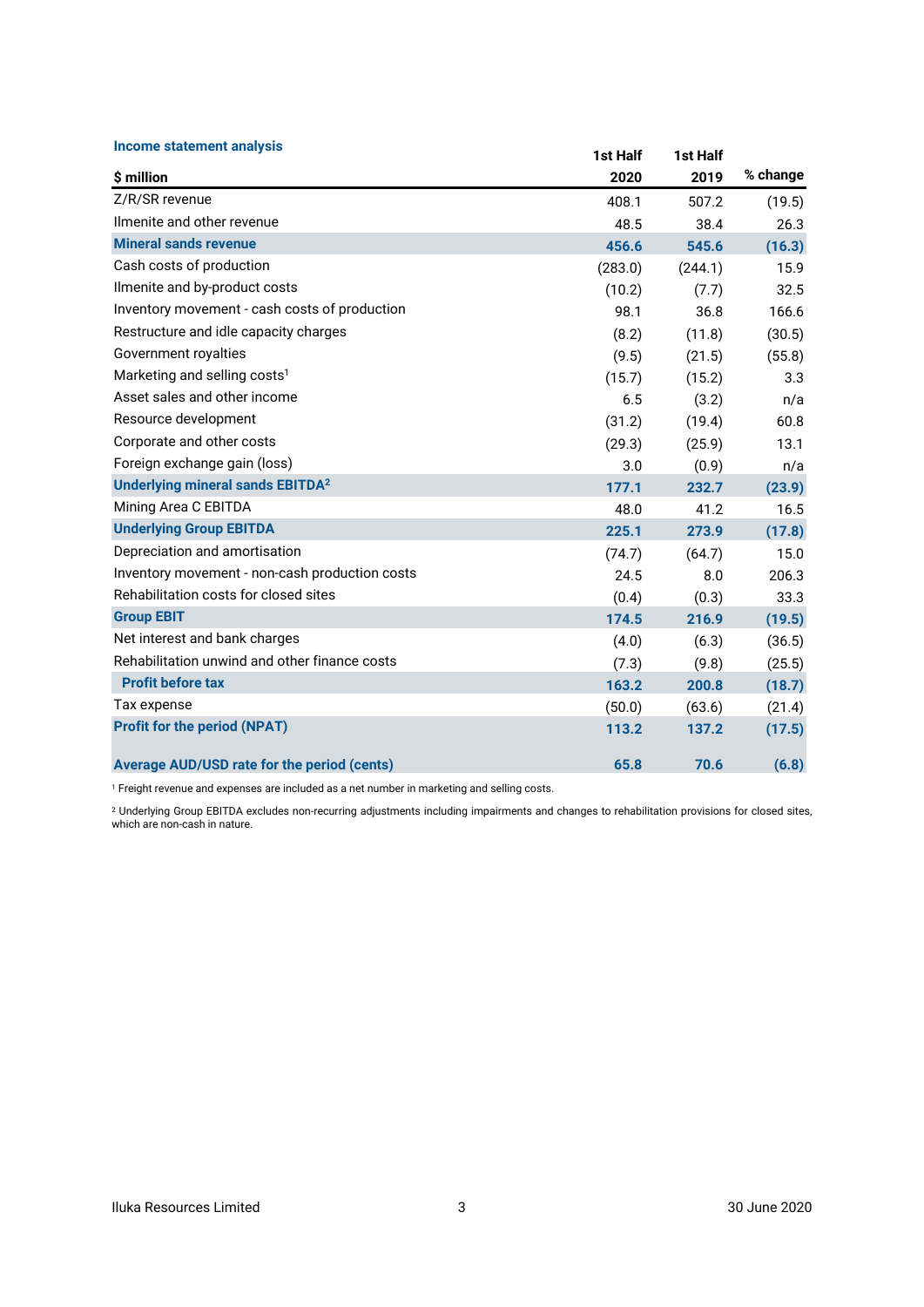### **Movement in NPAT**



The key drivers for the movement in NPAT from the 2019 half-year were:

- lower zircon sales prices, with average zircon prices down 11%, mitigated by 13% higher rutile prices;
- lower Z/R/SR sales volumes at 242 thousand tonnes (2019: 302 thousand tonnes), with the volume variance calculated using the average margin achieved for Z/R/SR product sales in the current period;
- the average Australian dollar foreign exchange rate was very volatile and ended lower at an average of 66 cents in the first half of 2020 compared to 71 cents achieved on sales in the previous corresponding period;
- higher unit COGS of \$961 per tonne in the first half of 2020 (2019: \$861 per tonne) due to a combination of factors including higher SR costs with Cataby ilmenite now the feed source for the kiln; change in product mix as a higher proportion of SR was sold in the overall sales volumes; and higher SRL production costs due to maintenance issues that were magnified by unfavourable foreign exchange movements on SRL's US-Dollar denominated cost base;
- royalty income from MAC increased by \$7 million from the previous corresponding period to \$48.0 million on higher iron ore prices and sales volumes, while higher production resulted in a \$1 million capacity payment in H1 2020; and
- lower tax expense on lower profit before tax.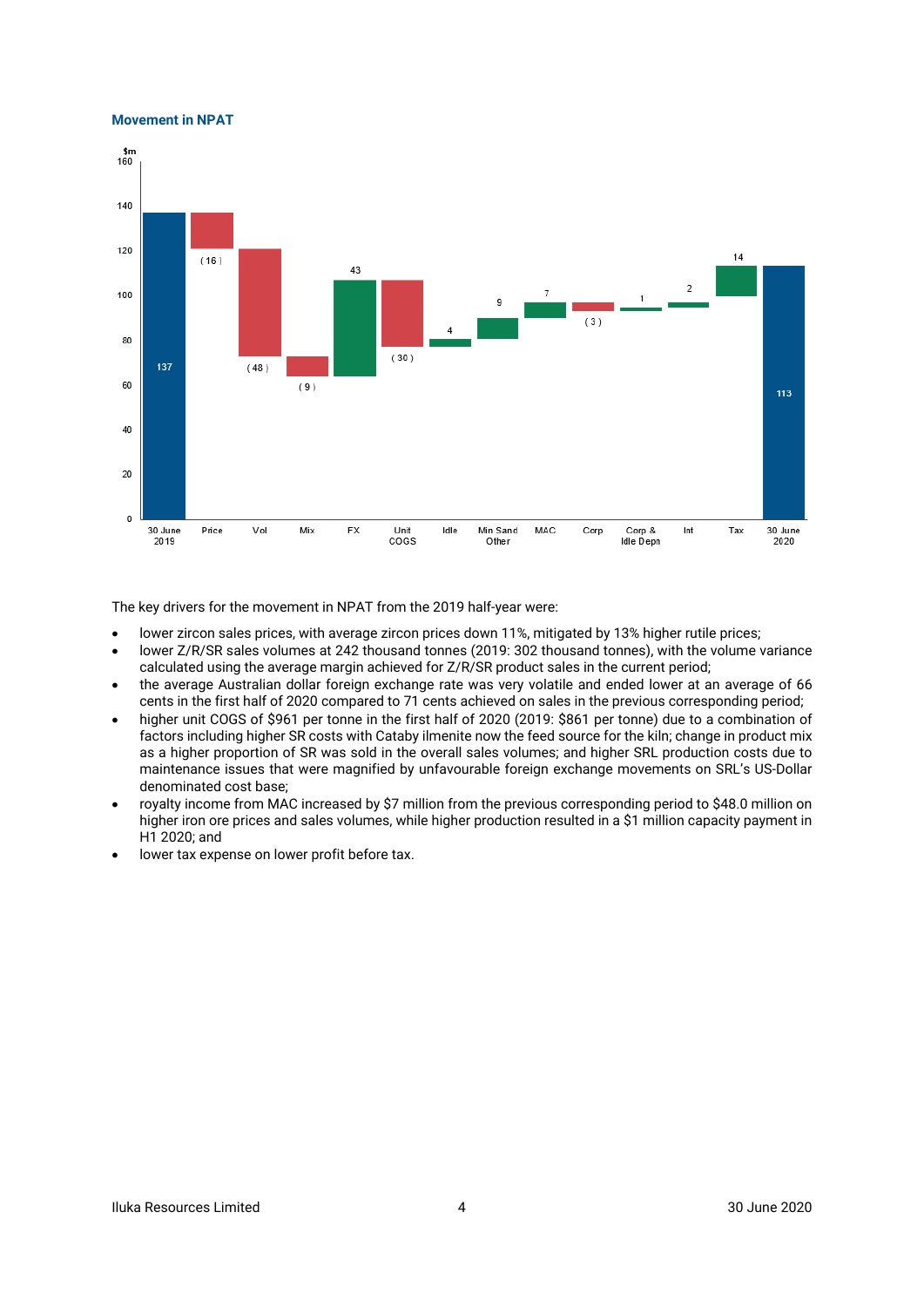### **Cash flow and balance sheet**

Operating cash flow for the 2020 half-year was \$96.7 million (2019: \$179.9 million) reflecting lower receipts from customers due to lower revenue combined with higher operating payments and the build of inventory as demand was subdued in the first part of the year.

Capital expenditure was \$49.6 million (2019: \$145.0 million) as spend was reduced to maintain a strong cash position to manage the uncertainty of the COVID-19 pandemic. Spend in the first half reflected development work for the Cataby southern area expansion, the Eneabba project, and continued work on advancing a mining option for Sembehun along with sustaining capital expenditure.

Inventory holdings increased in the first half as global uncertainty weighed heavily on zircon demand and synthetic rutile shipments were deferred. Rutile inventory levels for the remainder of the finished goods product suite remained steady from the previous corresponding period.

Tax payments represent both income tax payments in Australia and Sierra Leone. Tax instalments in Australia have been based on the instalment rate provided by the Australian Tax Office (ATO). A final 2019 tax instalment of \$99 million was deferred to September 2020 resulting in lower tax paid during H1 2020. Sierra Rutile Limited's annual Sierra Leone income tax payments are the greater of 3.5% of revenue or 30% of profit, based on the *Sierra Rutile Act*.

Iluka also accessed the Australian Government JobKeeper payment, recording a grant of \$6 million year-to-date.

Drawings under the Multi Option Facility Agreement (MOFA), which comprises a series of five-year committed unsecured bilateral revolving credit facilities, at 30 June 2020 were \$89.6 million (31 December 2019: \$55.7 million).

Net cash increased to \$62.3 million from \$43.3 million at 31 December 2019.

Net cash at 31 July 2020 was \$47.4 million.

|                                              | 1st Half | 2nd Half | 1st Half |
|----------------------------------------------|----------|----------|----------|
| Movement in net debt (\$million)             | 2019     | 2019     | 2020     |
| <b>Opening net cash (debt)</b>               | 1.8      | (141.5)  | 43.3     |
| Operating cash flow                          | 179.9    | 228.2    | 96.7     |
| MAC royalty                                  | 30.4     | 48.1     | 41.6     |
| Exploration                                  | (5.0)    | (6.3)    | (5.5)    |
| Interest (net)                               | (2.9)    | (2.8)    | (1.0)    |
| Tax                                          | (143.9)  | (3.5)    | (39.4)   |
| Capital expenditure                          | (145.0)  | (52.5)   | (49.6)   |
| Proceeds from changes in ownership interests | 28.5     |          |          |
| Government grants                            |          |          | 4.3      |
| Principal element of lease payments AASB 16  | (4.0)    | (4.1)    | (4.8)    |
| Asset sales                                  | 1.8      | 0.2      | 3.9      |
| Share purchases                              | (5.0)    | (2.4)    |          |
| <b>Free cash flow</b>                        | (65.2)   | 204.9    | 46.2     |
| <b>Dividends</b>                             | (79.6)   | (20.3)   | (32.6)   |
| <b>Net cash flow</b>                         | (144.8)  | 184.6    | 13.6     |
| Exchange revaluation of USD net debt         | 1.8      | 1.1      | 5.5      |
| Amortisation of deferred borrowing costs     | (0.3)    | (0.9)    | (0.3)    |
| Increase in net cash/(debt)                  | (143.3)  | 184.8    | 18.8     |
| Closing net cash/(debt)                      | (141.5)  | 43.3     | 62.1     |
|                                              |          |          |          |

### **Dividends**

Iluka's dividend framework is to pay a minimum of 40% of free cash flow not required for investing or balance sheet activity. The company also seeks to distribute the maximum franking credits payable.

The Board of Directors have determined no interim dividend is payable in light of the uncertain global economic conditions.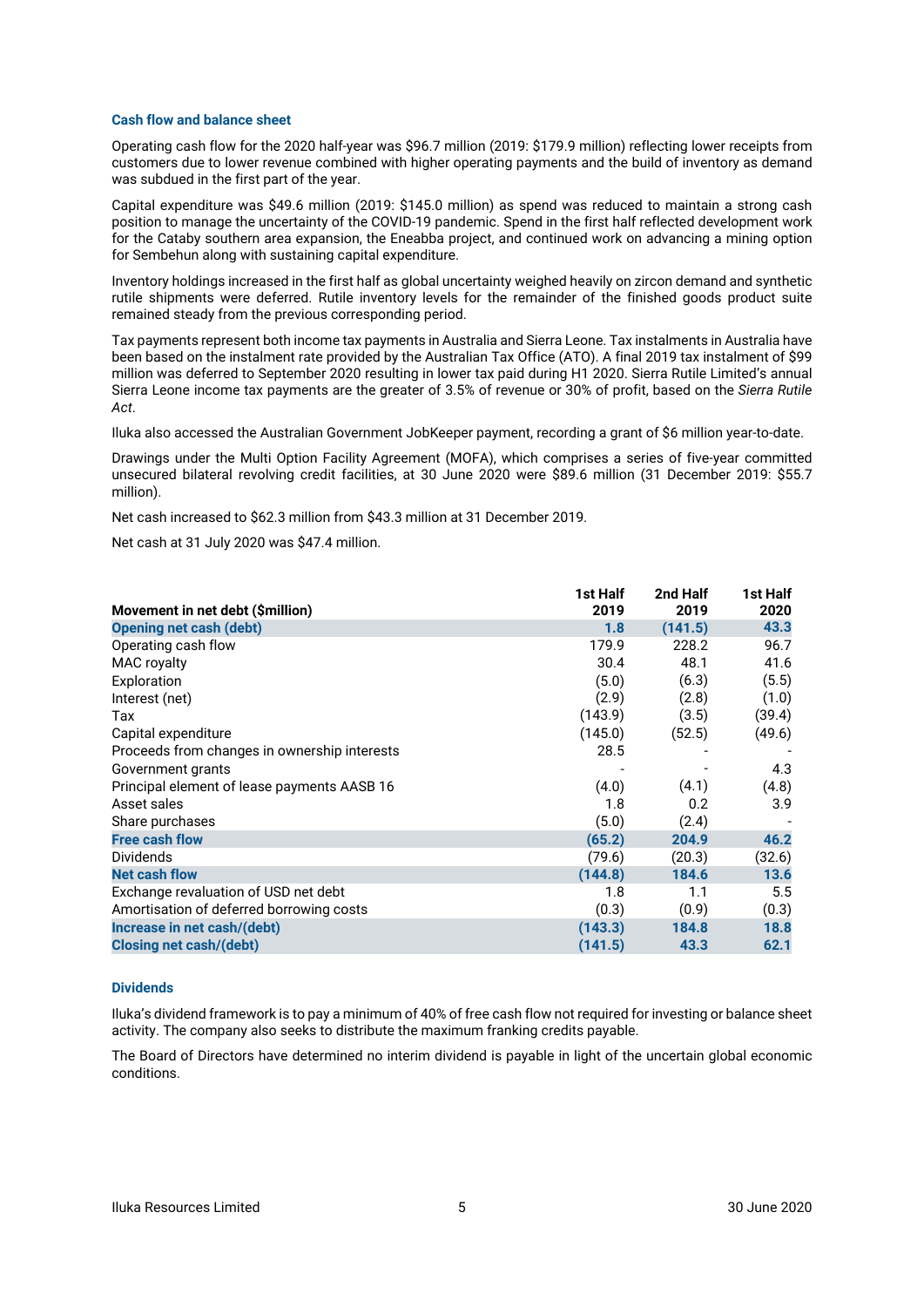### **Production**

|                                                                                            | 1st Half | 1st Half |          |
|--------------------------------------------------------------------------------------------|----------|----------|----------|
| <b>Production (kt)</b>                                                                     | 2020     | 2019     | % change |
| Zircon                                                                                     | 92.2     | 159.9    | (42.3)   |
| Rutile                                                                                     | 84.0     | 80.8     | 4.0      |
| Synthetic rutile                                                                           | 111.6    | 82.8     | 34.8     |
| <b>Total Z/R/SR production</b>                                                             | 287.8    | 323.5    | (11.0)   |
| <b>Ilmenite</b>                                                                            | 215.4    | 125.0    | 72.3     |
| <b>Total Mineral Sands Production</b>                                                      | 503.2    | 448.5    | 12.2     |
|                                                                                            |          |          |          |
| HMC produced                                                                               | 601      | 480      | 25.2     |
| HMC processed                                                                              | 520      | 456      | 14.1     |
|                                                                                            |          |          |          |
| Cash costs of production, excluding ilmenite and by-products (\$m)                         | 283.0    | 244.1    | (16.0)   |
| Unit cash cost per tonne of $Z/R/SR$ produced excluding by-products <sup>1</sup> ( $S/t$ ) | 983      | 755      | (30.1)   |
| Unit cost of goods sold per tonne of Z/R/SR sold (\$/t)                                    | 961      | 861      | (11.6)   |

1 Unit cash cost per tonne of Z/R/SR produced is determined as cash costs of production less the cost of ilmenite and by-products, divided by total Z/R/SR production volumes.

### Australian Operations

Mining continued at the Ambrosia deposit at Iluka's Jacinth-Ambrosia mine in South Australia, with 184 thousand tonnes of heavy mineral concentrate (HMC) produced in the first half of the year.

In Western Australia, the Cataby operation produced 263 thousand tonnes of HMC, up from 66 thousand tonnes in the previous corresponding period as Cataby produced for the full six months in 2020. This included 177 thousand tonnes of magnetic material (for use as synthetic rutile feed) and 87 thousand tonnes of non-magnetic material (for zircon and rutile production).

The Narngulu mineral separation plant (MSP) processed 209 thousand tonnes of HMC during the half, including material from both the Cataby and Jacinth-Ambrosia mines. This reflects Iluka's decision to alter production settings to process HMC consecutively at the Narngulu mineral separation plant to reduce zircon production during the uncertainty created by the COVID-19 pandemic. The plant retains full flexibility to return to higher production settings within 24 hours.

The Synthetic Rutile Kiln 2 at Capel continued its consistent performance, producing 112 thousand tonnes of synthetic rutile in H1 2020.

Iluka's Eneabba project in Western Australia began operations in April and the first shipment of 9kt of monazitezircon concentrate left Geraldton port in June. Operations are continuing on a campaign basis.

### Sierra Leone Operations

Rutile production in the first half was below expectations at 62 thousand tonnes, up slightly from 60 thousand tonnes in the previous corresponding period. Production in the month of June was more in line with expectations and materially better than April and May's performance.

In addition to several downtime events occurring during the period leading to lower throughputs at the mining operations, production was further hampered by COVID-19 disruptions, including the inability to maintain specialised skillsets typically provided by expatriate resources.

Sierra Rutile continues to focus on the health and safety of its employees and local communities and is providing additional assistance in managing the local impacts of the COVID-19 pandemic where possible. In addition to measures implemented at all Iluka sites, SRL's on-site clinic facilities were used for the treatment and management of the small number of COVID-19 cases among its employees.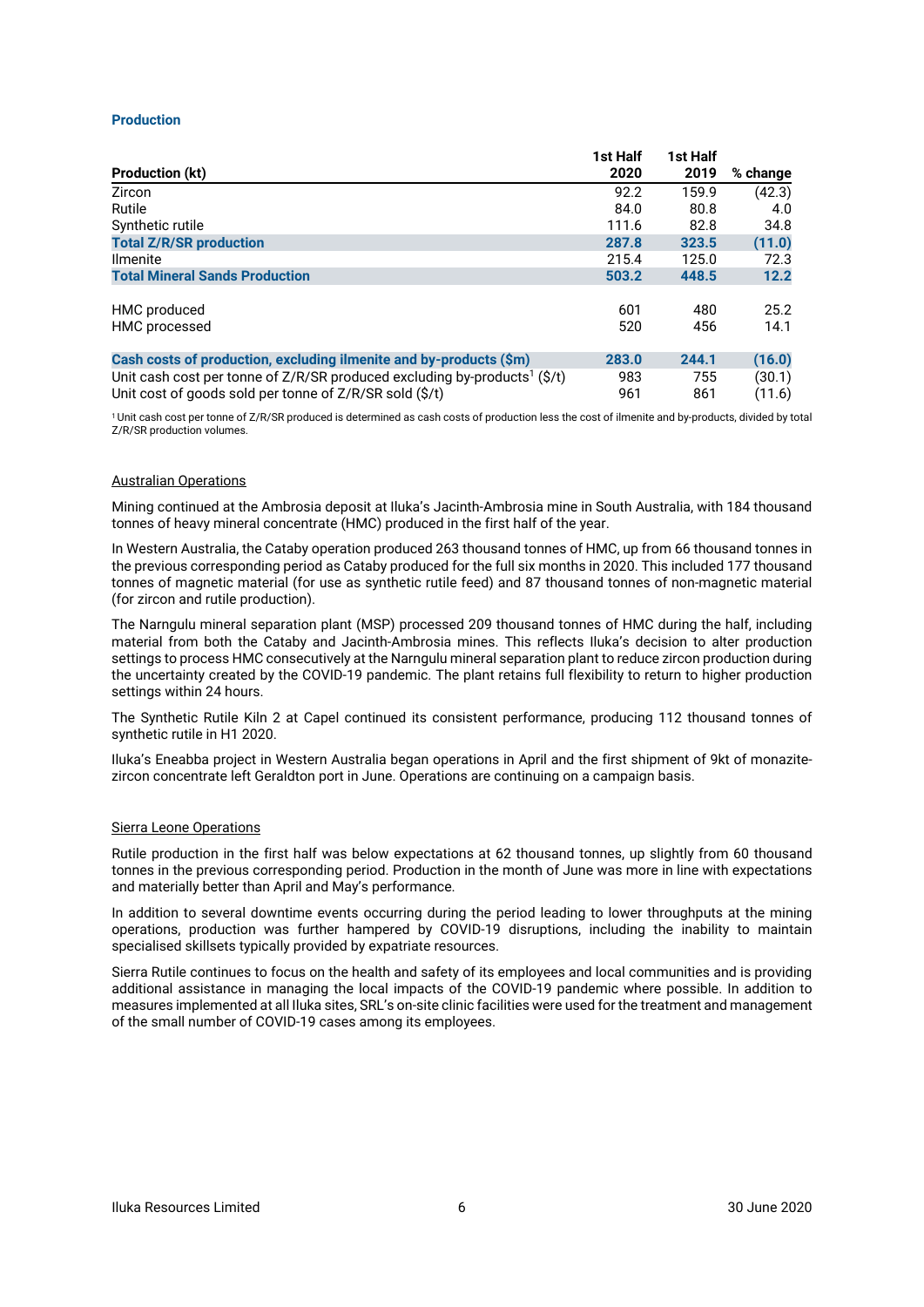### **Jacinth-Ambrosia/Mid West**

|                                                |               | 1st Half | 1st Half |          |
|------------------------------------------------|---------------|----------|----------|----------|
|                                                |               | 2020     | 2019     | % change |
| <b>Production volumes</b>                      |               |          |          |          |
| Zircon                                         | kt            | 68.8     | 137.2    | (49.9)   |
| Rutile                                         | kt            | 10.4     | 17.5     | (40.6)   |
| <b>Total Z/R production</b>                    | kt            | 79.2     | 154.7    | (48.8)   |
| <b>Ilmenite</b>                                | kt            | 41.1     | 58.2     | (29.4)   |
| <b>Total production volume</b>                 | kt            | 120.3    | 212.9    | (43.5)   |
| HMC produced                                   | kt            | 184      | 291      | (36.7)   |
| HMC processed                                  | kt            | 148      | 244      | (39.3)   |
| Unit cash cost of production - $Z/R/SR1$       | \$/t          | 944      | 529      | 78.4     |
| <b>Mineral sands revenue</b>                   | $\mathsf{Sm}$ | 143.2    | 242.4    | (40.9)   |
| Cash cost of production                        | \$m           | (74.8)   | (81.8)   | (8.6)    |
| Inventory movements - cash costs of production | \$m           | 39.0     | 29.6     | 31.8     |
| Restructure and idle capacity charges          | \$m           | (1.4)    | (1.7)    | (17.6)   |
| Government royalties                           | \$m           | (2.8)    | (13.8)   | (79.7)   |
| Marketing and selling costs <sup>2</sup>       | \$m           | (2.8)    | (3.1)    | (9.7)    |
| <b>EBITDA</b>                                  | \$m           | 100.4    | 171.6    | (41.5)   |
| Depreciation and amortisation                  | \$m           | (17.5)   | (14.1)   | 24.1     |
| Inventory movement - non-cash production costs | \$m           | 9.7      | 6.9      | 40.6     |
| <b>EBIT</b>                                    | \$m           | 92.6     | 164.4    | (43.7)   |

<sup>1</sup> Calculated as cash costs of production, including by-product costs divided by Z/R/SR production.

2 Freight revenue and expenses are included as a net number in marketing and selling costs.

Iluka altered production settings at the Narngulu mineral separation plant in April 2020 to reduce zircon production during this period of market uncertainty due to COVID-19. As a result, total Z/R production decreased 49% from the previous corresponding period.

Mineral sands revenue decreased 41% from the previous corresponding period to \$143.2 million (2019: \$242.4 million) reflecting lower sales volumes and zircon price, offset by higher rutile prices.

Cash costs of production were \$7.0 million lower than the previous corresponding period, reflecting lower variable costs on lower production.

The inventory movement predominantly reflects an increase of finished goods stocks, with finished goods inventory increasing by \$24.8 million to \$121.3 million at 30 June 2020.

Depreciation and amortisation charges have increased 24% from the previous corresponding period due mainly to the completion of Ambrosia capital works that commenced depreciation in the half-year.

Government royalties decreased 80% to \$2.8 million, with the royalty being charged when heavy mineral concentrate (HMC) leaves the mine gate, regardless of sale.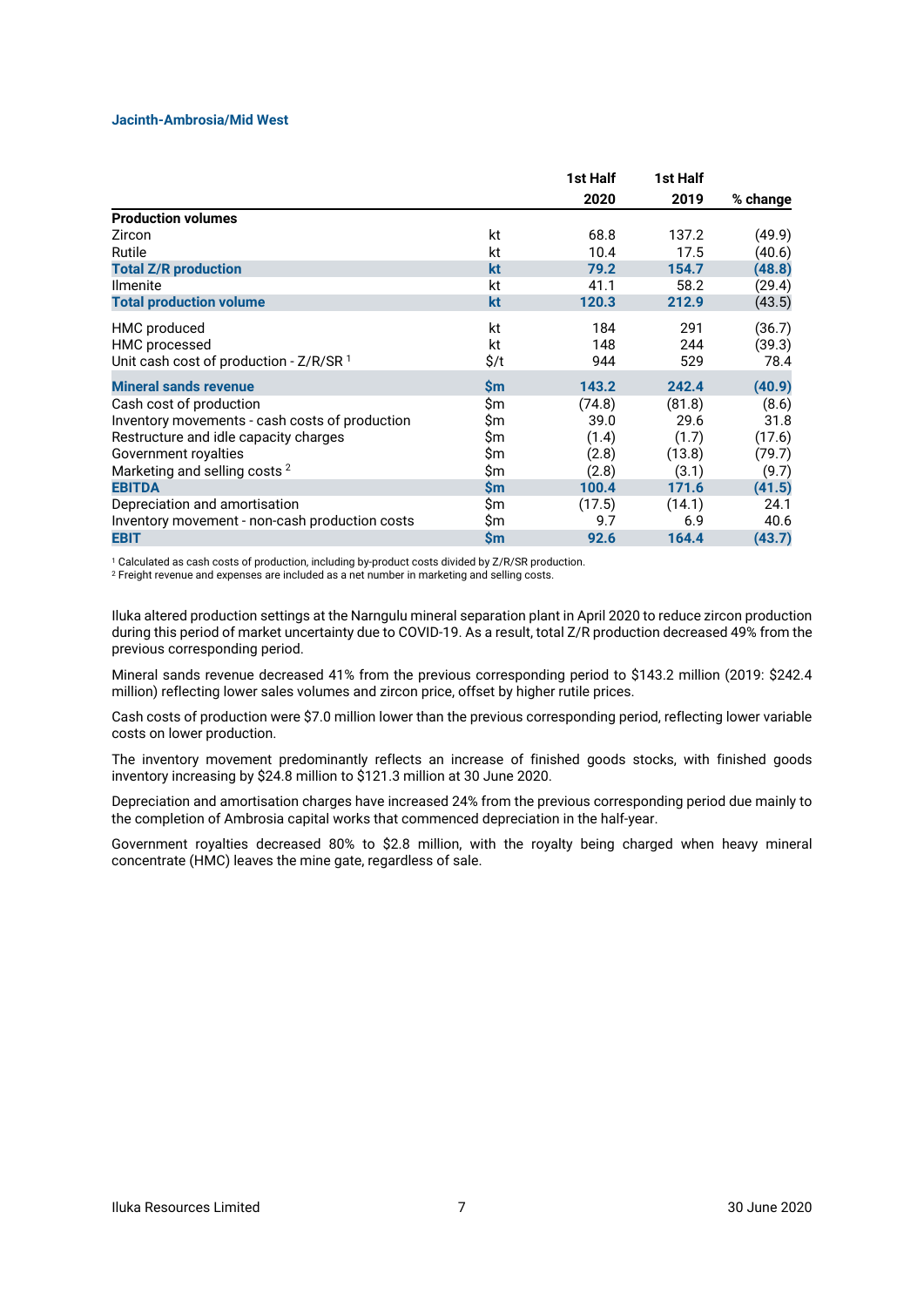### **Cataby/South West**

|                                                |               | 1st Half | 1st Half |          |
|------------------------------------------------|---------------|----------|----------|----------|
|                                                |               | 2020     | 2019     | % change |
| <b>Production volumes</b>                      |               |          |          |          |
| Zircon                                         | kt            | 23.4     | 18.6     | 25.8     |
| Rutile                                         | kt            | 11.8     | 3.6      | 227.8    |
| Synthetic rutile                               | kt            | 111.6    | 82.8     | 34.8     |
| <b>Total Z/R/SR production</b>                 | kt            | 146.8    | 105.0    | 39.8     |
| <b>Ilmenite</b>                                | kt            | 150.4    | 40.5     | 271.4    |
| <b>Total production volume</b>                 | kt            | 297.2    | 145.5    | 104.3    |
| HMC produced                                   | kt            | 264      | 66       | 299.4    |
| HMC processed                                  | kt            | 219      | 86       | 155.0    |
| Unit cash cost of production - $Z/R/SR1$       | \$/t          | 817      | 833      | (1.9)    |
| <b>Mineral sands revenue</b>                   | $\mathsf{Sm}$ | 188.6    | 167.0    | 12.9     |
| Cash cost of production                        | \$m           | (120.0)  | (87.5)   | 37.1     |
| Inventory movements - cash costs of production | \$m           | 43.0     | 20.5     | 109.8    |
| Restructure and idle capacity charges          | \$m           | (0.8)    | (5.3)    | (84.9)   |
| Government royalties                           | \$m           | (2.3)    | (2.4)    | (4.2)    |
| Marketing and selling costs <sup>2</sup>       | \$m           | (6.1)    | (3.5)    | 74.3     |
| Asset sales and other income                   | \$m           | 0.6      | (0.3)    | n/a      |
| <b>EBITDA</b>                                  | $\mathsf{Sm}$ | 103.0    | 88.5     | 16.4     |
| Depreciation and amortisation                  | \$m           | (35.8)   | (20.2)   | 77.2     |
| Inventory movement - non-cash production costs | \$m           | 11.0     | 4.5      | 144.4    |
| Rehabilitation costs for closed sites          | \$m           | (0.3)    | (0.2)    | 50.0     |
| <b>EBIT</b>                                    | $\mathsf{Sm}$ | 77.9     | 72.6     | 7.3      |

1 Calculated as cash costs of production, including by-product costs divided by Z/R/SR production.

2 Freight revenue and expenses are included as a net number in marketing and selling costs.

Total Z/R/SR production increased by 40% from the previous corresponding period as Cataby was in production a full six months in comparison to H1 2019. After the 45-day major maintenance outage of the SR2 kiln in Q1 2019, H1 2020 saw higher synthetic rutile production from a full period of operation and higher throughput due to the upgrades during the outage.

Mineral sands revenue increased 13% from the previous corresponding period to \$188.6 million (2019: \$167.0 million) reflecting higher prices and marginally higher synthetic rutile sales volumes.

Cash costs of production were \$32.5 million higher than the previous corresponding period, again reflecting a full 6 months of operation, with Cataby only commencing operations in April 2019.

The inventory build reflects customer failure to take or pay for synthetic rutile volumes under an off-take agreement, lower zircon sales volumes due to lower demand and no scheduled rutile sales in H1 2020.

Depreciation and amortisation charges increased from the previous corresponding period due to a full six months of operations at Cataby in 2020 compared to the previous corresponding period .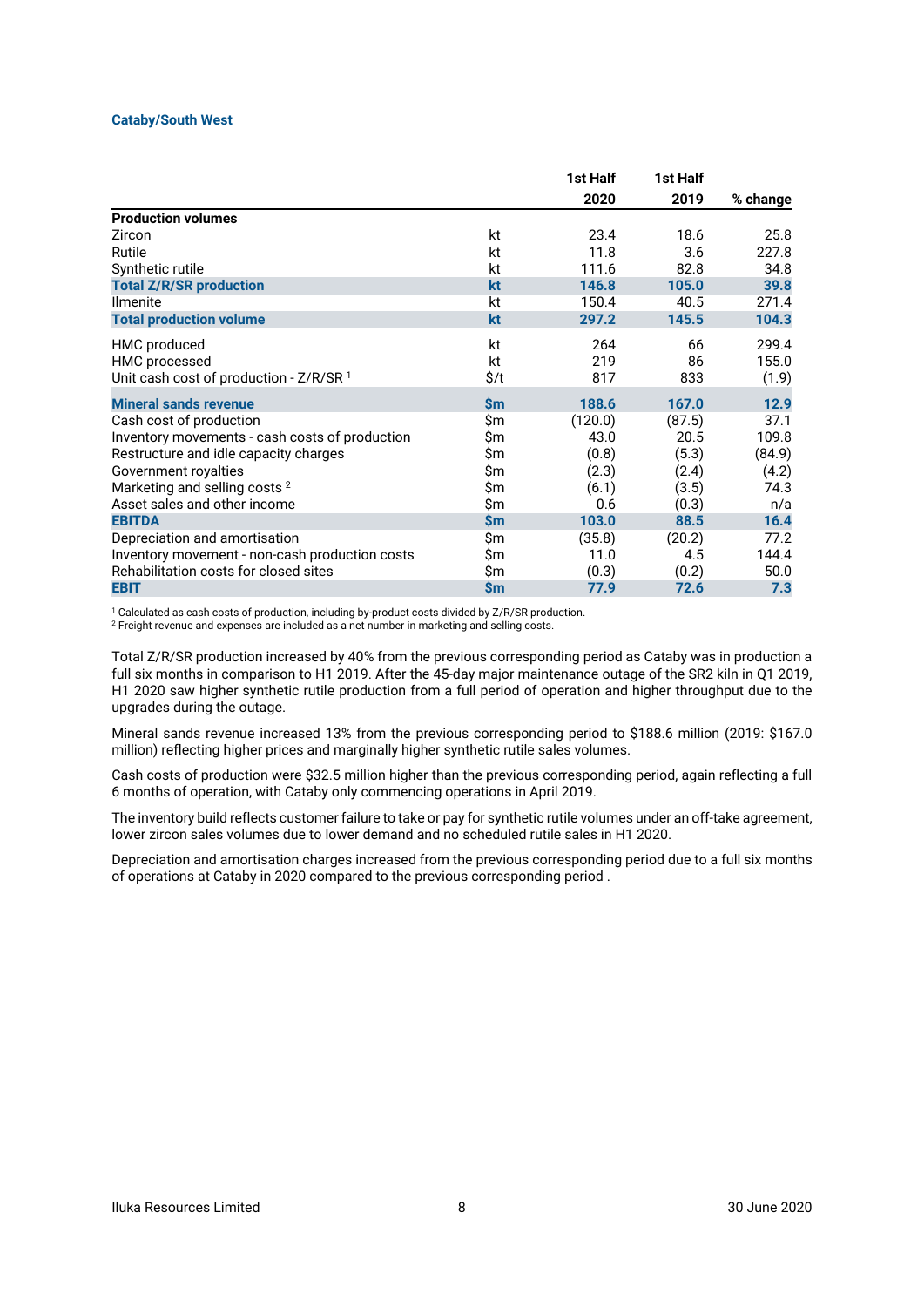### **Sierra Rutile Operations**

|                                                           |               | 1st Half<br>2020 | 1st Half<br>2019 | % change |
|-----------------------------------------------------------|---------------|------------------|------------------|----------|
| <b>Production volumes</b>                                 |               |                  |                  |          |
| Zircon                                                    | kt            |                  | 4.1              | n/a      |
| Rutile                                                    | kt            | 61.8             | 59.7             | 3.5      |
| <b>Ilmenite</b>                                           | kt            | 23.9             | 26.3             | (9.1)    |
| <b>Total production volume</b>                            | kt            | 85.7             | 90.1             | (4.9)    |
| HMC produced                                              | kt            | 153              | 123              | 24.6     |
| HMC processed                                             | kt            | 153              | 125              | 22.2     |
| Unit cash cost of production - Z/R                        | \$/t          | 1,511            | 1216             | 24.3     |
| <b>Mineral sands revenue</b>                              | $\mathsf{Sm}$ | 107.1            | 111.8            | (4.2)    |
| Cash cost of production                                   | \$m           | (93.4)           | (77.6)           | 20.4     |
| Inventory movements - cash costs of production            | Sm            | 17.8             | (6.7)            | n/a      |
| Restructure, idle capacity and other non-production costs | Sm            | (1.3)            |                  | n/a      |
| Government royalties                                      | Sm            | (4.2)            | (4.7)            | (10.6)   |
| Marketing and selling costs <sup>1</sup>                  | Sm            | (1.5)            | 0.3              | n/a      |
| Asset sales, write downs and other income                 | \$m           | (1.7)            |                  | n/a      |
| <b>EBITDA</b>                                             | <b>Sm</b>     | 22.8             | 23.1             | (1.3)    |
| Depreciation & amortisation                               | \$m           | (19.3)           | (27.5)           | (29.8)   |
| Inventory movement $-$ non-cash costs of production       | \$m           | 4.5              | (1.7)            | n/a      |
| <b>EBIT</b>                                               | $\mathsf{Sm}$ | 8.0              | (6.1)            | n/a      |
|                                                           |               |                  |                  |          |

1 Freight revenue and expenses are included as a net number in marketing and selling costs.

Sierra Rutile's total Z/R production was 5% lower than the previous corresponding period due to ongoing maintenance challenges, the impact of the COVID-19 pandemic, and higher than typical rainfall hampering production late in H1 2020.

Mineral sands revenue was \$107.1 million, a 4% decrease from the previous corresponding period, due to 15 thousand tonnes lower rutile sales volumes due to timing of shipments offset by higher rutile prices.

Sierra Rutile's cash production costs increased US\$8.1 million due to higher maintenance and marine fuel oil costs. As their costs are translated to group currency for reporting, foreign currency exchange volatility in H1 2020 resulted in a A\$15.8 million increase.

The inventory movement reflects an inventory build of finished goods stocks, increasing to \$52.9 million. Depreciation costs were lower following the impairment charge in December 2019 reducing the asset base.

The Sierra Rutile operations generated stronger operating cash inflow in the first half of 2020 of \$56.0 million (2019: \$33.1 million) and contributed \$28.3 million to free cash flow (2019: \$9.4 million).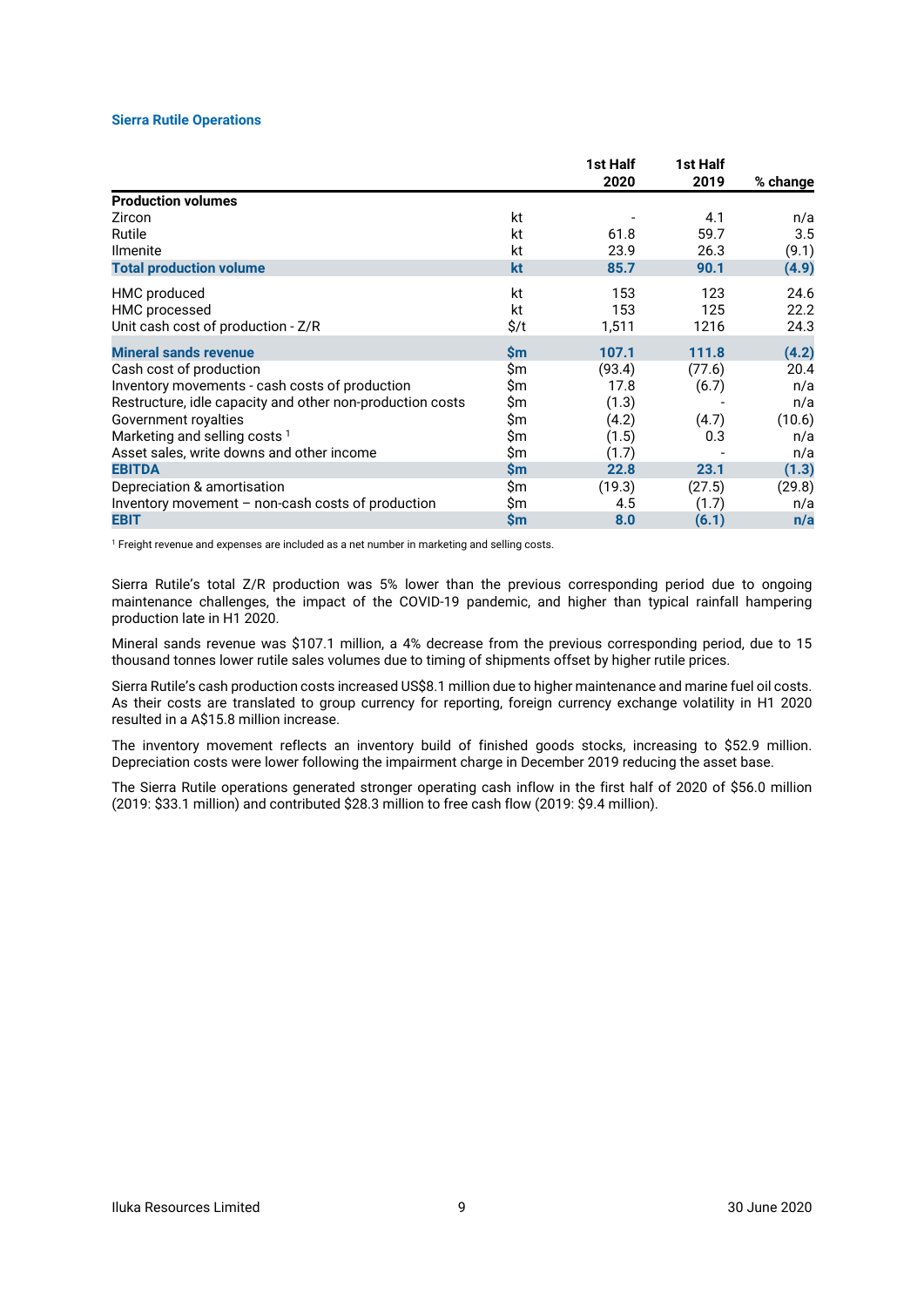### **Marketing**

### **Zircon**

First half zircon sales of 78 thousand tonnes were significantly lower than the previous corresponding period (133 thousand tonnes) reflecting the impact of COVID-19 on key markets.

Ceramic industry activity in China recovered in April and remained relatively flat throughout the second quarter. Chinese tile makers operating rates were at around 50-60% of operating rates for the same period in 2019, while pressure from property developers for more favourable pricing and payment conditions resulted in margin pressure throughout the entire value chain and the closure of some smaller producers. Chinese tile exports were also affected by reduced demand from key markets, including the US. In Europe, India and the US the ceramic sector has been impacted by COVID-19 lockdowns with a significant reduction in industrial activity. European tile manufacturing operating rates have been at around 60% of 2019 levels.

The foundry market remains subdued due to reduced car manufacturing globally, and export orders recorded by Chinese foundry continued to deteriorate amid weak external demand.

Customer zircon inventories remain low as customers preserve cash and are mindful of ongoing global uncertainties.

The weighted average zircon price achieved in the first half of 2020 for premium and standard sand was US\$1,354 per tonne, registering some erosion from the Q4 2019 level of US\$1,438 per tonne due to the weakness of demand and competitive pressure. Iluka does not expect that lower prices will stimulate additional global demand for zircon.

### High Grade Titanium Feedstocks

High-grade titanium dioxide feedstock (rutile and synthetic rutile) sales for H1 2020 were 163 thousand tonnes, broadly in line with sales volumes in H1 2019 (168 thousand tonnes).

In the first half, markets served by Iluka's high-grade titanium feedstocks, including pigments, welding and sponge, were impacted by COVID-19 and experienced a slowdown in demand. As a result, customers have reduced capacity utilisation rates and pulled forward planned maintenance activities to reduce finished goods inventory build. Reports by end users of pigment, mainly large paint producers, point to a rebound in demand at the end of Q2 as DIY and professional painting activity was picking up and sales of paints and coatings were improving. Welding and sponge markets continue to be impacted by COVID-19 related shutdowns in various regional markets. End use demand for these segments has also been impacted with the reduction of aerospace related demand for titanium metal due to a downturn in aircraft orders. As a result, tightness in the high-grade feedstock segment eased during the quarter and demand for spot shipments reduced.

The achieved weighted average H1 2020 price of rutile was US\$1,246 per tonne, up 7% from H2 2019 (US\$1,167 per tonne).

On 26 June 2020, Iluka announced that it had issued a Notice of Default to one of its customers. Further to that announcement, on 27 July 2020, Iluka commenced proceedings against Chemours in the Commercial Division of the Supreme Court of the State of New York for breach of contract in respect of Chemours' failure to pay Iluka for scheduled shipments of synthetic rutile in May and July 2020.

|                                                              | $1st$ Half 2019 | $2nd$ Half 2019 | <b>1st Half 2020</b> |
|--------------------------------------------------------------|-----------------|-----------------|----------------------|
| <b>Weighted Average Received Prices (US\$/t FOB)</b>         |                 |                 |                      |
| <b>Zircon Premium and Standard</b>                           | 1.522           | 1.446           | 1.354                |
| Zircon<br>(all products including zircon-in-concentrate) $1$ | 1.465           | 1.299           | 1.265                |
| Rutile<br>(excluding HyTi) <sup>2</sup>                      | 1.101           | 1.165           | 1.246                |

1 Zircon prices reflect the weighted average price for zircon premium, zircon standard and zircon-in-concentrate. The prices for each product vary considerably, as does the mix of such products sold period to period. In the first half of 2020 the split of zircon sand and concentrate by zircon sand-equivalent was approximately: 80%:20% (2019 full year: 70%:30%).

2 Included in rutile sales volumes reported elsewhere in this Report is a lower titanium dioxide product, HyTi that typically has a titanium dioxide content of 70 to 90%. This product sells at a lower price than rutile, which typically has a titanium dioxide content of 95%.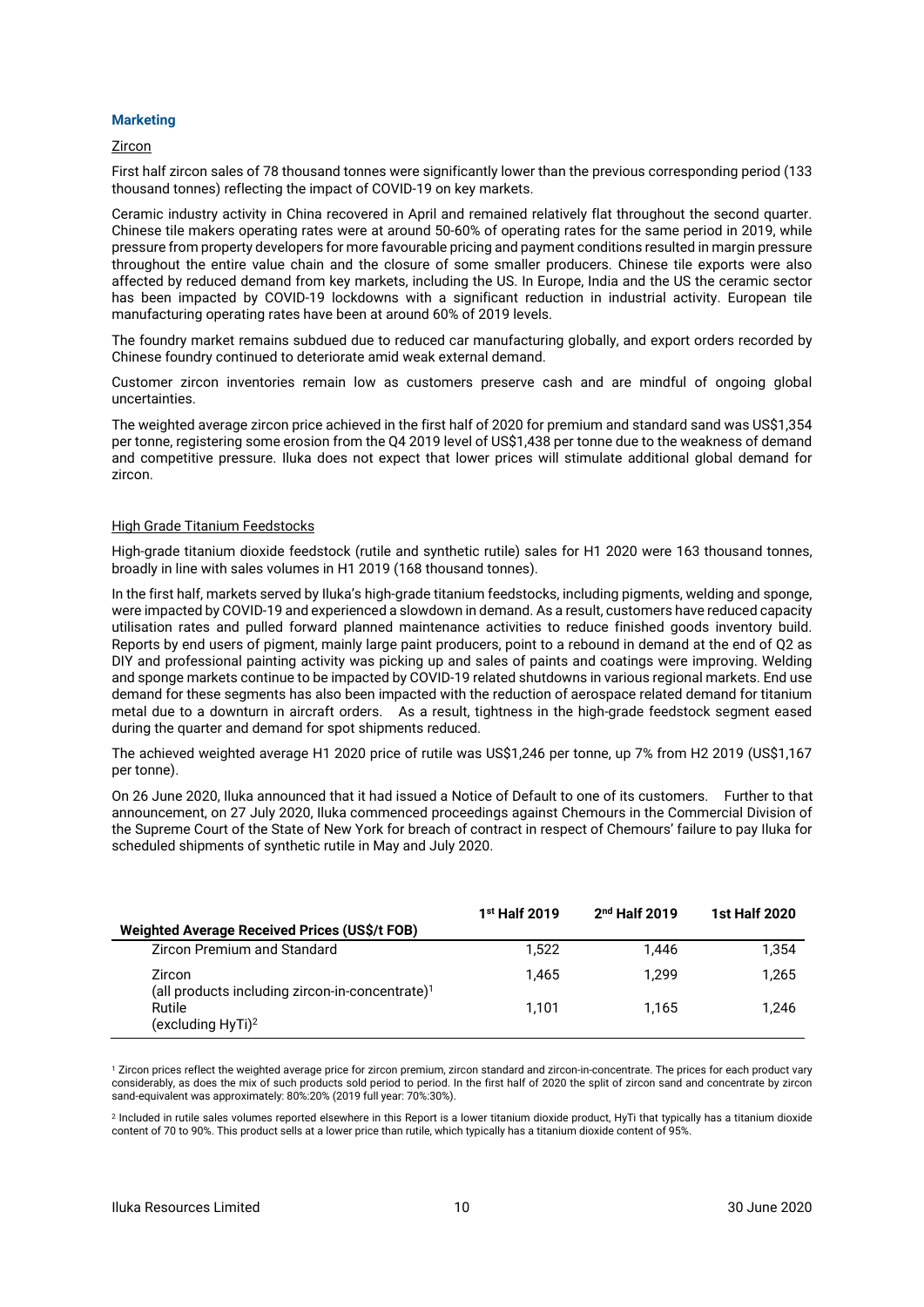### **Capital and major projects**

### Eneabba, Western Australia

The Eneabba project in Western Australia involves the extraction, processing and sale of a strategic stockpile rich in monazite (a mineral containing rare earth elements) and zircon. This stockpile is stored in a mining void resulting from Iluka's mineral sands operations in the region.

Initial production from the now commissioned Eneabba Phase 1 operation was shipped ahead of schedule in June. The feasibility study for Phase 2 (the upgrade of the 20% monazite concentrate to a higher-grade concentrate) is progressing in line with plans. Iluka is also exploring the development of further downstream processing of monazite in Western Australia.

### Balranald, New South Wales

Balranald and Nepean are two rutile-rich deposits in the northern Murray Basin, New South Wales. Owing to their relative depth, Iluka is assessing the potential to develop these deposits via a novel, internally developed, underground mining and backfilling technology.

A third technology trial (T3) to determine whether the technology is economically viable in a continuous mining and processing environment had been delayed due to travel restrictions associated with the COVID-19 pandemic. However, in close collaboration with contractors and technology partners, personnel and resources have now been mobilised to site and trial activities commenced. Absent any further COVID-19 related delays, preliminary results of the trial are expected in Q4 2020.

### Wimmera, Victoria

The Wimmera project involves the mining and beneficiation of a fine-grained heavy mineral sands ore body in the Victorian Murray Basin for the potential long-term supply of zircon into the market along with rare earths.

Study work is largely focused on removal of impurities from the zircon; work continued to validate a processing solution.

### Sembehun mine, Sierra Leone

The Sembehun group of deposits are situated 20 to 30 kilometres north-west of the existing Sierra Rutile operations. Sembehun is one of the largest and highest quality known rutile deposits in the world, with work to date focused on determining a development approach which ensures optimum value can be created from Sembehun.

With access to site still unavailable in Sierra Leone, and restrictive working conditions in South Africa, progress on the Sembehun project has been limited to preparing the various scopes of work for the Preliminary Feasibility Study (PFS). The focus is currently on progressing critical PFS activities that protect schedule but do not require site access or significant third party interaction.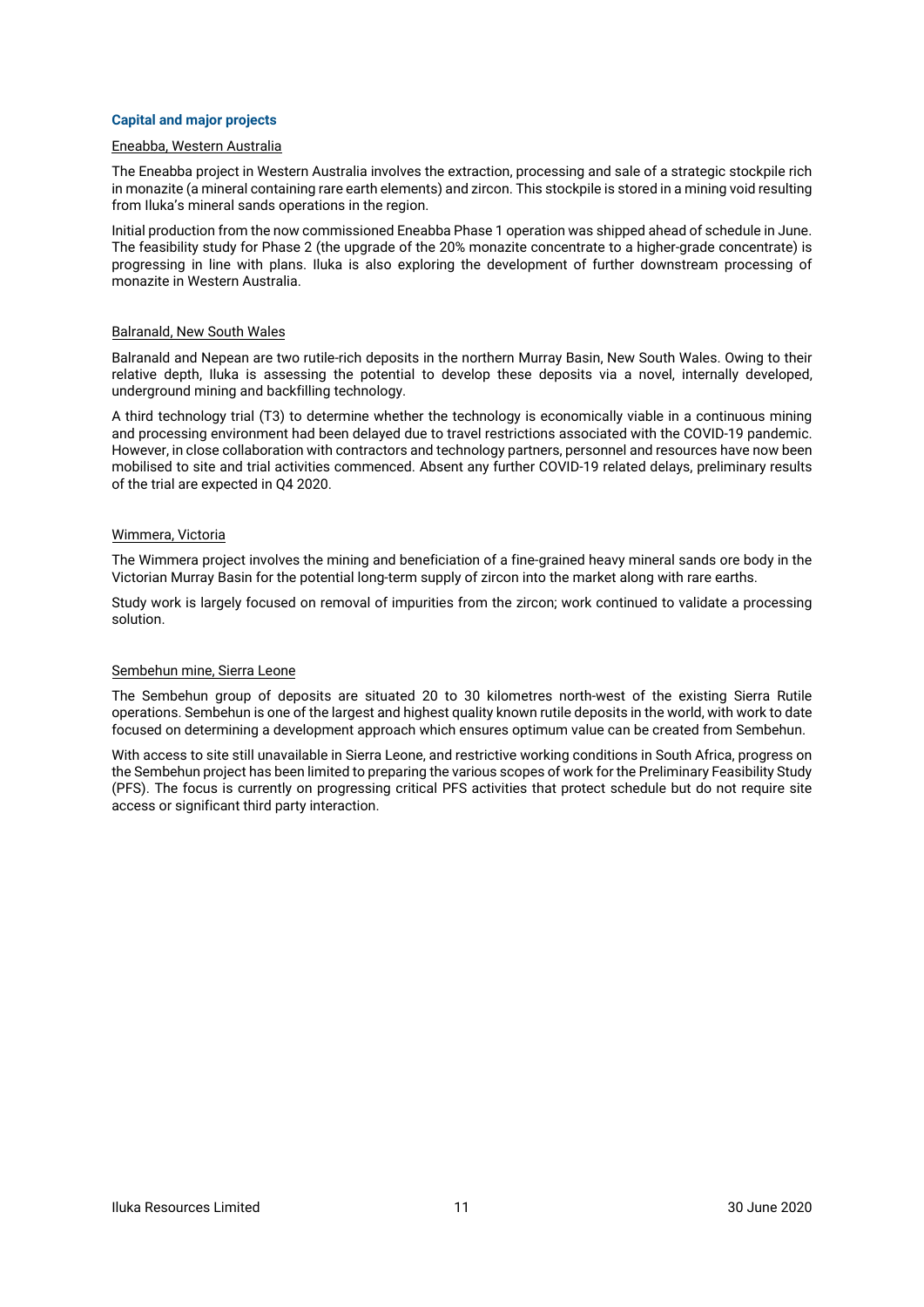### **Reconciliation of non-IFRS financial information**

A reconciliation of the statutory results to the segment and commentary presented in this 4D for the half-year ended 30 June 2020 is presented below:

 $\sim$ 

and the company

**Contractor** 

 $\overline{\phantom{a}}$ 

|                                              | <b>JA/MW</b> | C/SW   | US/MB <sup>1</sup> | <b>SRL</b> | Expl &<br>0th | <b>Mineral</b><br><b>Sands</b> | <b>MAC</b> | Corp   | Group   |
|----------------------------------------------|--------------|--------|--------------------|------------|---------------|--------------------------------|------------|--------|---------|
| Mineral sands revenue                        | 143.2        | 188.6  | 17.7               | 107.1      | (0.0)         | 456.6                          |            |        | 456.6   |
| AASB 15 freight revenue                      | 7.2          | 3.0    | 1.7                | 2.5        |               | 14.4                           |            |        | 14.4    |
| Expenses                                     | (50.0)       | (88.6) | (11.0)             | (86.8)     | (37.1)        | (273.5)                        |            | 5.9    | (267.5) |
| Mining Area C                                |              |        |                    |            |               |                                | 48.0       |        | 48.0    |
| FX.                                          |              |        |                    |            |               |                                |            | 3.0    | 3.0     |
| Corporate costs                              |              |        |                    |            |               |                                |            | (29.3) | (29.3)  |
| <b>EBITDA</b>                                | 100.4        | 103.0  | 8.44               | 22.8       | (37.1)        | 197.5                          | 48.0       | (20.4) | 225.1   |
| Depn & Amort<br>Inventory movement - non-    | (17.5)       | (35.8) | (0.2)              | (19.3)     | (1.7)         | (74.5)                         | (0.2)      |        | (74.7)  |
| cash<br>Rehabilitation for closed            | 9.7          | 11.0   | (0.7)              | 4.5        |               | 24.5                           |            |        | 24.5    |
| sites                                        |              | (0.3)  | (0.1)              |            |               | (0.4)                          |            |        | (0.4)   |
| <b>EBIT</b>                                  | 92.6         | 77.9   | 7.4                | 8.0        | (38.8)        | 147.1                          | 47.8       | (20.4) | 174.5   |
| Net interest costs<br>Rehab unwind and other | (0.7)        | (0.3)  | (0.1)              | (0.1)      |               | (1.22)                         |            | (2.8)  | (4.0)   |
| finance costs                                | (1.3)        | (1.4)  | (3.2)              | (1.4)      |               | (7.3)                          |            | 0.0    | (7.3)   |
| <b>Profit Before tax</b>                     | 90.6         | 76.2   | 4.1                | 6.5        | (38.8)        | 138.6                          | 47.8       | (23.2) | 163.2   |
| <b>Segment result</b>                        | 90.6         | 76.2   | 4.1                | 6.5        |               | 138.6                          | 47.8       |        | 225.2   |

1 Includes discontinued operations in the Murray Basin and the United States. Revenue is derived from the depletion of zircon, rutile and ilmenite stockpiles.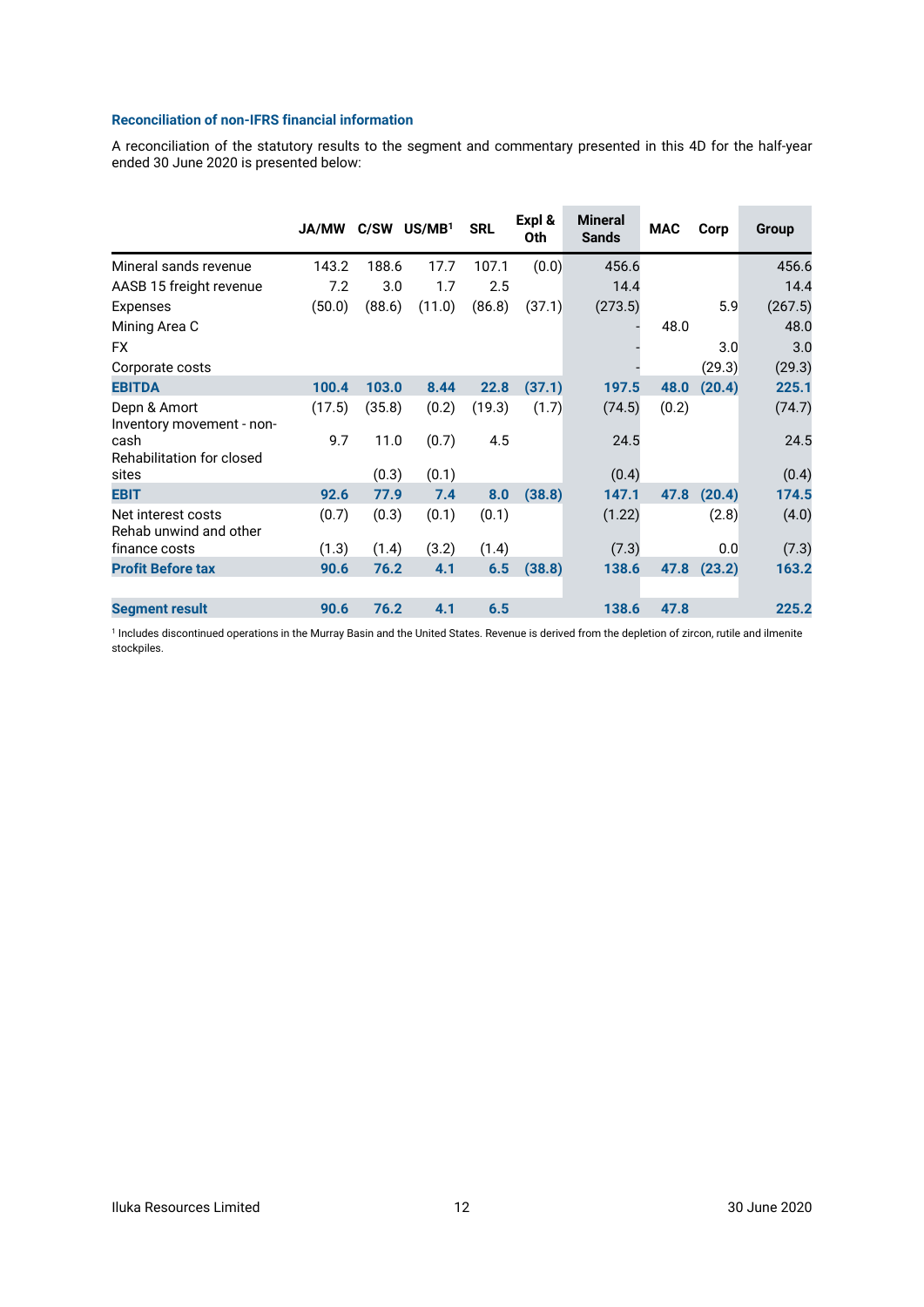## **GOVERNANCE**

The Directors of Iluka Resources Limited present their report together with the financial statements of the Group for the half-year ended 30 June 2020 and the auditor's review report thereon.

### **Board of Directors**

G Martin (Chairman) T O'Leary (Managing Director and CEO) M Bastos R Cole S Corlett (appointed 1 June 2019) J Ranck L Saint (appointed 24 October 2019) J Seabrook (retired 9 April 2020)

### **Principal activities**

The principal activities and operations of the Group during the half-year were the exploration, project development, mining operations, processing and marketing of mineral sands. The Company also has a royalty over iron ore sales revenue from BHP's Mining Area C province in Western Australia.

### **Review of results and operations**

The Review of Results and Operations is set out on pages 2 to 12, and forms part of the Directors' Report.

### **Dividends**

The Board of Directors have determined that no interim dividend will be paid.

### **Auditor's independence declaration**

A copy of the auditor's independence declaration as required under section 307C of the *Corporations Act 2001* is set out on page 14.

### **Rounding of amounts**

The Company is of a kind referred to in ASIC Corporations Instrument 2016/191 (Rounding in Financial/Directors' Reports). Amounts in the financial statements and Directors' Report have been rounded off in accordance with that Rounding Instrument to the nearest million dollars to one decimal place, or in certain cases, to the nearest dollar. All amounts are in Australian dollars, unless otherwise stated.

This report is made in accordance with a resolution of the Directors.

G. Martin

G Martin T O'Leary

Perth, 14 August 2020

10 Team

Chairman Managing Director and CEO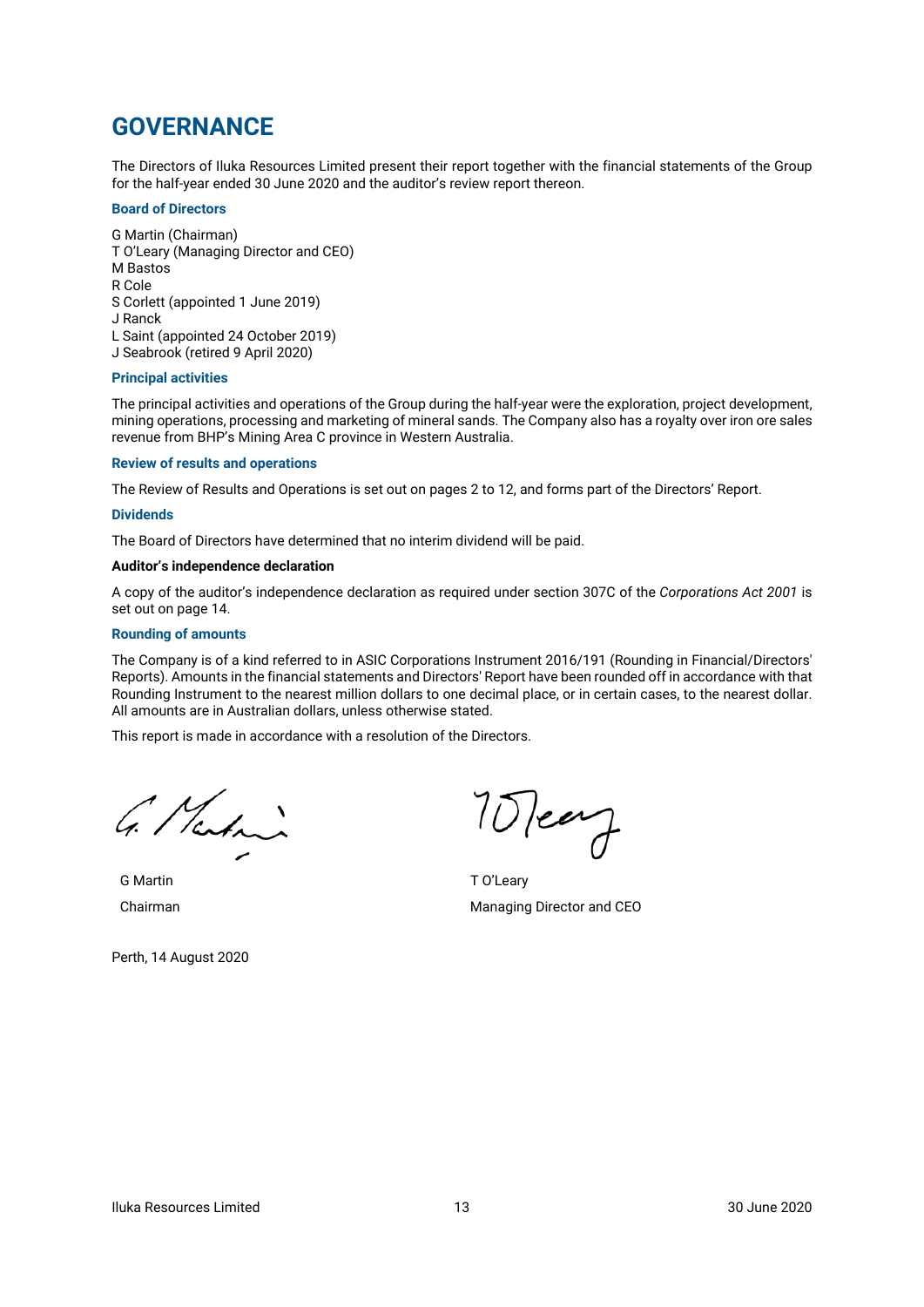

## *Auditor's Independence Declaration*

As lead auditor for the review of Iluka Resources Limited for the half-year ended 30 June 2020, I declare that to the best of my knowledge and belief, there have been:

- (a) no contraventions of the auditor independence requirements of the *Corporations Act 2001* in relation to the review; and
- (b) no contraventions of any applicable code of professional conduct in relation to the review.

This declaration is in respect of Iluka Resources Limited and the entities it controlled during the period.

Helen Battwork

Helen Bathurst Perth Partner PricewaterhouseCoopers

14 August 2020

*PricewaterhouseCoopers, ABN 52 780 433 757 Brookfield Place, 125 St Georges Terrace, PERTH WA 6000, GPO Box D198, PERTH WA 6840 T: +61 8 9238 3000, F: +61 8 9238 3999, www.pwc.com.au*

Liability limited by a scheme approved under Professional Standards Legislation.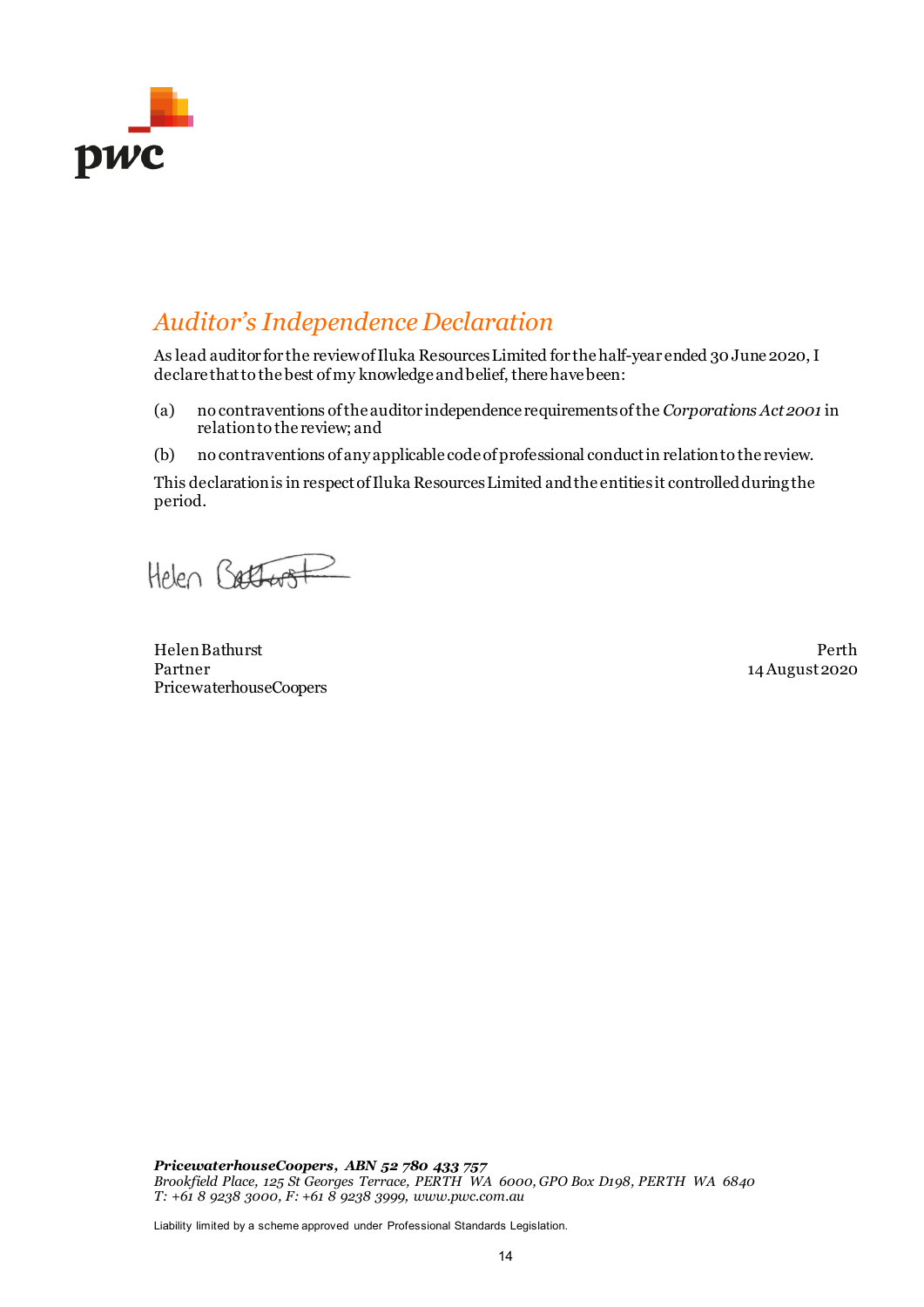

# **ILUKA RESOURCES LIMITED ABN 34 008 675 018**

# **FINANCIAL INFORMATION for the half-year ended 30 June 2020**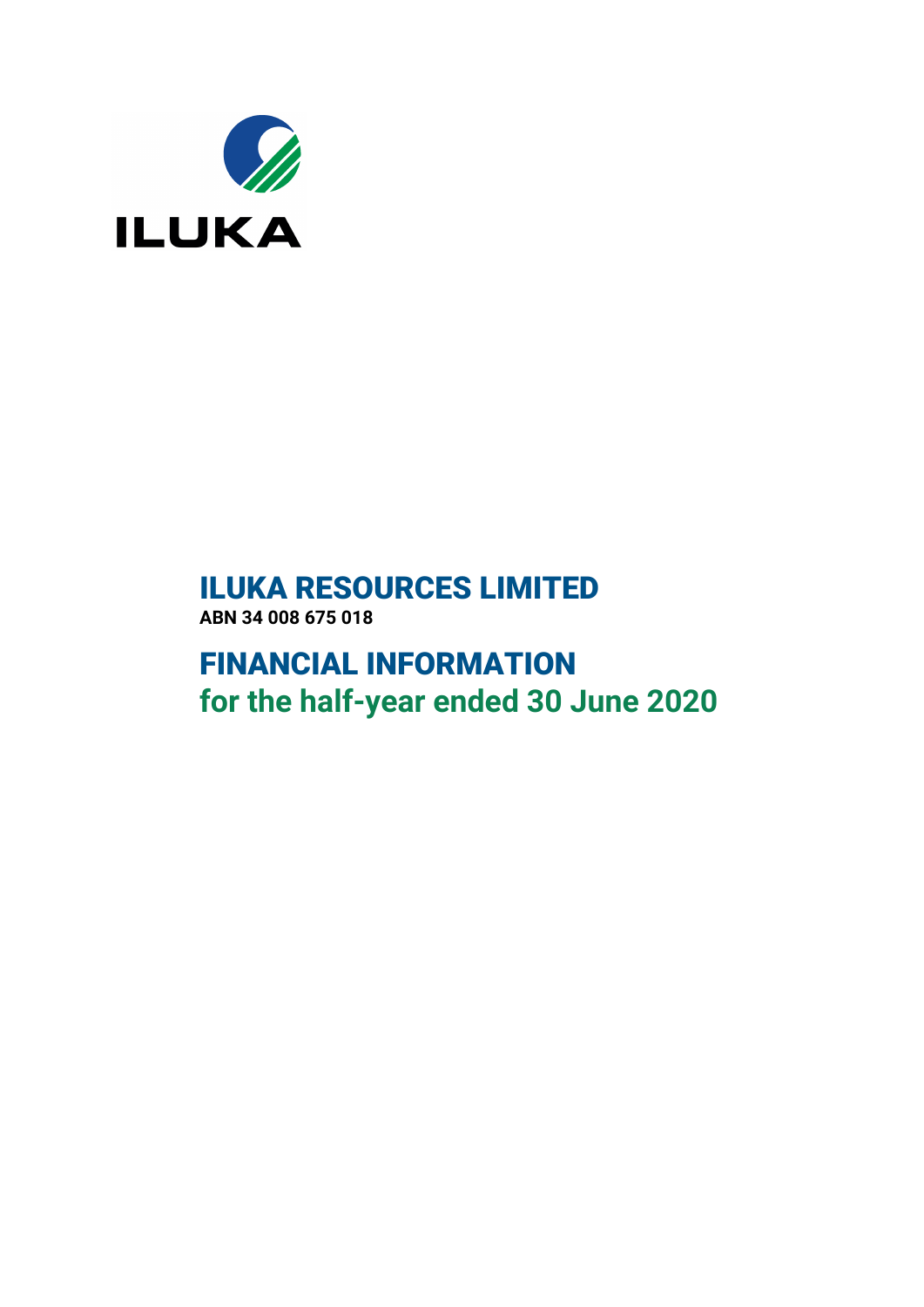# <span id="page-17-1"></span>**CONDENSED CONSOLIDATED STATEMENT OF PROFIT OR LOSS AND OTHER COMPREHENSIVE INCOME**

<span id="page-17-0"></span>**For the half-year ended 30 June 2020**

|                                                                                                                        |              | Half-year<br>2020 | Half-year<br>2019 |
|------------------------------------------------------------------------------------------------------------------------|--------------|-------------------|-------------------|
|                                                                                                                        | <b>Notes</b> | Sm                | \$m               |
| Revenue                                                                                                                | 3            | 519.4             | 609.3             |
| Other income                                                                                                           |              | 9.7               | 0.4               |
| Expenses                                                                                                               | 4            | (354.3)           | (392.0)           |
| Interest and finance charges<br>Rehabilitation and mine closure provision discount unwind                              |              | (4.3)<br>(7.3)    | (7.1)<br>(9.8)    |
| <b>Total finance costs</b>                                                                                             |              | (11.6)            | (16.9)            |
| Profit before income tax                                                                                               |              | 163.2             | 200.8             |
| Income tax expense                                                                                                     | 5            | (50.0)            | (63.6)            |
| Profit for the half-year, attributable to:                                                                             |              | 113.2             | 137.2             |
| Equity holders of Iluka Resources Limited<br>Non-controlling interest                                                  |              | 113.2             | 137.2             |
| Other comprehensive income                                                                                             |              |                   |                   |
| Items that may be reclassified subsequently to profit or loss                                                          |              |                   |                   |
| Currency translation of foreign operations                                                                             |              | (2.0)             | 2.7               |
| Hedge of net investment in foreign operation, net of tax<br>Movements in foreign exchange cash flow hedges, net of tax | 6<br>6       | 0.4<br>(2.5)      | (0.5)<br>2.9      |
| Items that will not be reclassified to profit or loss                                                                  |              |                   |                   |
| Actuarial gains (losses) on defined benefit plans, net of tax                                                          |              | 0.1<br>(4.0)      | $\overline{5.1}$  |
| Other comprehensive income (loss) for the half-year, net of tax                                                        |              |                   |                   |
| Total comprehensive income for the half-year, attributable to:                                                         |              | 109.2             | 142.3             |
| Equity holders of Iluka Resources Limited                                                                              |              | 109.2             | 142.3             |
| Non-controlling interest                                                                                               |              |                   |                   |
|                                                                                                                        |              | <b>Cents</b>      | Cents             |
| Earnings per share attributable to ordinary equity holders of the parent                                               |              |                   |                   |
| Basic earnings per share<br>Diluted earnings per share                                                                 |              | 26.8<br>26.7      | 32.5<br>32.3      |

The above condensed consolidated statement of profit or loss and other comprehensive income should be read in conjunction *with the accompanying notes.*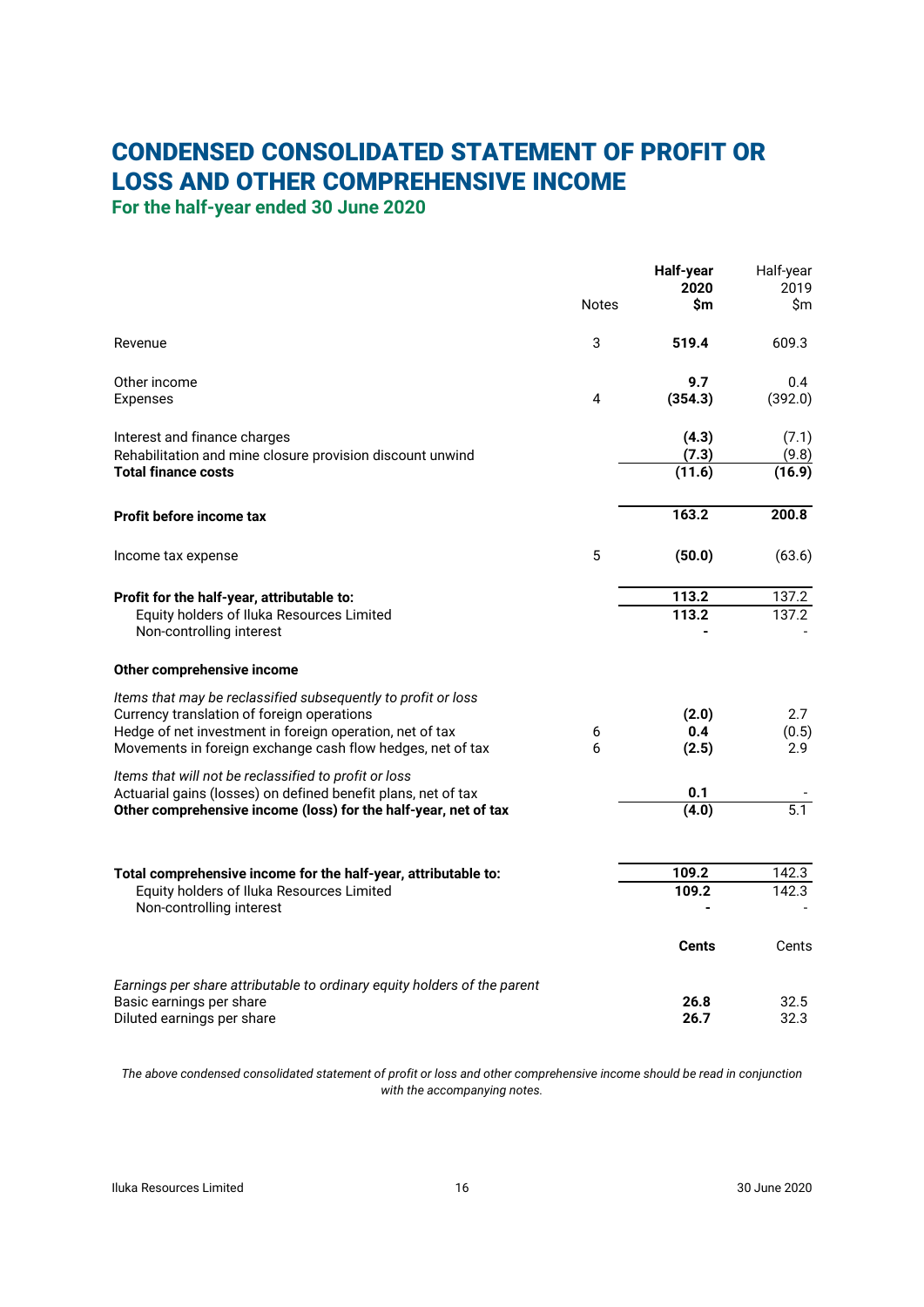# **CONDENSED CONSOLIDATED BALANCE SHEET**

<span id="page-18-0"></span>**As at 30 June 2020**

|                                                            |              | 30 June<br>2020 | 31 December<br>2019 |
|------------------------------------------------------------|--------------|-----------------|---------------------|
|                                                            | <b>Notes</b> | \$m             | \$m                 |
| <b>ASSETS</b>                                              |              |                 |                     |
| <b>Current assets</b>                                      |              |                 |                     |
| Cash and cash equivalents                                  |              | 150.3           | 97.3                |
| Receivables                                                |              | 115.3           | 196.3               |
| Inventories                                                |              | 406.5           | 341.1               |
| Current tax receivable                                     |              | 9.9             | 3.3                 |
| <b>Total current assets</b>                                |              | 682.0           | 638.0               |
| <b>Non-current assets</b>                                  |              |                 |                     |
| Property, plant and equipment                              |              | 1,100.0         | 1,126.2             |
| Deferred tax assets                                        |              | 15.0            | 22.1                |
| Intangible asset - MAC Royalty                             |              | 3.3             | 3.5                 |
| Inventories                                                |              | 153.9           | 84.1                |
| Right of use assets                                        |              | 19.5            | 20.5                |
| <b>Total non-current assets</b>                            |              | 1,291.7         | 1,256.4             |
| <b>Total assets</b>                                        |              |                 |                     |
|                                                            |              | 1,973.7         | 1,894.4             |
| LIABILITIES                                                |              |                 |                     |
| <b>Current liabilities</b>                                 |              |                 |                     |
| Payables                                                   |              | 126.9           | 140.8               |
| Derivative financial instruments                           |              | 4.2             | 3.7                 |
| Current tax payable                                        |              | 105.1           | 96.1                |
| Provisions                                                 |              | 120.3           | 112.6               |
| Lease liabilities                                          |              | 11.3            | 9.2                 |
| <b>Total current liabilities</b>                           |              | 367.8           | 362.4               |
| <b>Non-current liabilities</b>                             |              |                 |                     |
| Interest-bearing liabilities                               | 7            | 88.2            | 54.0                |
| Derivative financial instruments                           |              | 5.0             | 1.6                 |
| Provisions                                                 |              | 677.4           | 715.6               |
| Financial liabilities at fair value through profit or loss |              | 29.1            | 28.4                |
| Lease liabilities                                          |              | 17.3            | 20.8                |
| <b>Total non-current liabilities</b>                       |              | 817.0           | 820.4               |
| <b>Total liabilities</b>                                   |              | 1,184.8         | 1,182.8             |
|                                                            |              |                 |                     |
| <b>Net assets</b>                                          |              | 788.9           | 711.6               |
| <b>EQUITY</b>                                              |              |                 |                     |
| Contributed equity                                         | 8            | 1,160.5         | 1,157.6             |
| Reserves                                                   |              | 18.3            | 24.0                |
| <b>Accumulated losses</b>                                  |              | (391.9)         | (472.0)             |
| Non-controlling interests                                  |              | 2.0             | 2.0                 |
| <b>Total equity</b>                                        |              | 788.9           | 711.6               |

*The above condensed consolidated balance sheet should be read in conjunction with the accompanying notes.*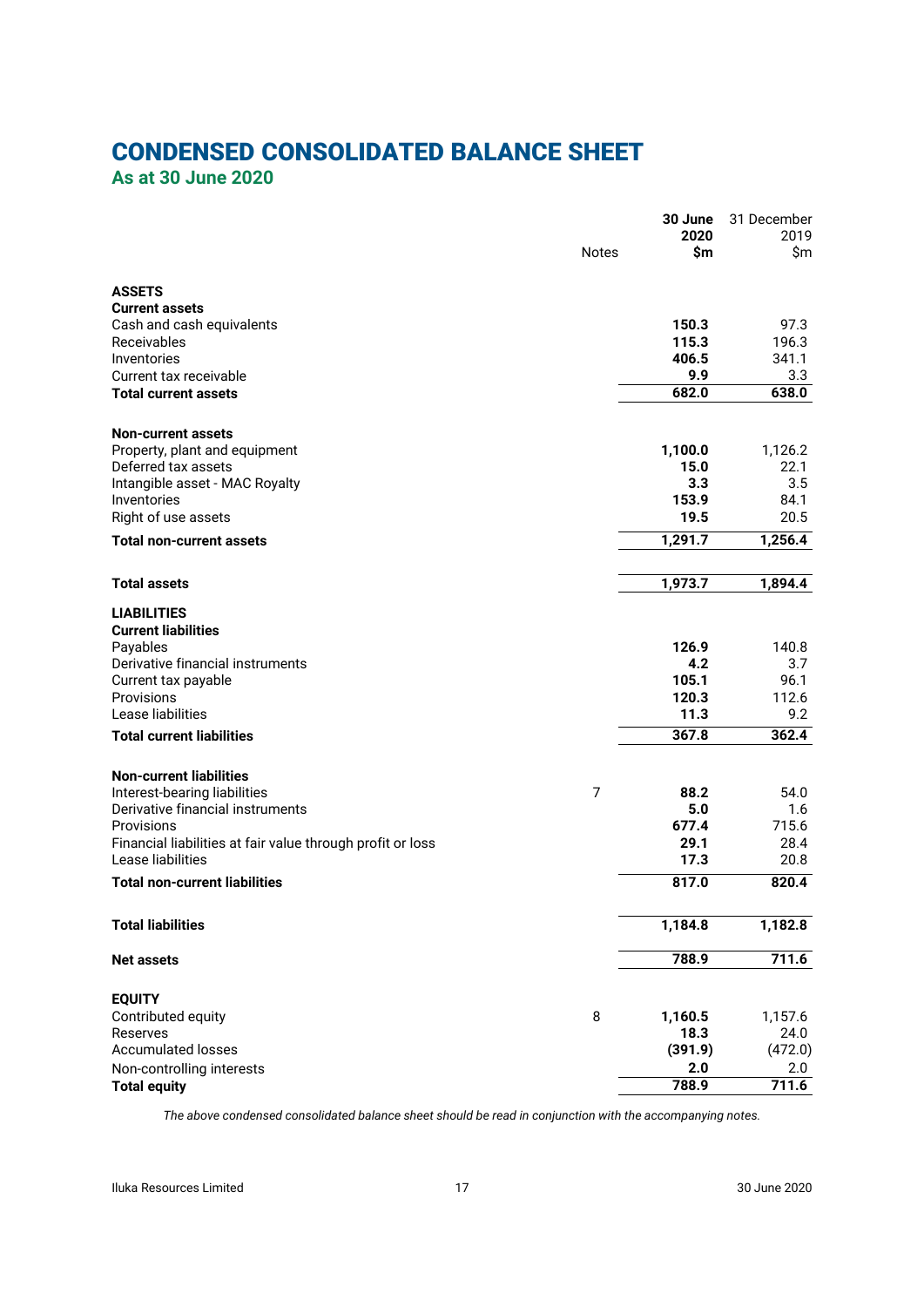# **CONDENSED CONSOLIDATED STATEMENT OF CHANGES IN EQUITY**

## <span id="page-19-0"></span>**For the half-year ended 30 June 2020**

|                                                       |              | Attributable to owners of<br><b>Iluka Resources Limited</b> |                          |                           |                |                          |              |
|-------------------------------------------------------|--------------|-------------------------------------------------------------|--------------------------|---------------------------|----------------|--------------------------|--------------|
|                                                       |              | Share                                                       |                          | <b>Other Retained</b>     |                |                          | <b>Total</b> |
|                                                       |              |                                                             |                          | capital reserves earnings | Total          |                          | equity       |
|                                                       | <b>Notes</b> | \$m                                                         | \$m                      | \$m                       | \$m            | NCI <sup>1</sup>         | \$m          |
| <b>Balance at 1 January 2019</b>                      |              | 1,154.0                                                     | 42.6                     | (86.6)                    | 1,110.0        | $\overline{\phantom{a}}$ | 1,110.0      |
| Profit for the period                                 |              |                                                             | $\overline{a}$           | 137.2                     | 137.2          |                          | 137.2        |
| Other comprehensive income                            |              |                                                             | 5.1                      |                           | 5.1            |                          | 5.1          |
| Total comprehensive income for the<br>half-year       |              |                                                             | 5.1                      | 137.2                     | 142.3          |                          | 142.3        |
| Transactions with owners in their capacity as owners: |              |                                                             |                          |                           |                |                          |              |
| Transfer of shares to employees, net of tax           |              | 8.0                                                         | (8.0)                    |                           |                |                          |              |
| Purchase of treasury shares, net of tax               |              | (4.3)                                                       | $\overline{\phantom{a}}$ |                           | (4.3)          |                          | (4.3)        |
| Share-based payments, net of tax                      |              |                                                             | 5.2                      |                           | 5.2            |                          | 5.2          |
| Dividends paid                                        | 9            | 0.9                                                         |                          | (80.5)                    | (79.6)         |                          | (79.6)       |
| Transactions with non-controlling interests           |              |                                                             | (21.4)                   |                           | (21.4)         | 21.8                     | 0.4          |
|                                                       |              | 4.6                                                         | (24.2)                   | (80.5)                    | (100.1)        | 21.8                     | (78.3)       |
| Balance at 30 June 2019                               |              | 1,158.6                                                     | 23.5                     |                           | (29.9) 1,152.2 | 21.8                     | 1,174.0      |
|                                                       |              | Attributable to owners of<br><b>Iluka Resources Limited</b> |                          |                           |                |                          |              |
|                                                       |              | <b>Share</b>                                                |                          | <b>Other Retained</b>     |                |                          | <b>Total</b> |
|                                                       |              | capital                                                     |                          | reserves earnings         | Total          | NCI <sup>1</sup>         | equity       |
|                                                       | <b>Notes</b> | \$m                                                         | \$m                      | Sm                        | \$m            | \$m                      | \$m          |
| <b>Balance at 1 January 2020</b>                      |              | 1,157.6                                                     | 24.0                     | (472.0)                   | 709.6          | 2.0                      | 711.6        |
| Profit for the period                                 |              |                                                             |                          | 113.2                     | 113.2          |                          | 113.2        |
| Other comprehensive income                            |              |                                                             | (4.0)                    |                           | (4.0)          |                          | (4.0)        |
| Total comprehensive income for the<br>half-year       |              |                                                             | (4.0)                    | 113.2                     | 109.2          | ۰                        | 109.2        |
|                                                       |              |                                                             |                          |                           |                |                          |              |
| Transfer of asset revaluation reserve                 |              |                                                             | (0.7)                    | 0.7                       |                |                          |              |
| Transactions with owners in their capacity as owners: |              |                                                             |                          |                           |                |                          |              |
| Transfer of shares to employees, net of tax           |              | 1.7                                                         | (1.7)                    |                           |                |                          |              |
| Share-based payments, net of tax                      |              |                                                             | 0.7                      |                           | 0.7            |                          | 0.7          |

| Balance at 30 June 2020 |   | 1.160.5 | 18.3                     | (391.9) | 786.9  | 2.0                      | 788.9  |
|-------------------------|---|---------|--------------------------|---------|--------|--------------------------|--------|
|                         |   |         |                          | (33.8)  | (31.9) | $\overline{\phantom{0}}$ | (31.9) |
| Dividends paid          | u |         | $\overline{\phantom{0}}$ | (33.8)  | (32.6) | $\overline{\phantom{0}}$ | (32.6) |

<sup>1</sup>Non-controlling interest

The above condensed consolidated statement of changes in equity should be read in conjunction with the accompanying notes.

Iluka Resources Limited 18 30 June 2020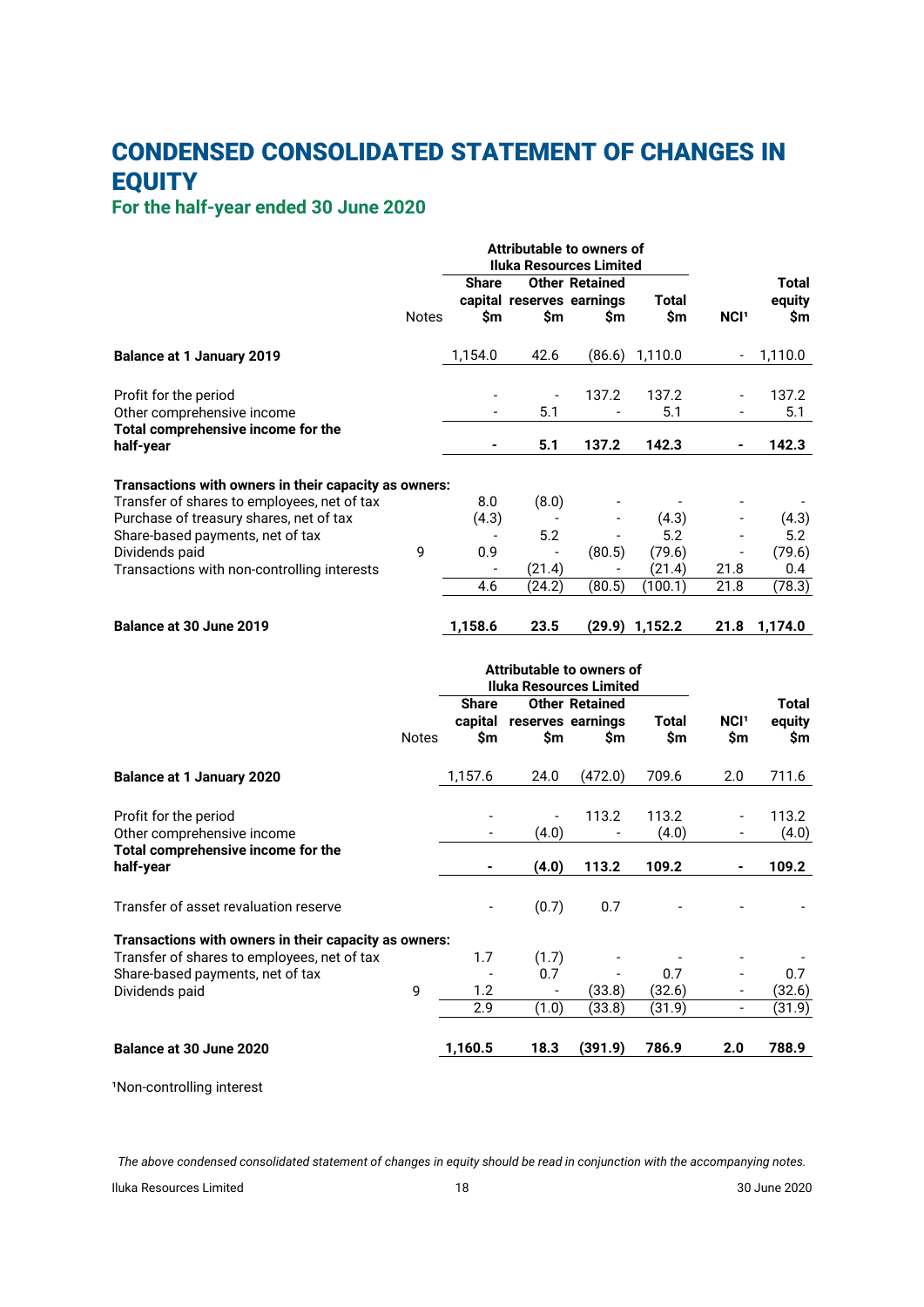## **CONDENSED CONSOLIDATED STATEMENT OF CASH FLOWS**

<span id="page-20-0"></span>**For the half-year 30 June 2020**

|                                                               |              | 30 June<br>2020 | 30 June<br>2019 |
|---------------------------------------------------------------|--------------|-----------------|-----------------|
|                                                               | <b>Notes</b> | \$m             | \$m             |
| Cash flows from operating activities                          |              |                 |                 |
| Receipts from customers                                       |              | 534.7           | 558.8           |
| Payments to suppliers and employees                           |              | (433.7)         | (378.9)         |
| <b>Operating cash flow</b>                                    |              | 101.0           | 179.9           |
| Interest received                                             |              | 0.5             | 0.7             |
| Interest paid                                                 |              | (1.5)           | (3.6)           |
| Income taxes paid                                             |              | (39.4)          | (143.9)         |
| <b>Exploration expenditure</b>                                |              | (5.5)           | (5.0)           |
| Mining Area C royalty receipts                                |              | 41.6            | 30.4            |
| Net cash inflow from operating activities                     | 11           | 96.7            | 58.5            |
| <b>Cash flows from investing activities</b>                   |              |                 |                 |
| Payments for property, plant and equipment                    |              | (49.6)          | (145.0)         |
| Sale of property, plant and equipment                         |              | 3.9             | 1.8             |
| Net cash outflow from investing activities                    |              | (45.7)          | (143.2)         |
| <b>Cash flows from financing activities</b>                   |              |                 |                 |
| Repayment of borrowings                                       |              | (158.8)         | (138.0)         |
| Proceeds from borrowings                                      |              | 198.9           | 281.2           |
| Purchase of treasury shares                                   |              |                 | (5.0)           |
| Proceeds from changes in ownership interests                  |              |                 | 28.5            |
| Principal element of lease payments                           |              | (4.8)           | (4.0)           |
| Dividends paid                                                | 9            | (32.6)          | (79.6)          |
| Net cash (outflow) inflow from financing activities           |              | 2.7             | 83.1            |
| Net increase (decrease) in cash and cash equivalents          |              | 53.7            | (1.6)           |
| Cash and cash equivalents at 1 January                        |              | 97.3            | 51.3            |
| Effects of exchange rate changes on cash and cash equivalents |              | (0.7)           | 0.3             |
| Cash and cash equivalents at end of half-year                 |              | 150.3           | 50.0            |

The above condensed consolidated statement of cash flows should be read in conjunction with the accompanying notes.

Iluka Resources Limited 19 30 June 2020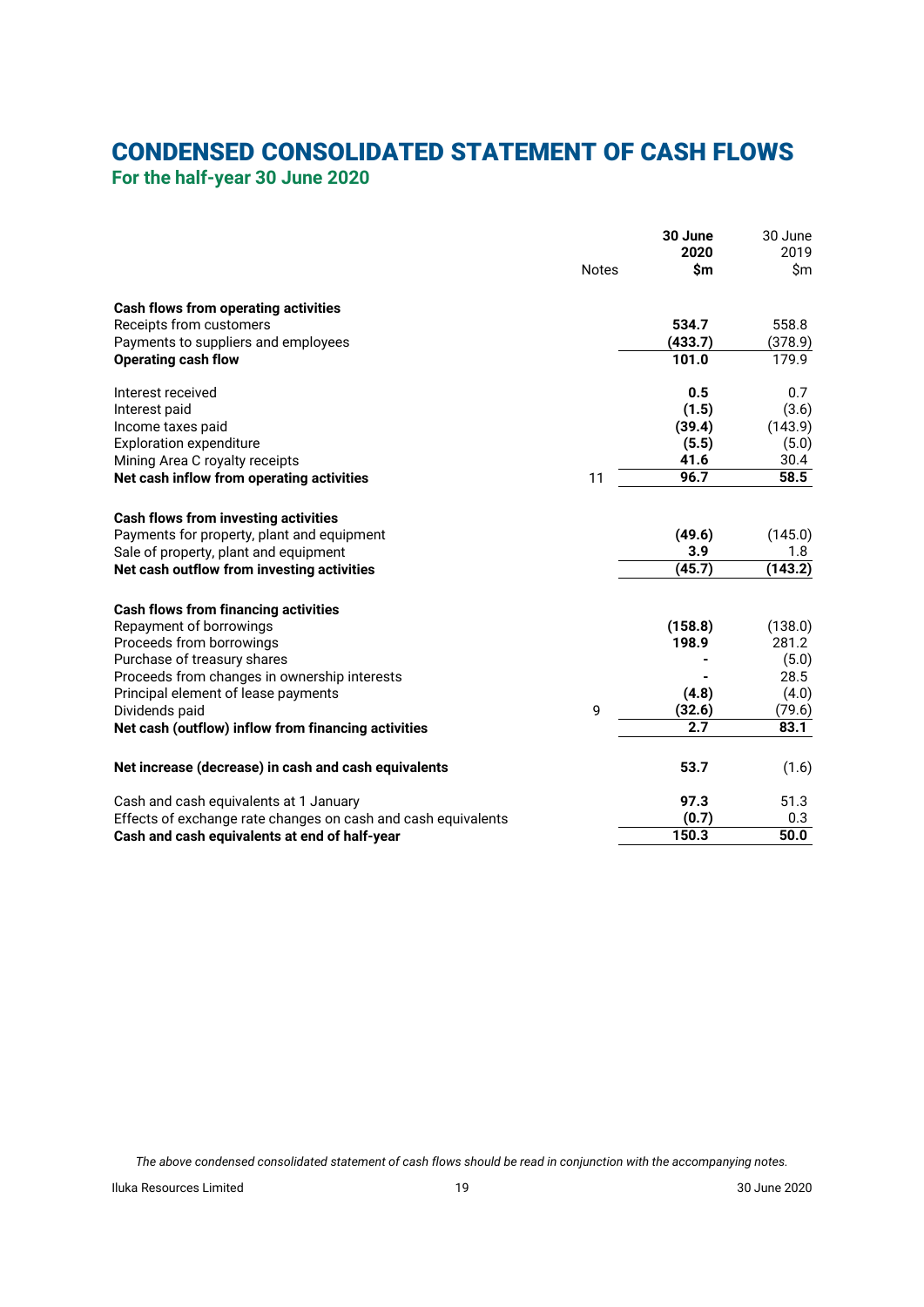## <span id="page-21-0"></span>**For the half-year ended 30 June 2020**

## **1 BASIS OF PREPARATION**

This general purpose financial report for the interim half-year reporting period ended 30 June 2020 has been prepared in accordance with Accounting Standard AASB 134 *Interim Financial Reporting* and the *Corporations Act 2001*.

This interim financial report does not include all the notes of the type normally included in an annual financial report. Accordingly, this report is to be read in conjunction with the Annual Report for the year ended 31 December 2019 and any public announcements made by Iluka Resources Limited during the interim reporting period in accordance with the continuous disclosure requirements of the *Corporations Act 2001* and ASX Listing Rules.

### **(a) Accounting policies**

The accounting policies adopted and applied by the Group are consistent with those of the previous financial year and corresponding interim reporting period. New and amended standards adopted by the Group in the current reporting period had no material impact.

Where applicable, certain comparatives have been adjusted to conform with current year presentation.

### *Government grants*

The Group received government grant income for the first time during the reporting period under the Australian Government's Jobkeeper Payment scheme. The scheme is a response by the Australian Government to assist businesses impacted by the economic effects of COVID-19. The scheme subsidises employee costs of eligible nominated employees, provided the employer meets certain eligibility criteria and elects to participate in the scheme.

Income received under the scheme is a government grant. The Group recognises income when there is reasonable assurance that it will comply with the conditions applicable to them, and that the grants will be received.

### **(b) Critical accounting estimates and judgements**

Estimates and underlying assumptions are reviewed on an ongoing basis, with revisions recognised in the period in which the estimates are revised and future periods affected.

### *(i) Impairment of assets*

Assets are reviewed for impairment whenever events or changes in circumstances indicate that the carrying amount may not be recoverable. For the purposes of assessing impairment, operating assets are grouped at the lowest levels for which there are separately identifiable cash flows (Cash Generating Units - CGUs). Assets that are not currently in use and not scheduled to be brought back into use (idle assets) are considered on a standalone basis.

The Group assessed all cash generating units (CGUs) to determine whether any impairment indicators exist at 30 June 2020, including those which may have arisen due to the global economic impact of COVID-19. No such indicators were found to be present, therefore no impairment test was required to be performed. The Group does not note any conditions that suggest previously recognised impairments can be reversed.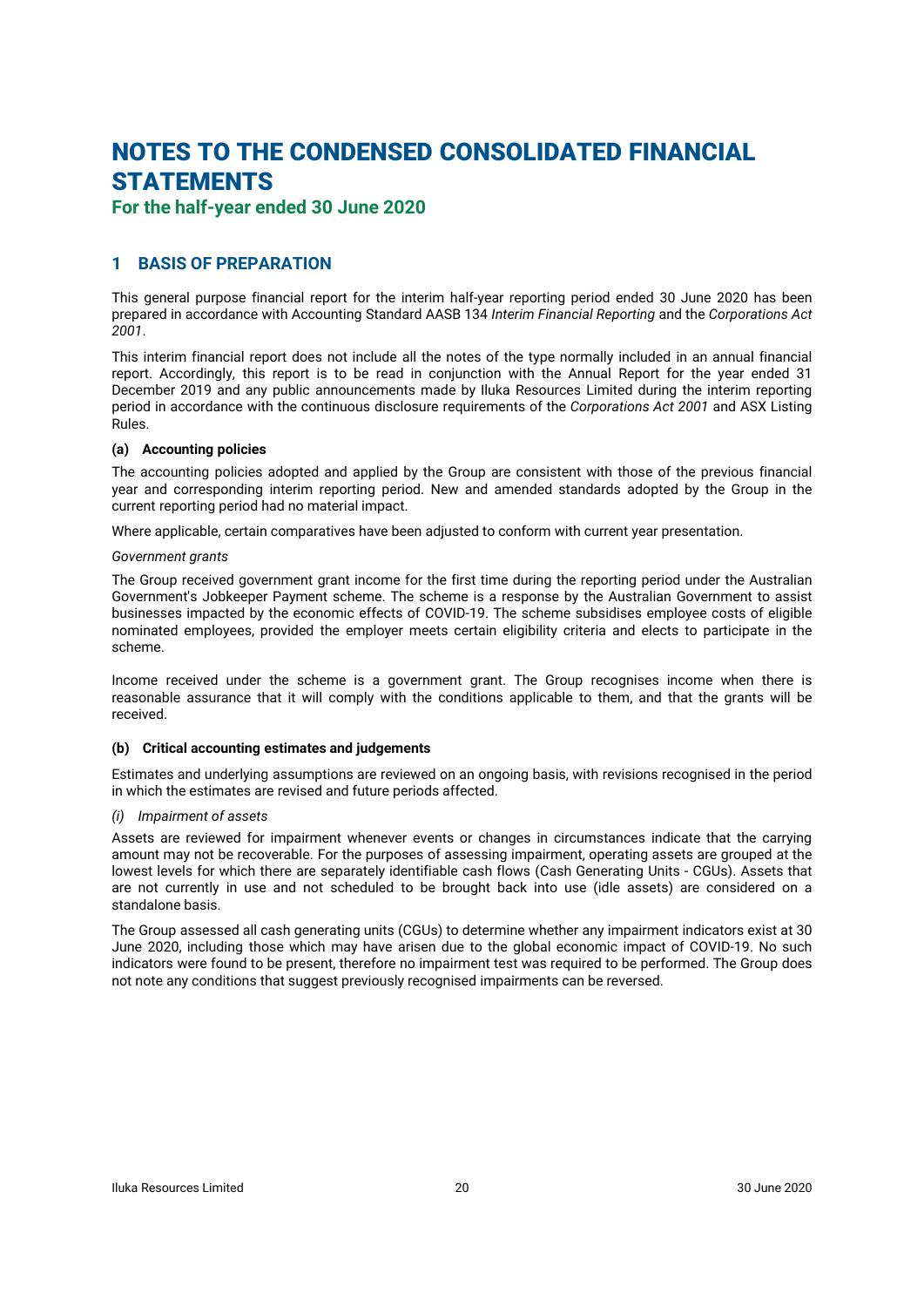**For the half-year ended 30 June 2020**

## **1 BASIS OF PREPARATION (CONTINUED)**

### **Key judgement: asset impairment indicator assessment**

The Group considers internal and external factors when performing its assessment of assets for impairment indicators. This assessment requires a significant level of judgement and is subject to risk and uncertainty that may be beyond the control of the Group, including political risk, climate change risk, and other global uncertainty risks (like the impacts of COVID-19).

The following external and internal factors were most significant:

- forecast product selling prices and relevant exchange rates
- forecast demand and supply factors
- global economic forecasts (and their impact on demand for the Group's products)
- future production levels and offtake volumes
- significant changes in business performance or future operating plans along with changes in technology
- future cash costs of production, sustaining capital expenditure, rehabilitation and mine closure
- life-of-mine cash flow modelling using approved forecast cash flows, and discounted using an estimated cost of capital for the relevant asset

Whilst there were observed declines in some of the factors above during the period, the Group is actively managing risks and impacts arising from COVID-19 on its operations and people, and at the reporting date has not noted any circumstances that would indicate the presence of changes likely to significantly affect the recoverability of non-current assets.

#### *(ii) Rehabilitation and mine closure provisions*

These provisions represent the discounted value of the present obligation to restore, dismantle and rehabilitate certain items of property, plant and equipment. The discounted value reflects a combination of management's assessment of the nature and extent of the work required, the future cost of performing the work required, the timing of the cash flows and the discount rate. Changes to one or more of these assumptions is likely to result in a change to the provision and the related asset (for open sites), or a charge to profit or loss (for closed sites) in accordance with the Group's accounting policy.

### **Key estimate: discount rate for provisions**

Australian rehabilitation and mine closure provisions have been calculated by discounting risk adjusted cash flows at a risk-free discount rate, being 1.3%. The risk-free discount rate was reduced from 3.0% to 1.3% at the end of 2019.

Rehabilitation and mine closure provisions in the US and Sierra Rutile are similarly calculated by discounting risk adjusted cash flows at risk-free discount rates, being 2.5% (2019: 2.5%).

A decrease of 1% to each of the above discount rates (in the absence of any changes to inflation assumptions) would result in a \$54.1 million increase to the provision, of which \$17.1 million would be expensed to profit or loss for closed sites.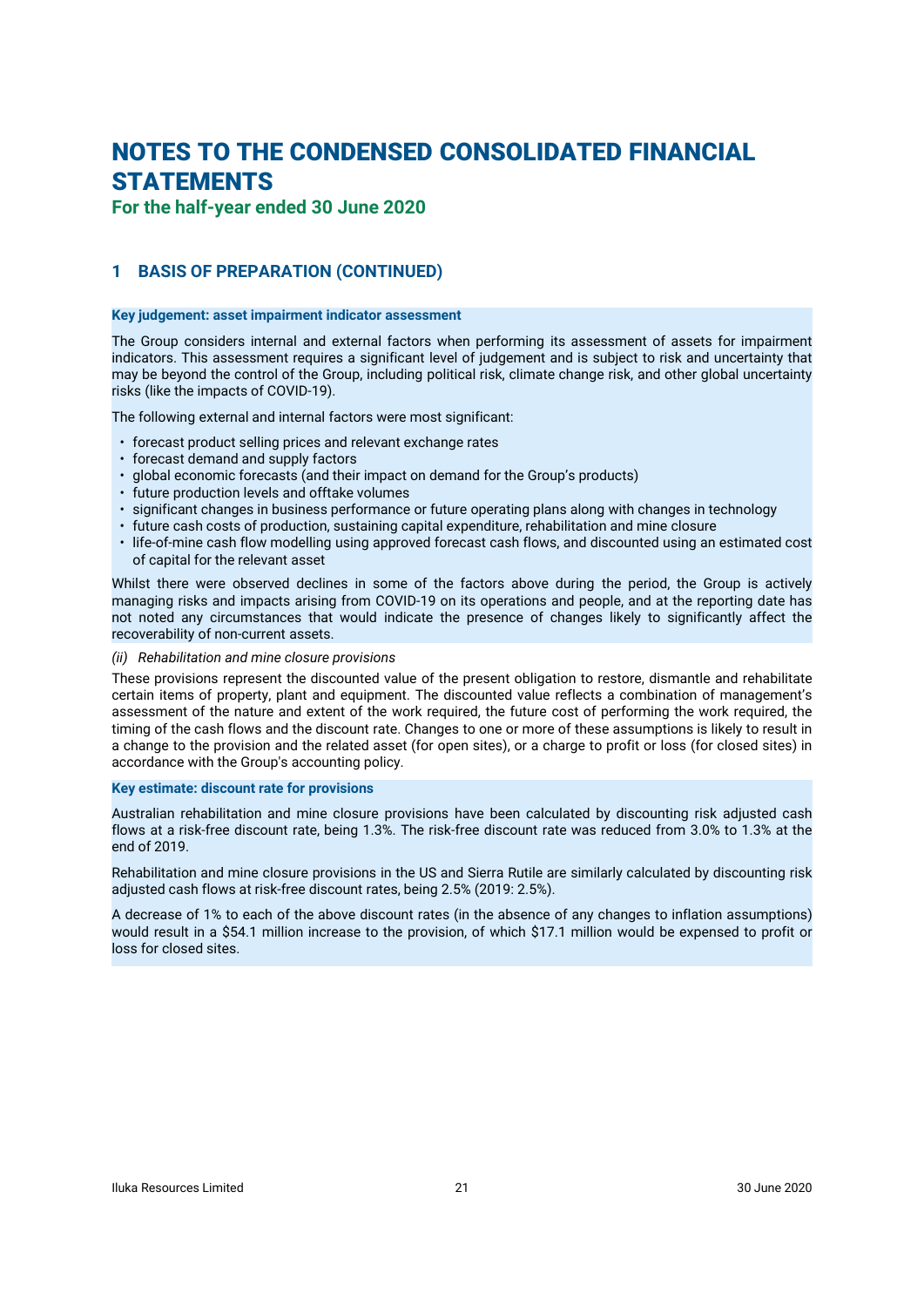**For the half-year ended 30 June 2020**

## **1 BASIS OF PREPARATION (CONTINUED)**

### *(iii) Net realisable value and classification of inventory*

The Group's assessment of the net realisable value and classification of its inventory holdings requires the use of estimates, including the estimation of the relevant future product price and the likely timing of the sale of the inventory.

Total inventory at 30 June 2020 was \$560.4 million (31 December 2019: \$425.2 million). Inventory write-downs of \$0.1 million occurred for work in progress or finished goods during the period (31 December 2019: \$41.8 million, of which \$39.1 million related to the write-down of stores inventory to its net realisable value due to the write-down at Sierra Rutile).

Inventory of \$153.9 million (31 December 2019: \$84.1 million) was classified as non-current as it is not expected to be sold within 12 months of the balance sheet date.

### **2 SEGMENT INFORMATION**

### **(a) Description of segments**

The Group has identified its operating segments based on the internal reports that are reviewed and used by the executive management team (the chief operating decision-makers) in assessing performance and in determining the allocation of resources.

**Jacinth-Ambrosia/Mid West (JA/MW)** comprises the integrated mining operations of Jacinth-Ambrosia located in South Australia, and associated processing operations at the Narngulu mineral separation plant in Western Australia.

**Cataby/South West (C/SW)** comprises mining activities at Cataby and processing of ilmenite at Synthetic Rutile Kiln 2, located in Western Australia.

**Sierra Rutile (SRL)** comprises the integrated mineral sands mining and processing operations in Sierra Leone.

**Mining Area C (MAC)** comprises the deferred consideration iron ore royalty interest over certain mining tenements in Australia operated by BHP Group.

**United States/Murray Basin (US/MB)** comprises rehabilitation obligations in the United States (Florida and Virginia), where mining and processing activities were substantially completed in December 2015, although sale of remnant product remains an activity; and certain idle assets located in Australia (Murray Basin).

Cash, debt and tax balances are managed at a group level, together with exploration and other corporate activities, and are not allocated to segments.

Where finished product capable of sale to a third party is transferred between operating segments, the transfers are made at arm's length prices. Any transfers of intermediate products between operating segments are made at cost. No such transfers took place between segments during the half-year ended 30 June 2020 (2019: \$nil).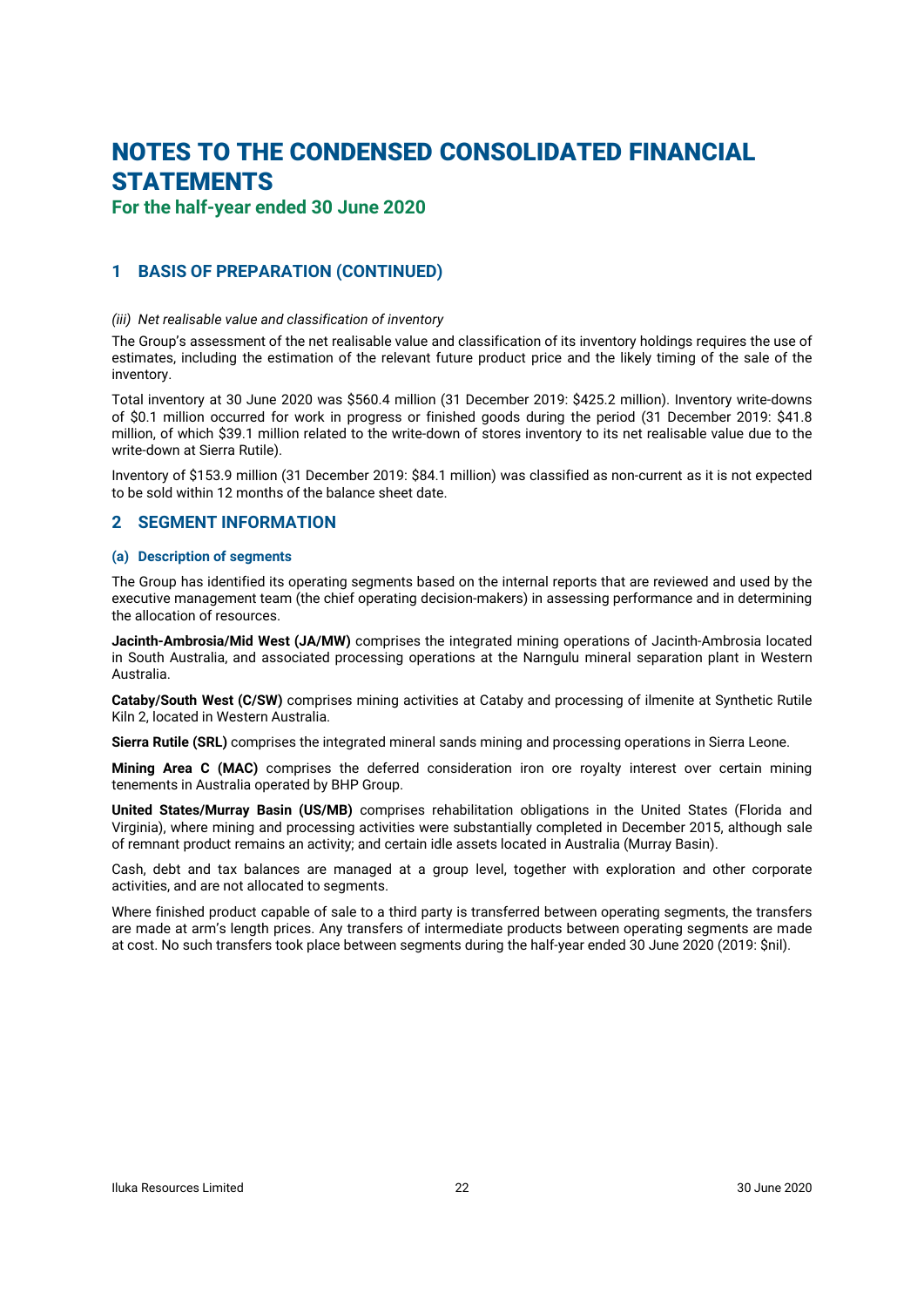**For the half-year ended 30 June 2020**

## **2 SEGMENT INFORMATION (CONTINUED)**

### **(b) Segment information**

| Half-year 2020                          | <b>JA/MW</b> | C/SW  | <b>SRL</b> | <b>MAC</b>                   | US/MB | <b>Total</b> |
|-----------------------------------------|--------------|-------|------------|------------------------------|-------|--------------|
|                                         | \$m          | \$m   | \$m        | \$m                          | \$m   | \$m          |
| Total segment sales of mineral sands    | 143.2        | 188.6 | 107.1      | $\overline{\phantom{a}}$     | 17.7  | 456.6        |
| Total segment freight revenue           | 7.2          | 3.0   | 2.5        | $\overline{\phantom{a}}$     | 1.7   | 14.4         |
| Total segment result                    | 90.6         | 76.2  | 6.5        | 47.8                         | 4.1   | 225.2        |
| Segment assets at 30 June 2020          | 606.4        | 763.1 | 196.8      | 29.9                         | 144.9 | 1.741.1      |
| Segment liabilities at 30 June 2020     | 231.3        | 240.0 | 171.4      | $\overline{\phantom{a}}$     | 297.7 | 940.4        |
| Half-year 2019                          | <b>JA/MW</b> | C/SW  | <b>SRL</b> | MAC                          | US/MB | Total        |
|                                         | \$m          | \$m   | \$m        | \$m                          | \$m   | \$m          |
| Total segment sales of mineral sands    | 242.4        | 167.0 | 111.8      | $\qquad \qquad \blacksquare$ | 24.4  | 545.6        |
| Total segment freight revenue           | 10.9         | 3.3   | 6.1        | $\overline{\phantom{a}}$     | 1.5   | 21.8         |
| Total segment result                    | 162.1        | 70.0  | (7.2)      | 41.0                         | (3.3) | 262.6        |
| Segment assets at 31 December 2019      | 588.4        | 717.2 | 220.2      | 23.7                         | 154.1 | 1,703.6      |
| Segment liabilities at 31 December 2019 | 248.1        | 254.7 | 169.3      |                              | 304.6 | 976.7        |

Segment result is reconciled to profit before income tax as follows:

|                                            | Half-year<br>2020 | Half-year<br>2019 |
|--------------------------------------------|-------------------|-------------------|
|                                            | \$m               | \$m               |
| Segment result                             | 225.2             | 262.6             |
| Interest income                            | 0.4               | 0.8               |
| Other income                               | 5.8               |                   |
| Marketing and selling                      | (5.7)             | (6.7)             |
| Corporate and other costs                  | (29.3)            | (25.9)            |
| Depreciation                               | (1.7)             | (2.5)             |
| Major projects, innovation and exploration | (31.2)            | (19.5)            |
| Interest and finance charges               | (3.3)             | (7.1)             |
| Net foreign exchange gain/(loss)           | 3.0               | (0.9)             |
| Profit before income tax                   | 163.2             | 200.8             |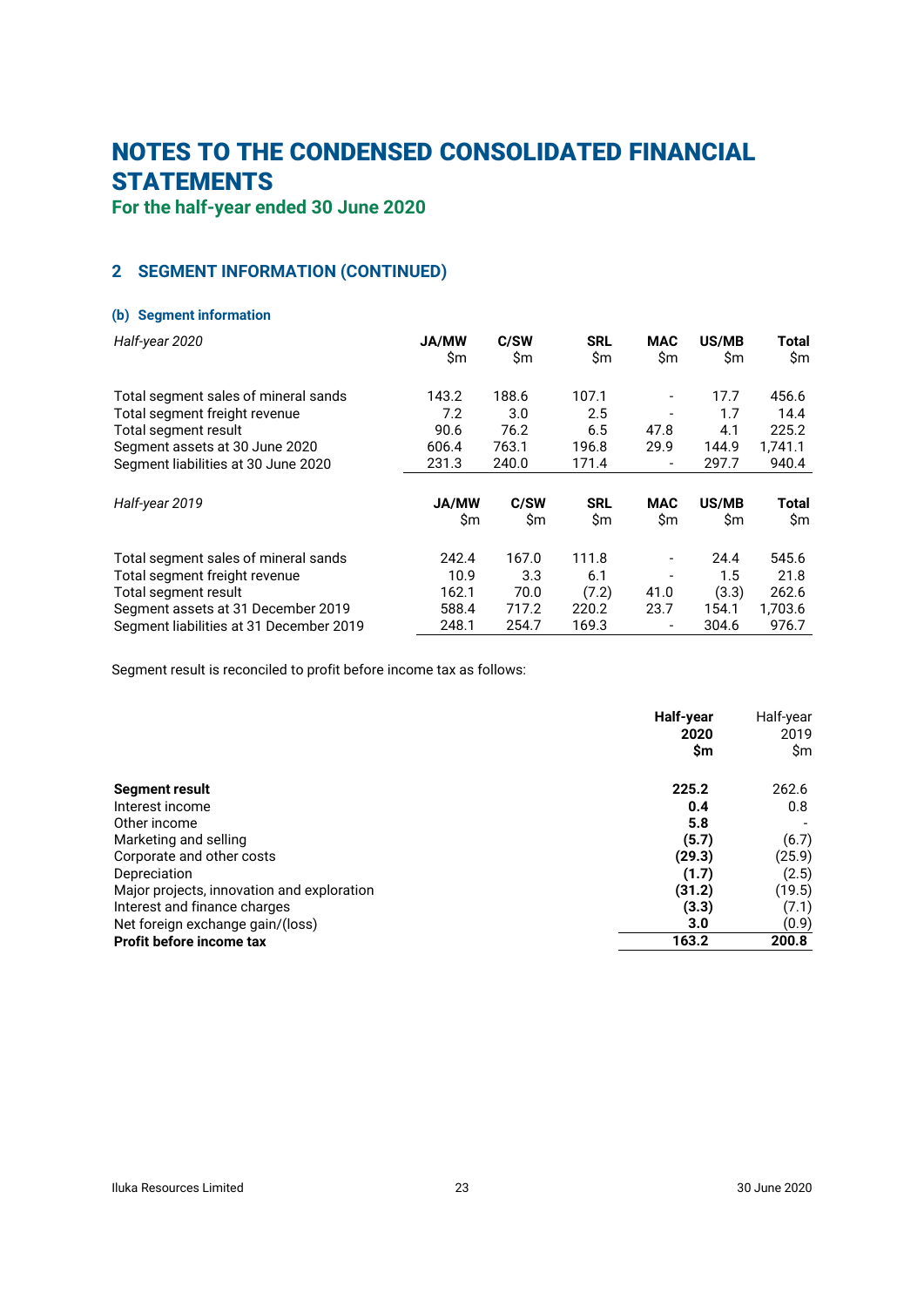<span id="page-25-0"></span>**For the half-year ended 30 June 2020**

## **3 REVENUE**

|                              | Half-year<br>2020<br>\$m\$ | Half-year<br>2019<br>\$m |
|------------------------------|----------------------------|--------------------------|
| Sales revenue                |                            |                          |
| Sale of goods                | 456.6                      | 545.6                    |
| Freight revenue              | 14.4                       | 21.8                     |
| Other revenue                |                            |                          |
| Mining Area C royalty income | 48.0                       | 41.2                     |
| Interest                     | 0.4                        | 0.8                      |
|                              | 48.4                       | 42.0                     |
|                              | 519.4                      | 609.4                    |

### **(a) Sale of mineral sands**

The Group earns revenue by mining, processing, and subsequently selling mineral sands (including zircon, rutile, synthetic rutile and ilmenite) by export to customers based in the Americas, Europe, China, the rest of Asia, and other countries under a range of commercial terms.

Revenue from the sale of product is recognised when control has been transferred to the customer, generally being when the product has been dispatched and is no longer under the physical control of the Group. In cases where control of product is transferred to the customer before dispatch takes place, revenue is recognised when the customer has formally acknowledged their legal ownership of the product, which includes all inherent risks concomitant with control of the product. In these cases, product is clearly identified and immediately available to the customer.

Sales to customers are generally denominated in US Dollars, which are translated into the functional currency of the Group using the spot exchange rate applicable on the transaction date. The effect of variable consideration arising from rebates, discounts and other similar arrangements with customers is included in revenue to the extent that it is highly probable that there will be no significant reversal of the cumulative amount of revenue recognised when any pricing uncertainty is resolved. Revenue is recognised net of duties and other taxes.

A receivable is recognised at the earlier of dispatch or formal acknowledgement of legal ownership by a customer, as this is the point in time that the consideration is unconditional because only the passage of time is required before payment is due.

The Group does not expect to have any contracts where the period between the transfer of the promised goods or services to the customer and payment by the customer exceeds one year. Accordingly, the group does not adjust transaction prices for the time value of money.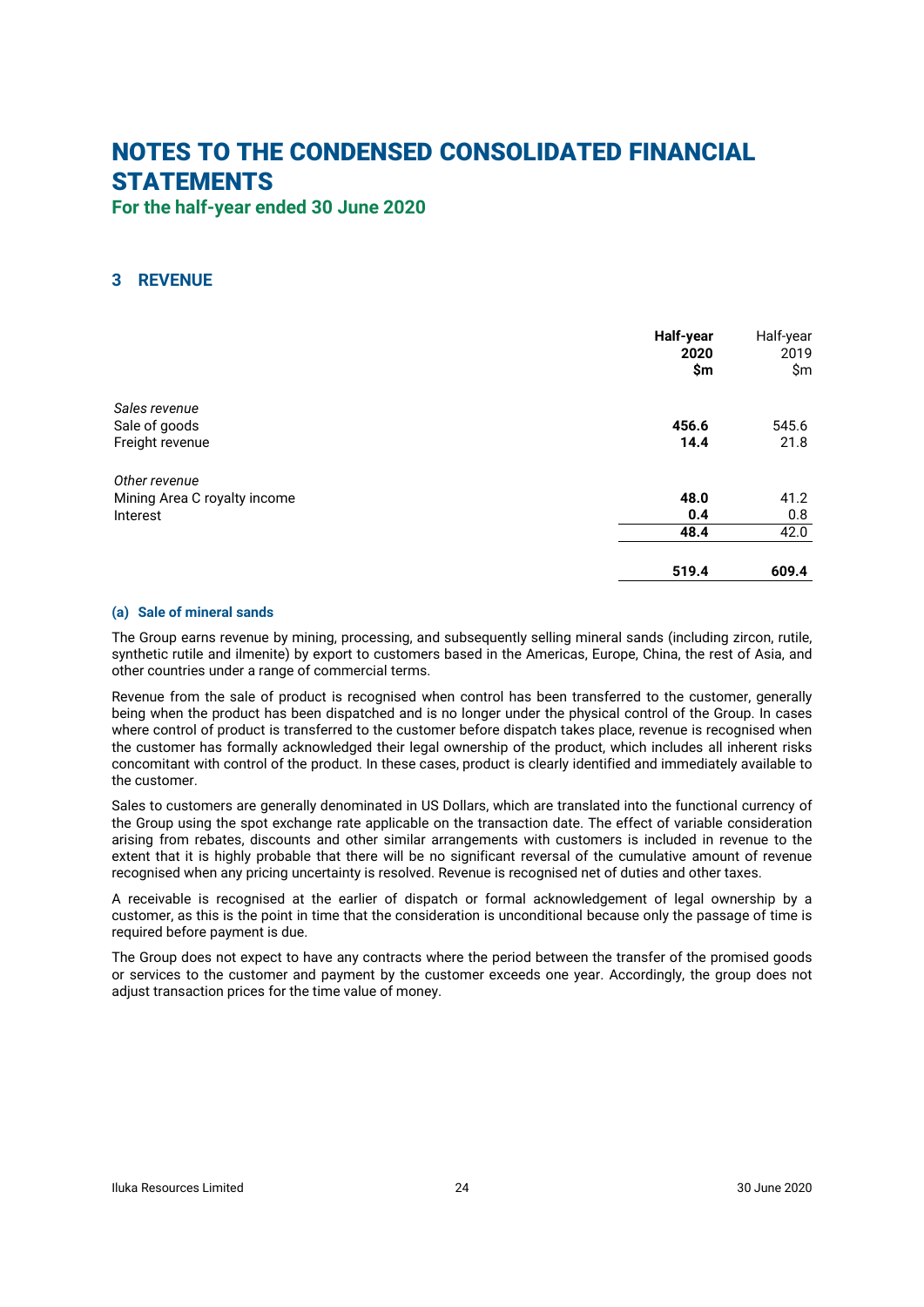**For the half-year ended 30 June 2020**

## **3 REVENUE (CONTINUED)**

### **(b) Freight revenue**

The Group also earns revenue from freighting its products to customers in accordance with the incoterms in each particular sales contract. Freight revenue is recognised to the extent that the freight service has been delivered, specifically with reference to the proportion of completed freight distance to total freight distance, which is determined by the Group at each reporting date.

Freight revenue is allocated from the overall contract price at its standalone selling price (where observable) or otherwise at its estimated cost plus margin.

### **(c) Mining Area C royalty income and amortisation of royalty asset**

Iluka holds a royalty stream over BHP's Mining Area C (MAC) iron ore mine. The royalty stream is paid as 1.232% of Australian denominated revenue from the royalty area and a one-off payment of \$1 million per million tonne increase in annual production capacity.

Royalty income is recognised on an accrual basis and is received on a quarterly basis in arrears. The royalty entitlement asset is an intangible asset and is amortised on a straight-line basis over its estimated useful life.

#### **(d) Interest income**

Interest income is recognised in profit or loss as it accrues, using the effective interest method.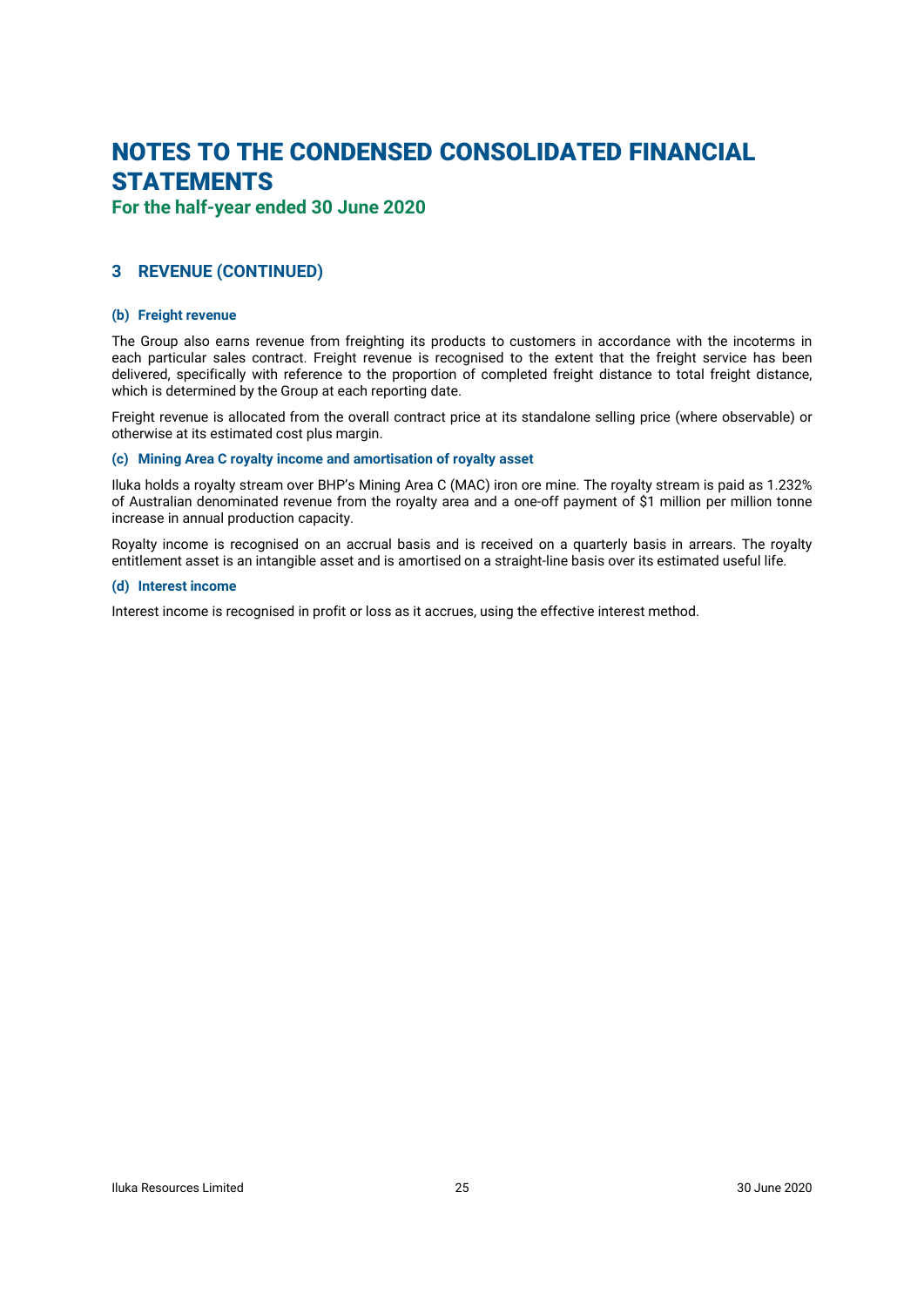<span id="page-27-0"></span>**For the half-year ended 30 June 2020**

## **4 EXPENSES**

|                                                           | <b>Notes</b> | Half-year<br>2020<br>\$m | Half-year<br>2019<br>\$m |
|-----------------------------------------------------------|--------------|--------------------------|--------------------------|
| <b>Expenses</b>                                           |              |                          |                          |
| Cash costs of production                                  | 4(a)         | 283.0                    | 244.1                    |
| Depreciation and amortisation                             | 4(e)         | 71.8                     | 60.5                     |
| Inventory movement - cash costs of production             |              | (98.1)                   | (36.8)                   |
| Inventory movement - non-cash production costs            |              | (24.5)                   | (8.0)                    |
| Cost of goods sold                                        | 4(b)         | 232.2                    | 259.8                    |
| Ilmenite concentrate and by-product costs                 | 4(c)         | 10.2                     | 7.7                      |
| Restructure and idle capacity charges                     | 4(d)         | 8.2                      | 11.8                     |
| Rehabilitation costs for closed sites                     |              | 0.4                      | 0.3                      |
| Government royalties                                      |              | 9.5                      | 21.5                     |
| Marketing and selling costs                               |              | 30.2                     | 36.9                     |
| Corporate and other costs                                 |              | 29.3                     | 25.9                     |
| Major projects innovation and exploration                 |              | 31.2                     | 19.4                     |
| Foreign exchange losses (net)                             |              |                          | 0.9                      |
| Depreciation (idle, corporate and other)                  |              | 2.9                      | 4.2                      |
| Net loss on disposal of property, plant and equipment     |              | 0.2                      | 3.6                      |
|                                                           |              | 354.3                    | 392.0                    |
| <b>Finance costs</b>                                      |              |                          |                          |
| Interest charges                                          |              | 1.0                      | 3.2                      |
| Bank fees and similar charges                             |              | 2.3                      | 2.8                      |
| Amortisation of deferred borrowing costs                  |              | 0.3                      | 0.3                      |
| Lease borrowing costs                                     | 4(e)         | 0.7                      | 0.8                      |
| Rehabilitation and mine closure provision discount unwind |              | 7.3                      | 9.8                      |
|                                                           |              | 11.6                     | 16.9                     |

### <span id="page-27-1"></span>**(a) Cash costs of production**

Cash costs of production include costs for mining and concentrating; transport of heavy mineral concentrate; mineral separation; synthetic rutile production; externally purchased ilmenite and production overheads. This category also includes landowner royalty payments, but excludes Australian State and Sierra Leone Government royalties which are reported separately.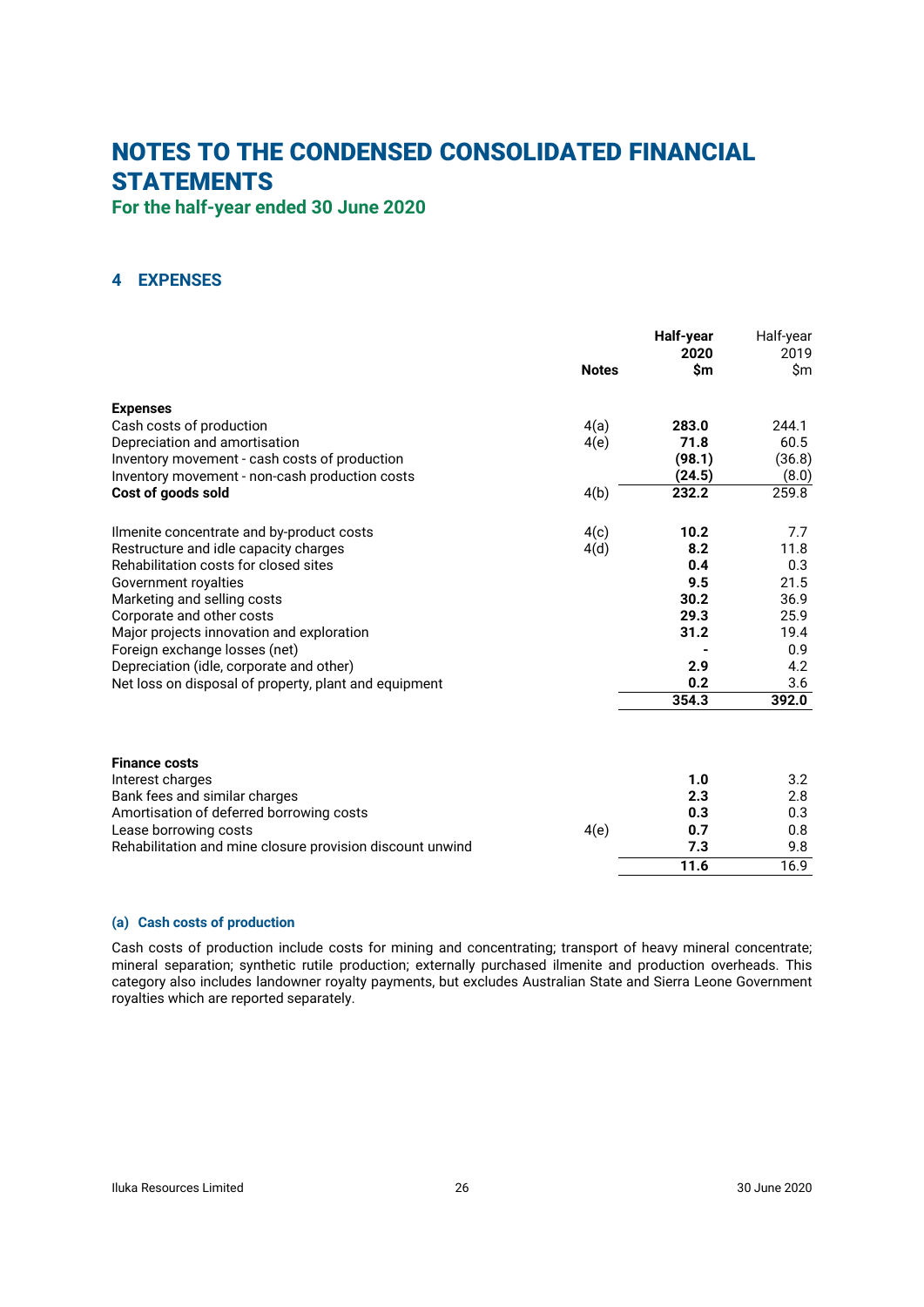**For the half-year ended 30 June 2020**

## <span id="page-28-1"></span>**4 EXPENSES (CONTINUED)**

### **(b) Cost of goods sold**

Cost of goods sold is the inventory value of each tonne of finished product sold. All production is added to inventory at cost, which includes direct costs and an appropriate portion of fixed and variable overhead expenditure, including depreciation and amortisation, allocated on the basis of relative sales value. The inventory value recognised as cost of goods sold for each tonne of finished product sold is the weighted average value per tonne for the stockpile from which the product is sold.

Inventory movement represents the balance sheet inventory change in work in progress and finished goods, including movement in net realisable value adjustments and \$24.5 million of non-cash depreciation and amortisation.

<span id="page-28-2"></span>Inventory movement non-cash of \$24.5 million represents the depreciation and amortisation component included within the inventory drawdown during the half.

### **(c) Ilmenite concentrate and by-product costs**

Ilmenite and by-product costs of \$10.2 million (2019: \$7.7 million) include by-product costs such as for iron concentrate processing, activated carbon, Eneabba monazite, and wet high intensity magnetic separation (WHIMS) ilmenite transport costs.

### <span id="page-28-3"></span>**(d) Restructure and idle capacity charges**

Idle capacity charges reflect ongoing costs incurred at operations during periods of no or restricted production.

Liabilities for employee termination benefits associated with restructuring activities are recognised when the Group is demonstrably committed to terminating the employment of current employees according to a detailed formal plan without the possibility of withdrawal and therefore no further service required. Where further service is required to be eligible for benefits, a liability is recognised over the relevant service period.

### <span id="page-28-0"></span>**(e) Lease related amortisation and borrowing costs**

Amortisation and borrowing cost expenses of \$4.3 million and \$0.7 million (2019: \$3.4 million and \$0.8 million), respectively, have been recognised in the current reporting period.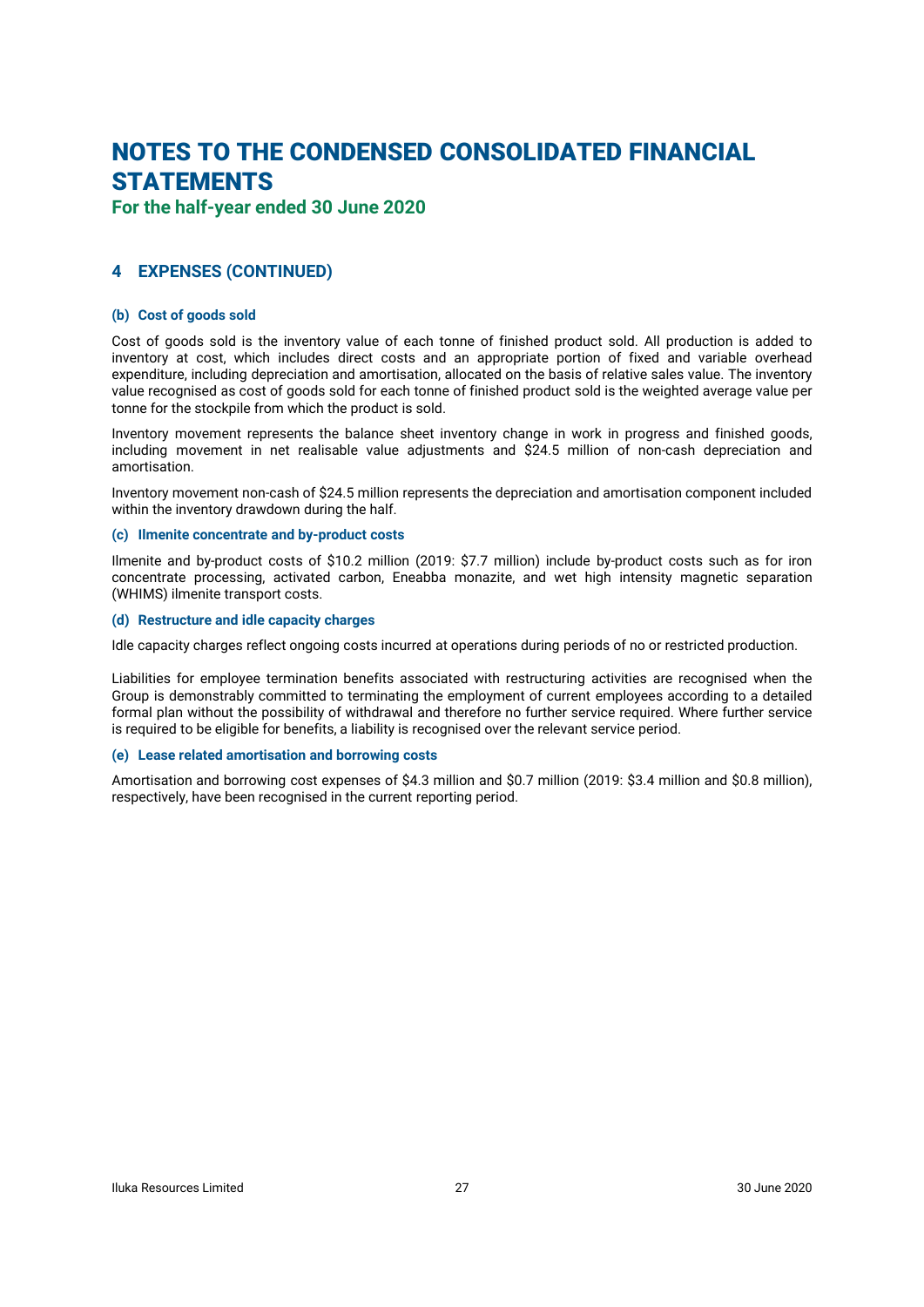<span id="page-29-0"></span>**For the half-year ended 30 June 2020**

## **5 INCOME TAX**

### **(a) Income tax expense**

|                              | Half-year<br>2020<br>\$m | Half-year<br>2019<br>\$m |
|------------------------------|--------------------------|--------------------------|
| Current tax                  | 40.6                     | 48.8                     |
| Deferred tax                 | 9.6                      | 15.9                     |
| Over provided in prior years | (0.2)                    | (1.1)                    |
|                              | 50.0                     | 63.6                     |

### **(b) Numerical reconciliation of income tax expense to prima facie tax payable**

| Profit before income tax expense                                                                                                   | 163.2 | 200.8 |
|------------------------------------------------------------------------------------------------------------------------------------|-------|-------|
| Tax at the Australian tax rate of 30% (2019: 30%)<br>Tax effect of amounts not deductible (taxable) in calculating taxable income: | 49.0  | 60.2  |
| Research and development credit                                                                                                    | (0.8) | (0.7) |
| Deferred tax losses not recognised by overseas operations                                                                          | 1.9   | 1.8   |
| SRL - income tax calculated at 3.5% of revenue <sup>1</sup>                                                                        | 3.8   | 3.5   |
| Recognition of historical alternative minimum tax (AMT) credits <sup>2</sup>                                                       | (4.7) |       |
| Non-deductible expenses                                                                                                            | 0.5   | 0.8   |
| Other items                                                                                                                        | (0.3) | (0.9) |
|                                                                                                                                    | 49.4  | 64.7  |
| Difference in overseas tax rates <sup>1</sup>                                                                                      | 0.8   |       |
| Over provision in prior years                                                                                                      | (0.2) | (1.1) |
| Income tax expense                                                                                                                 | 50.0  | 63.6  |

<sup>1</sup>In accordance with the terms of the Sierra Rutile Agreement (Ratification) Act 2002 the amount of income tax payable by SRL shall not be less than an amount equal to 3.5% of revenue.

²US federal tax law changes in 2017 repealed the Alternative Minimum Tax (AMT) regime, resulting in any alternative minimum tax paid during the preceding year becoming refundable. Consequentially, the Group recognised an AMT credit of US\$2.1 million, being the final entitlement receivable.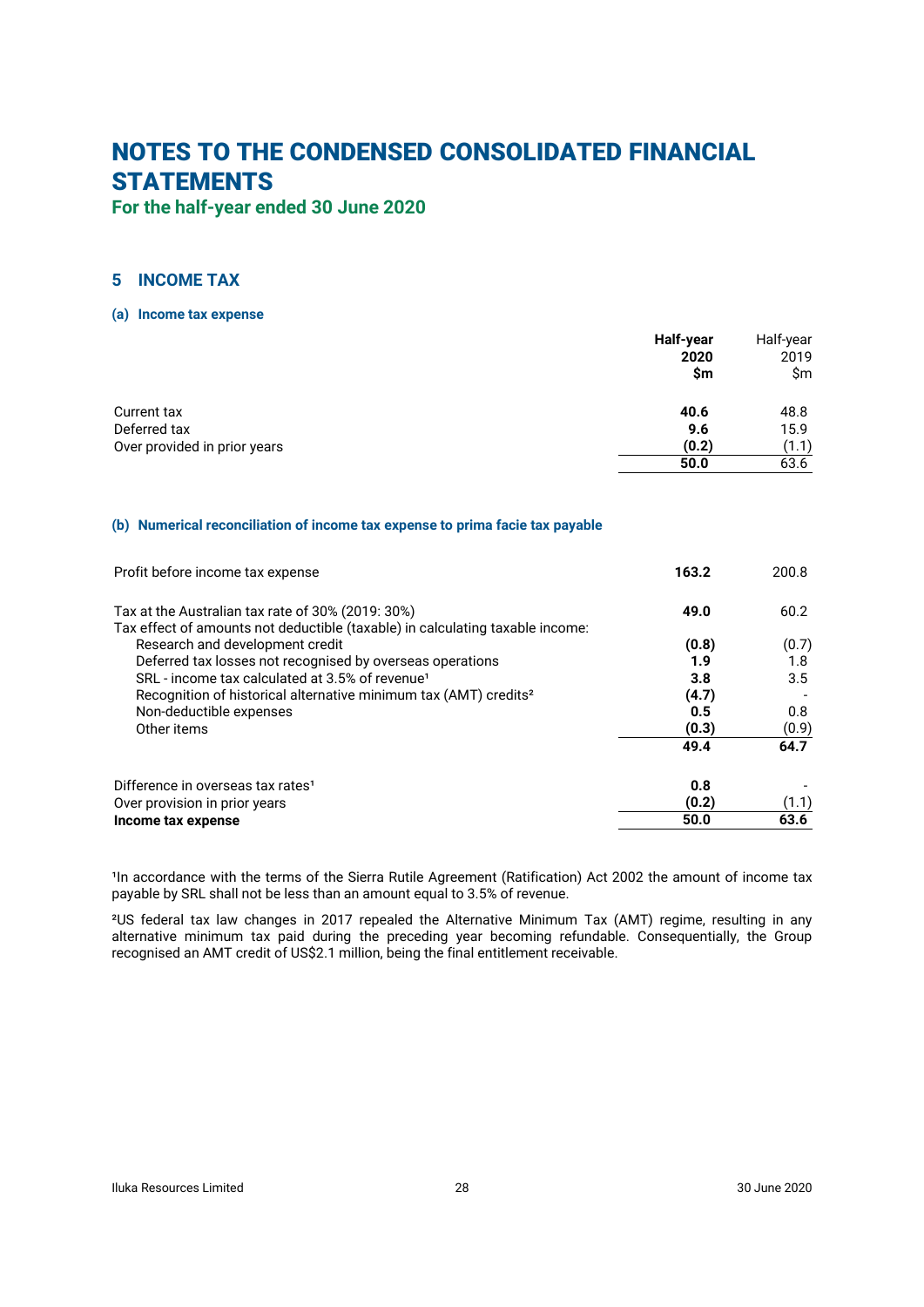## <span id="page-30-0"></span>**For the half-year ended 30 June 2020**

## **6 HEDGING**

The Group is exposed to risk from movements in foreign exchange in relation to its forecast US-Dollar denominated sales and, as part of the risk management strategy, has previously entered into foreign exchange forward contracts and foreign exchange collar contracts.

Derivatives are initially recognised at fair value on the date a derivative contract is entered into and are subsequently re-measured to their fair value at the end of each reporting period. The accounting for subsequent changes in fair value depends on whether the derivative is designated as a hedging instrument and, if so, the nature of the item being hedged and the type of hedge relationship designated.

### **Fair value of derivatives**

Derivative financial instruments are measured and recognised at fair value at 30 June 2020 and 31 December 2019. The fair value of these instruments is determined using valuation techniques with inputs that are observable market data (a level 2 measurement). The valuation of forward contracts is determined using forward foreign exchange rates at the balance date. The valuation of the options making up the collars is determined using the Black-Scholes valuation model, the key inputs of which are the strike price of the options, the exchange rate at measurement date, the time to expiration of the options, the risk-free rate and exchange rate volatilities. The only unobservable input used in the calculations is the credit default rate, movements in which would not have a material effect on the valuation.

### **Cash flow hedges**

No additional derivative contracts were entered into during the period. Of the derivative contracts previously entered into, the following contracts remain open at the reporting date:

- foreign exchange forward contracts covering US\$29.0 million at an average rate of 71.6 cents; and
- foreign exchange collar hedges covering US\$185.8 million of expected USD revenue to 31 December 2022. The collars comprise US\$185.8 million worth of purchased AUD call options with a weighted average strike price of 78.5 cents and US\$185.8 million worth of sold AUD put options at a strike price of 68.6 cents.

The above period corresponds with the long-term sales contracts entered into in 2017 including those in support of the development of the Cataby project. However, the hedged USD revenues do not represent the full value of expected sales under these contracts over this period.

The following hedging contracts matured during the half-year:

- US\$47.4 million in foreign exchange collar contracts consisting of US\$47.4 million of bought AUD call options with weighted average strike prices of 78.4 cents and US\$47.4 million of sold put options with weighted average strike prices of 68.6 cents; and
- US\$30.8 million in foreign exchange forward contracts at a weighted average rate of 70.6 cents.

The foreign exchange forward contracts and foreign exchange collars Iluka holds are classified as cash flow hedges as they hedge a particular risk associated with the cash flows of recognised assets and liabilities and highly probable forecast transactions.

### **Net investment hedge**

The Group also designates US-Dollar denominated debt as a hedge against the Group's net investment in Sierra Leone, which has a US Dollar functional currency. During the period the Group's net investment hedge resulted in the foreign currency translation reserve being increased by \$0.3 million (2019: \$0.5 million reserve reduction).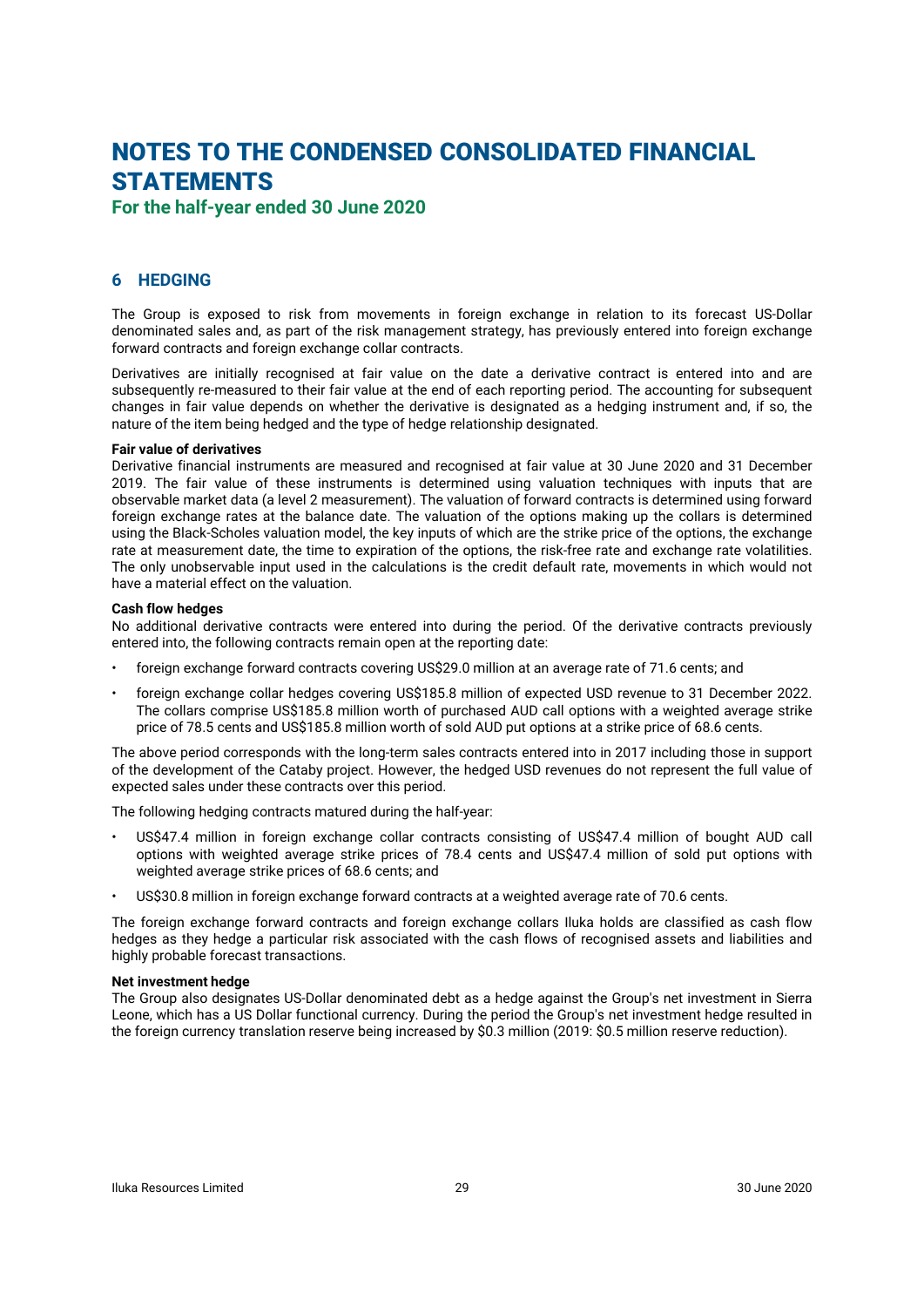<span id="page-31-0"></span>**For the half-year ended 30 June 2020**

### **7 INTEREST-BEARING LIABILITIES**

|                                                      | 30 June | 31 December |
|------------------------------------------------------|---------|-------------|
|                                                      | 2020    | 2019        |
|                                                      | Sm      | Sm          |
| Non-current interest-bearing liabilities - unsecured |         |             |
| <b>Multi Optional Facility Agreement</b>             | 89.6    | 55.7        |
| Deferred borrowing costs                             | (1.4)   | (1.7)       |
|                                                      | 88.2    | 54.0        |

### *Multi Option Facility Agreement*

The Multi Option Facility Agreement (MOFA) comprises a series of committed five-year unsecured bilateral revolving credit facilities with several domestic and foreign institutions. The facilities are denominated in a mix of Australian Dollars and US Dollars. Changes in the US Dollar exchange rate resulted in the facility increasing to \$523.2 million during the reporting period (31 December 2019: \$519.3 million). All facilities expire in July 2024.

<span id="page-31-1"></span>Undrawn MOFA facilities at 30 June 2020 were \$433.5 million (31 December 2019: \$463.6 million).

### **8 CONTRIBUTED EQUITY**

#### **(a) Movements in ordinary share capital**

On 2 April 2020, the Group issued 184,903 ordinary shares to shareholders at a price of \$6.97 per share as part of the Dividend Reinvestment Plan, the terms of which are detailed in the ASX announcement dated 27 February 2018. As at 30 June 2020, 422,769,681 ordinary shares are on issue.

### **(b) Movements in treasury shares**

During the period 271,057 treasury shares were transferred to employees (2019: 1,192,389) and no treasury shares were purchased (2019: 662,051). Following the transfer, the total number of treasury shares on hand at 30 June 2020 was 199,399 (31 December 2019: 470,456).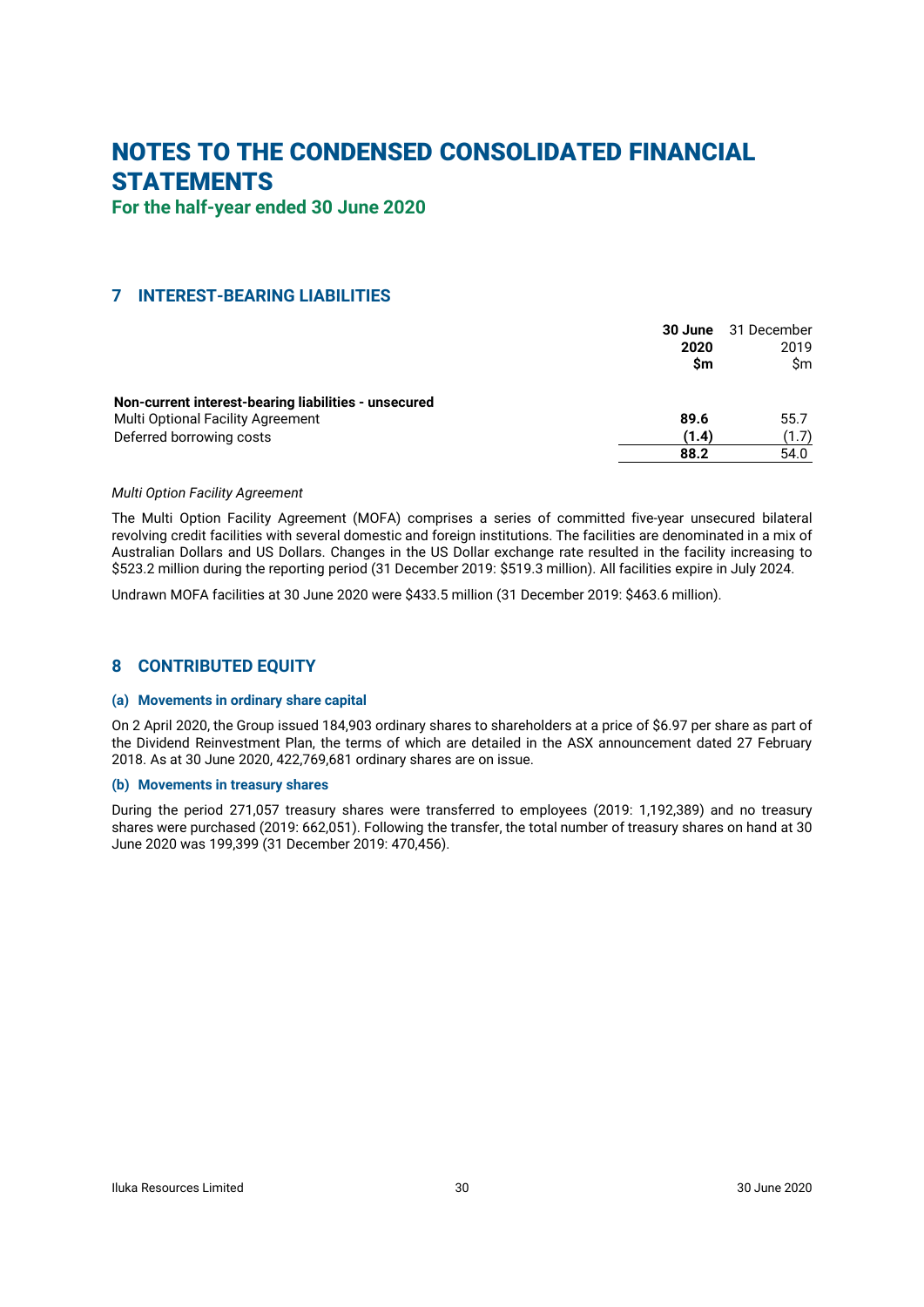<span id="page-32-0"></span>**For the half-year ended 30 June 2020**

## **9 DIVIDENDS**

|                                               | Half-year<br>2020<br><b>Sm</b> | Half-year<br>2019<br>\$m |
|-----------------------------------------------|--------------------------------|--------------------------|
| Final dividend                                |                                |                          |
| For 2019 of 8 cents per share, fully franked  | 33.8                           |                          |
| For 2018 of 19 cents per share, fully franked |                                | 80.5                     |
|                                               | 33.8                           | 80.5                     |

Of the total \$33.8 million final dividend declared for 2019, \$1.2m was taken up by shareholders as part of the Dividend Reinvestment Plan as detailed in the announcement to the ASX dated 2 April 2020.

The Directors have determined that no interim dividend will be declared for the half-year ended 30 June 2020.

### **Franking credits**

The balance of franking credits available as at 30 June 2020 is \$147.9 million (2019: \$129.4 million). This balance is based on a tax rate of 30% (2019: 30%).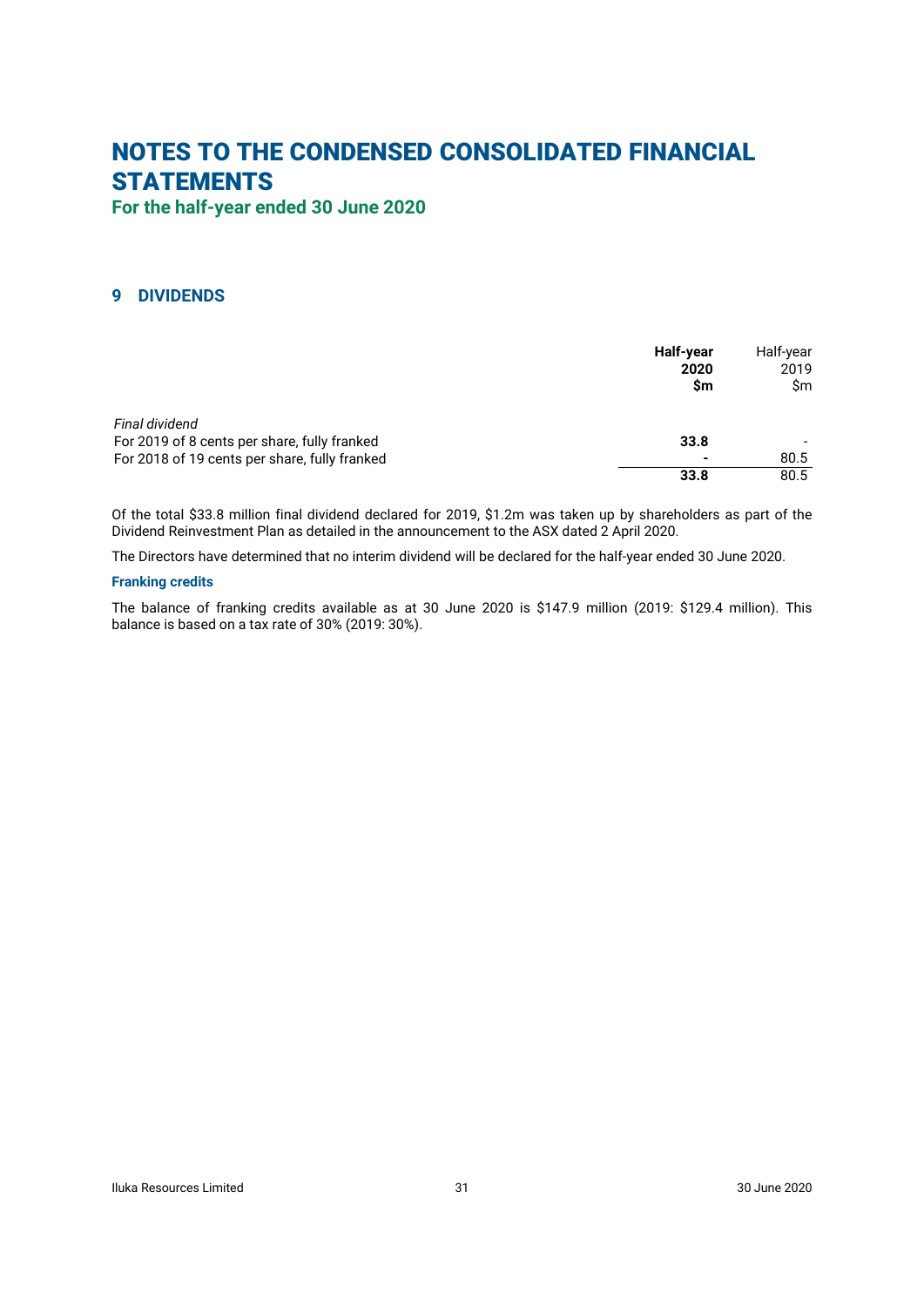**For the half-year ended 30 June 2020**

### **10 CONTINGENT LIABILITIES**

#### **Shareholder class action - Iluka Resources Limited ("Iluka")**

On 24 March 2014 Iluka became aware that a litigation funder proposed to fund claims that current or former shareholders may have against Iluka Resources Limited in respect of alleged breaches of Iluka's continuous disclosure obligations and misleading or deceptive conduct in 2012.

On 23 April 2018, Iluka was served with an originating application and statement of claim in respect of a shareholder class action filed in the Federal Court of Australia. The proceedings have been brought by the Applicant on behalf of Iluka shareholders for alleged breaches of Iluka's continuous disclosure obligations, and misleading or deceptive conduct in relation to disclosures made by Iluka to the market between April and July 2012.

In late January 2019, Iluka was informed that a dispute had arisen between the applicant and its third party litigation funder, Harbour Fund II LP. On 2 August 2019, Iluka was notified that the applicant secured funding from a replacement funder, August Ventures Limited.

The presiding judge has made orders for the exchange of evidence in the proceedings and a revised trial date has been set for 8 March 2021.

Iluka denies liability in respect of the allegations and is defending the proceedings.

This contingent liability was first disclosed in Iluka's 2018 Interim Report. The status of the proceedings has still not reached a stage where Iluka is able to reliably estimate the quantum of liability, if any, that Iluka may incur in respect of the class action.

### **Environmental Class Action - Sierra Rutile Limited ("SRL")**

On 22 January 2019, SRL was served with a writ and statement of claim in respect of an action filed in the High Court of Sierra Leone Commercial And Admiralty Division against both SRL and The Environmental Protection Agency.

The proceedings have been brought by a group of landowner representatives (Representatives) who allege that they suffered loss as a result of SRL's mining operations. The claims primarily relate to environmental matters that arose prior to the Group acquiring its interest in SRL. The Representatives allege, in part, that SRL engaged in improper mining practices resulting in environmental degradation and contamination, did not meet certain rehabilitation obligations and violated local mining laws. SRL denies liability in respect of the allegations and intends to defend the claims. SRL filed its defence in March 2019 and also applied to the Court for an order requiring the Representatives to provide further detail on their claims.

As at 30 June 2020, the status of the proceedings has still not reached a stage where SRL is able to reliably estimate the quantum of liability, if any, that SRL may incur in respect of the class action.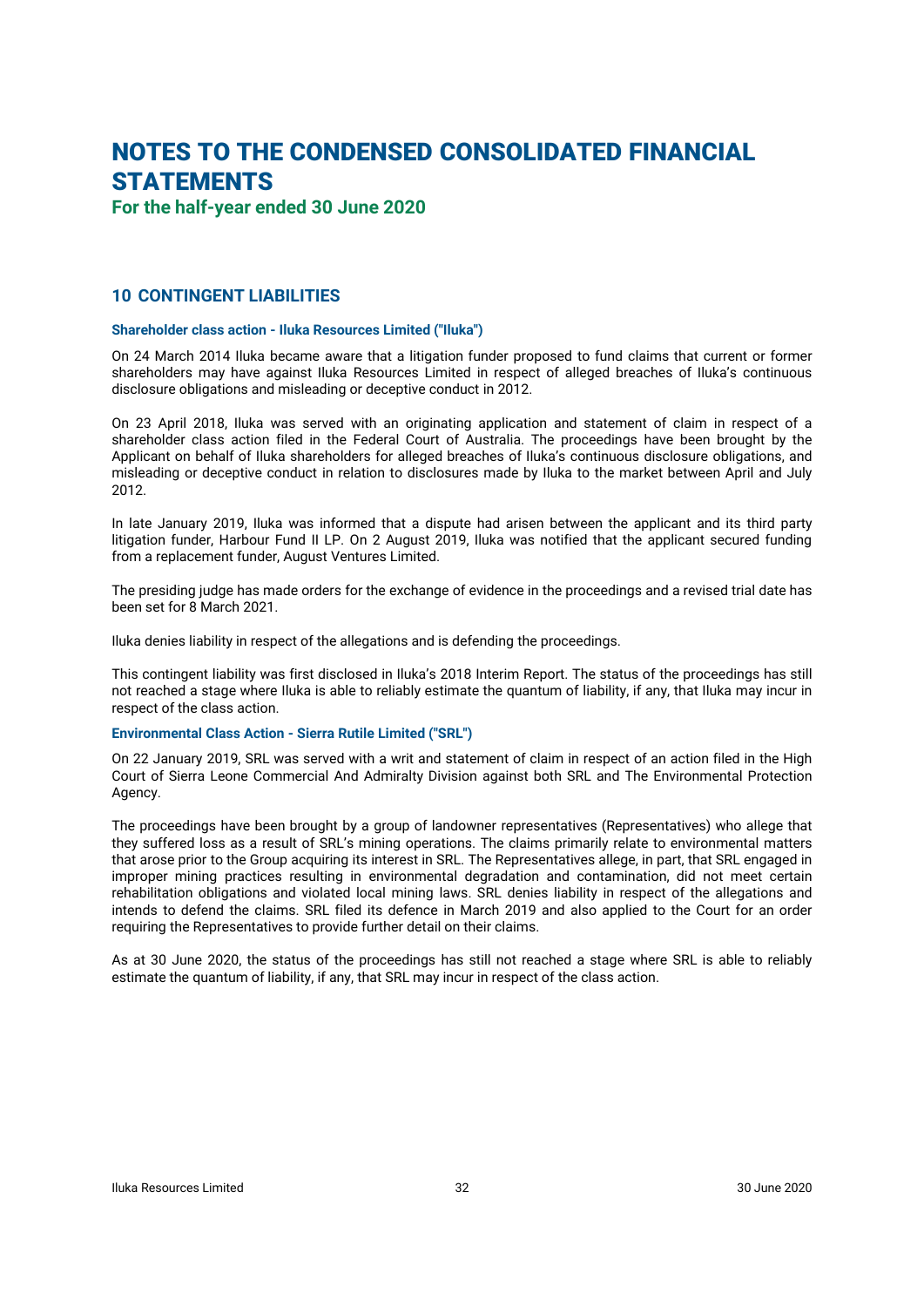<span id="page-34-0"></span>**For the half-year ended 30 June 2020**

## **11 RECONCILIATION OF PROFIT AFTER INCOME TAX TO NET CASH FLOW FROM OPERATING ACTIVITIES**

|                                                              | Half-year<br>2020 | Half-year<br>2019 |
|--------------------------------------------------------------|-------------------|-------------------|
|                                                              | \$m               | \$m               |
| Profit for the half-year                                     | 113.2             | 137.2             |
| Depreciation and amortisation                                | 74.7              | 64.7              |
| Net (gain)/loss on disposal of property, plant and equipment | 0.2               | 3.6               |
| Net exchange differences                                     | (5.0)             | (1.3)             |
| Rehabilitation and mine closure provision discount unwind    | 7.3               | 9.8               |
| Non-cash share-based payments expense                        | 0.7               | 5.2               |
| Amortisation of deferred borrowing costs                     | 0.3               | 0.3               |
| Inventory NRV write-down                                     | 0.1               | 2.7               |
| Borrowing costs on leases                                    | 0.7               | 0.8               |
| Change in operating assets and liabilities                   |                   |                   |
| Decrease in receivables                                      | 82.9              | 5.1               |
| (Increase) in inventories                                    | (135.9)           | (45.1)            |
| Increase/(decrease) in net current tax liability             | 2.0               | (100.0)           |
| Decrease in net deferred tax                                 | 7.5               | 27.6              |
| (Decrease) in payables                                       | (15.1)            | (23.6)            |
| (Decrease) in provisions                                     | (36.9)            | (28.5)            |
| Net cash inflow from operating activities                    | 96.7              | 58.5              |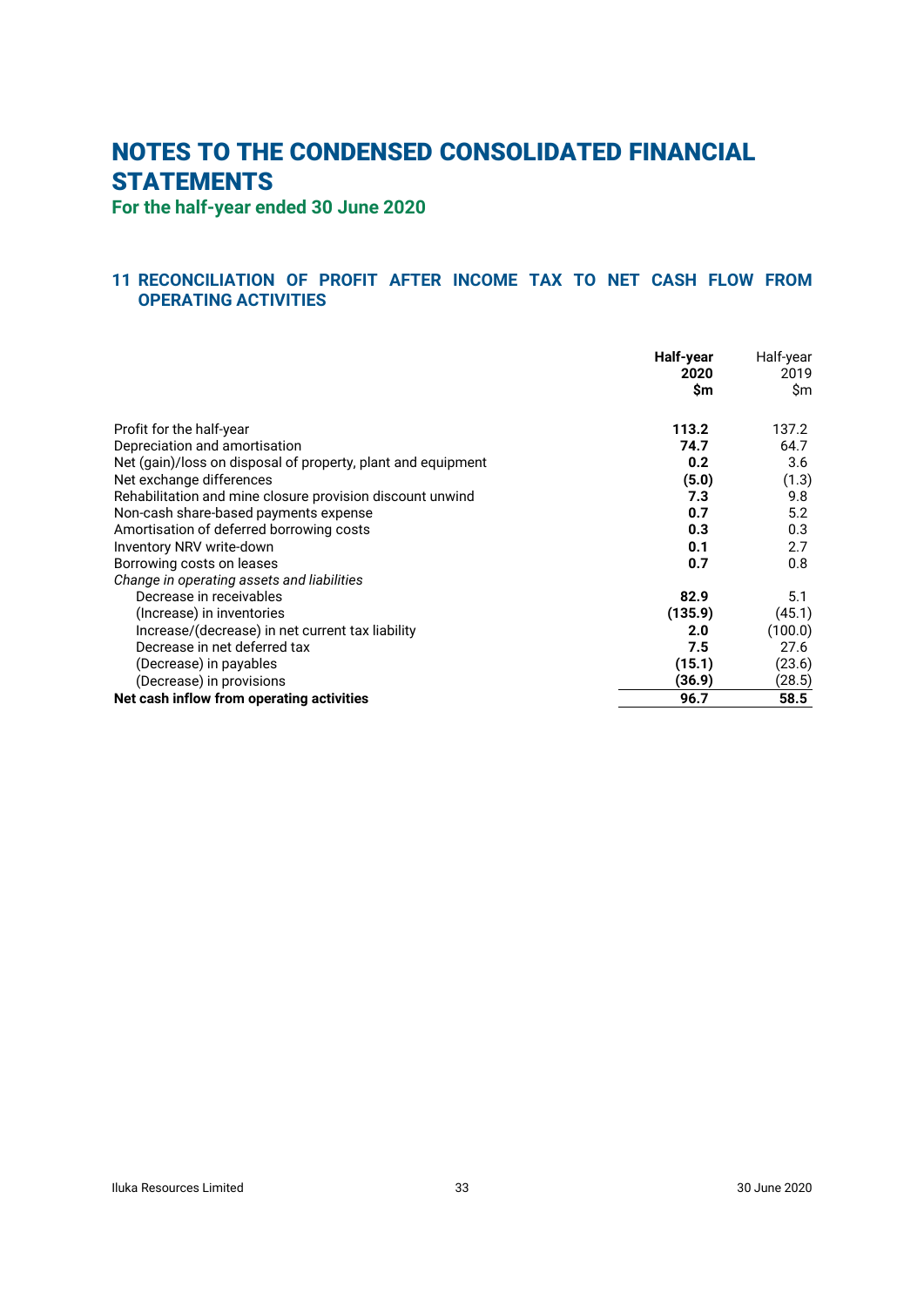## <span id="page-35-0"></span>**DIRECTORS' DECLARATION 30 June 2020**

In the directors' opinion:

- (a) the interim financial statements and notes set out on pages [16](#page-17-1) to [33](#page-21-0) are in accordance with the *Corporations Act 2001*, including:
	- (i) complying with Accounting Standards, the *Corporations Regulations 2001* and other mandatory professional reporting requirements, and
	- (ii) giving a true and fair view of the consolidated entity's financial position as at 30 June 2020 and of its performance for the half-year ended on that date, and
- (b) there are reasonable grounds to believe that Iluka Resources Limited will be able to pay its debts as and when they become due and payable.

This declaration is made in accordance with a resolution of the directors.

G. Martin

G Martin Chairman

10 leary

T O'Leary Managing Director

14 August 2020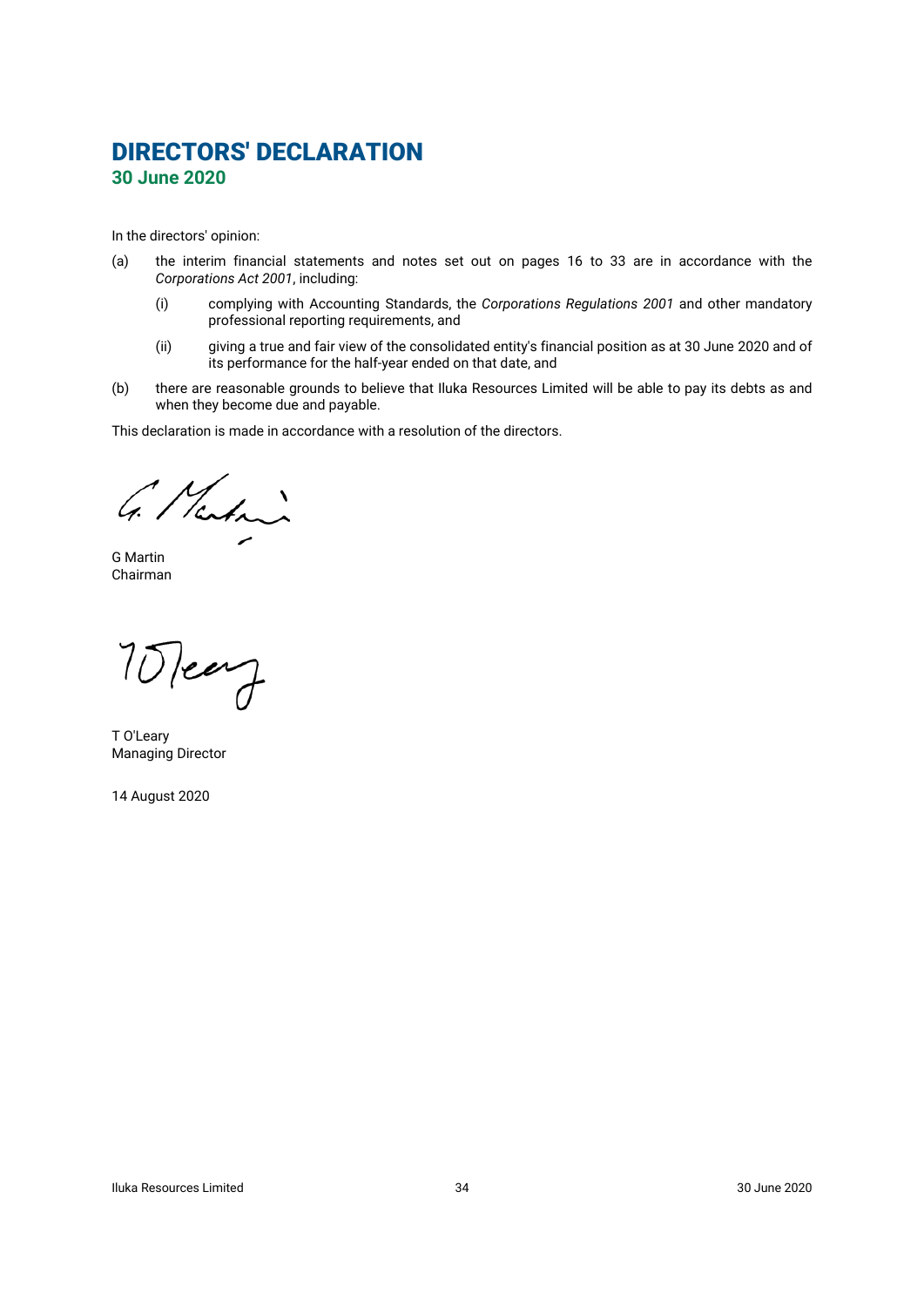

## **Independent auditor's review report to the members of Iluka Resources Limited**

## *Report on the half-year financial report*

We have reviewed the accompanying half-year financial report of Iluka Resources Limited (the Company) and the entities it controlled during the half-year (together the Group), which comprises the Condensed consolidated balance sheet as at 30 June 2020, theCondensedconsolidated statement of changes in equity, Condensed consolidated statement of cash flows and Condensed consolidated statement of profit or loss and other comprehensive income for the half-year ended on that date, selected other explanatorynotes and the directors' declaration.

## *Directors' responsibility for the half-year financial report*

The directors of the Company are responsible for the preparation of the half-year financial report that gives a true and fair view in accordance with Australian Accounting Standards and the *Corporations Act 2001* and for such internal control as the directors determine is necessary to enable the preparation of the half-year financial report that gives a true and fair view and is free from material misstatement whether due to fraud or error.

## *Auditor's responsibility*

Our responsibility is to express a conclusion on the half-year financial report based on our review. We conducted our review in accordance with Australian Auditing Standard on Review Engagements ASRE 2410 *Review of a Financial Report Performed by the Independent Auditor of the Entity*, in order to state whether, on the basis of the procedures described, we have become aware of any matter that makes us believe that the half-year financial report is not in accordance with the *Corporations Act 2001* including giving a true and fair view of the Group's financial position as at 30 June 2020 and its performance for the half-year ended on that date; and complying with Accounting Standard AASB 134 *Interim Financial Reporting*and the *Corporations Regulations 2001*. As the auditor of Iluka Resources Limited, ASRE 2410 requires that we comply with the ethical requirements relevant to the audit of the annual financial report.

A review of a half-year financial report consists of making enquiries, primarily of persons responsible for financial and accounting matters, and applying analytical and other review procedures. A review is substantially less in scope than an audit conducted in accordance with Australian Auditing Standards and consequently does not enable us to obtain assurance that we would become aware of all significant matters that might be identified in an audit. Accordingly, we do not express an audit opinion.

## *Independence*

In conducting our review, we have complied with the independence requirements of the *Corporations Act 2001*.

## *Conclusion*

Based on our review, which is not an audit, we have not become aware of any matter that makes us believe that the half-year financial report of Iluka Resources Limited is not in accordance with the *Corporations Act 2001* including:

*PricewaterhouseCoopers, ABN 52 780 433 757 Brookfield Place, 125 St Georges Terrace, PERTH WA 6000, GPO Box D198, PERTH WA 6840 T: +61 8 9238 3000, F: +61 8 9238 3999, www.pwc.com.au*

Liability limited by a scheme approved under Professional Standards Legislation.